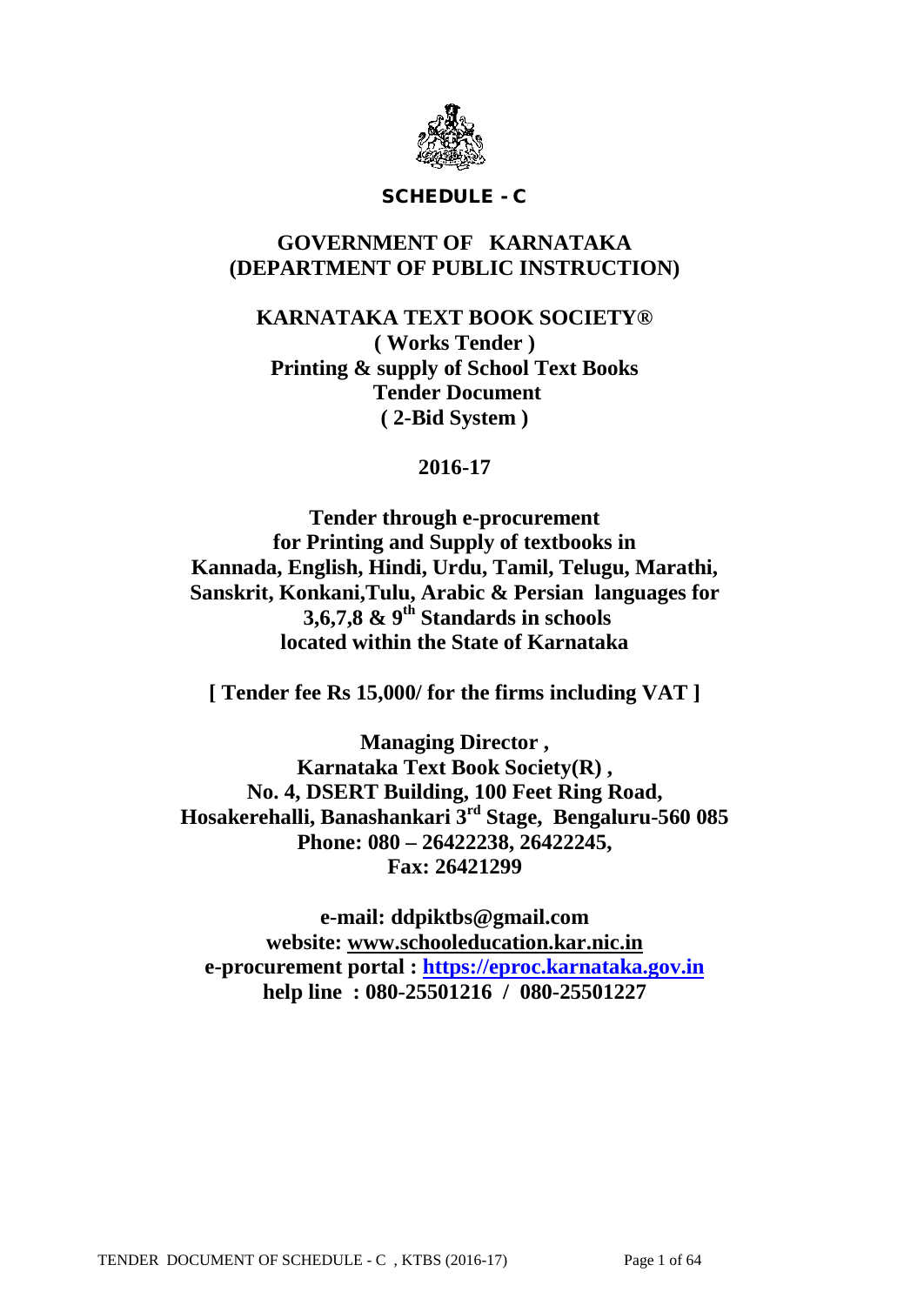

# **GOVERNMENT OF KARNATAKA (DEPARTMENT OF PUBLIC INSTRUCTION) KARNATAKA TEXT BOOK SOCIETY ®**

e-mail id : ddpiktbs@gmail.com Bengaluru – 560085<br>No:A7/KTBS/2016-17 TBP-Tender-02/2015-16 Dated: 03/10/2015 No:A7/ KTBS/2016-17 TBP-Tender-02/2015-16

.

Phone: 080 – 26422238, 26422245, No. 4, DSERT Building, 100 Feet Ring Road, Fax: 26421299 Feet Ring Road, Fax: 26421299 Hosakerehalli, Banashankari 3<sup>rd</sup> Stage,

**COMBINED TENDER NOTIFICATION**

(e- procurement)

 Tenders are invited under Two Bid System on Government of Karnataka e-procurement platform from eligible printers having Infrastructure as stipulated in the Tender Document within the States of Karnataka, Maharashtra, Andhra Pradesh, Telangana,Tamil Nadu, Pondicherry, Kerala & Goa to print and supply about **214** lakhs of textbooks for classes **3,6,7,8 & 9** in the Karnataka State for the year **2016-17**.

| e-procurement portal address |  | https://eproc.karnataka.gov.in |  |
|------------------------------|--|--------------------------------|--|
| Portal Help line             |  | 080-25501216 / 080-25501227    |  |

 There are in all **196** titles to be printed of textbooks, which have been classified into **Schedule-C & Schedule-D** two Schedules containing **36 – packages** for bidding as mentioned here under.

| Tender Notification No.                                            | Date of the<br>Notification | Particulars                                                                                                                                                   | <b>EMD</b><br>prescribed<br>in lakhs of<br>Rs. |
|--------------------------------------------------------------------|-----------------------------|---------------------------------------------------------------------------------------------------------------------------------------------------------------|------------------------------------------------|
| No:A7/ KTBS/2016-17 TBP-<br>Tender-02/2015-16<br><b>Schedule-C</b> | 03-10-2015                  | Schedule-C: Packages from 29 to 53<br>containing 4 Colour Text Books and<br>single colour Text books in size<br>$1/4^{\text{th}}$ Crown. (Total 25 Packages). | 6.00                                           |
| No:A7/KTBS/2016-17TBP-<br>Tender-02/2015-16<br><b>Schedule-D</b>   | $03-10-2015$                | Schedule-D: Packages from 54 to 64<br>containing single colour Text books<br>in size $1/4^{\text{th}}$ Crown.<br>(Total 11 Packages)                          | 3.00                                           |

Each schedule is treated as a separate tender and detailed tender document are available separately in the e-portal and are also published **separately** for each schedule for reference in the department website **[www.schooleducation.kar.nic.in.](http://www.schooleducation.kar.nic.in/)**

The last date for submission of Tender is **01/12/2015 before 17.30 hrs**. The prequalification bids ( Technical bid ) will be opened online on **04/12/2015** at 11.00 hrs. online through e-procurement portal. No separate intimation in this regard will be given individually.

The financial bids of only those bidders who satisfy pre-qualification criteria upon evaluation will be opened on specified date mentioned in tender document.

Sd/-

**Managing Director, Karnataka Text Book Society.**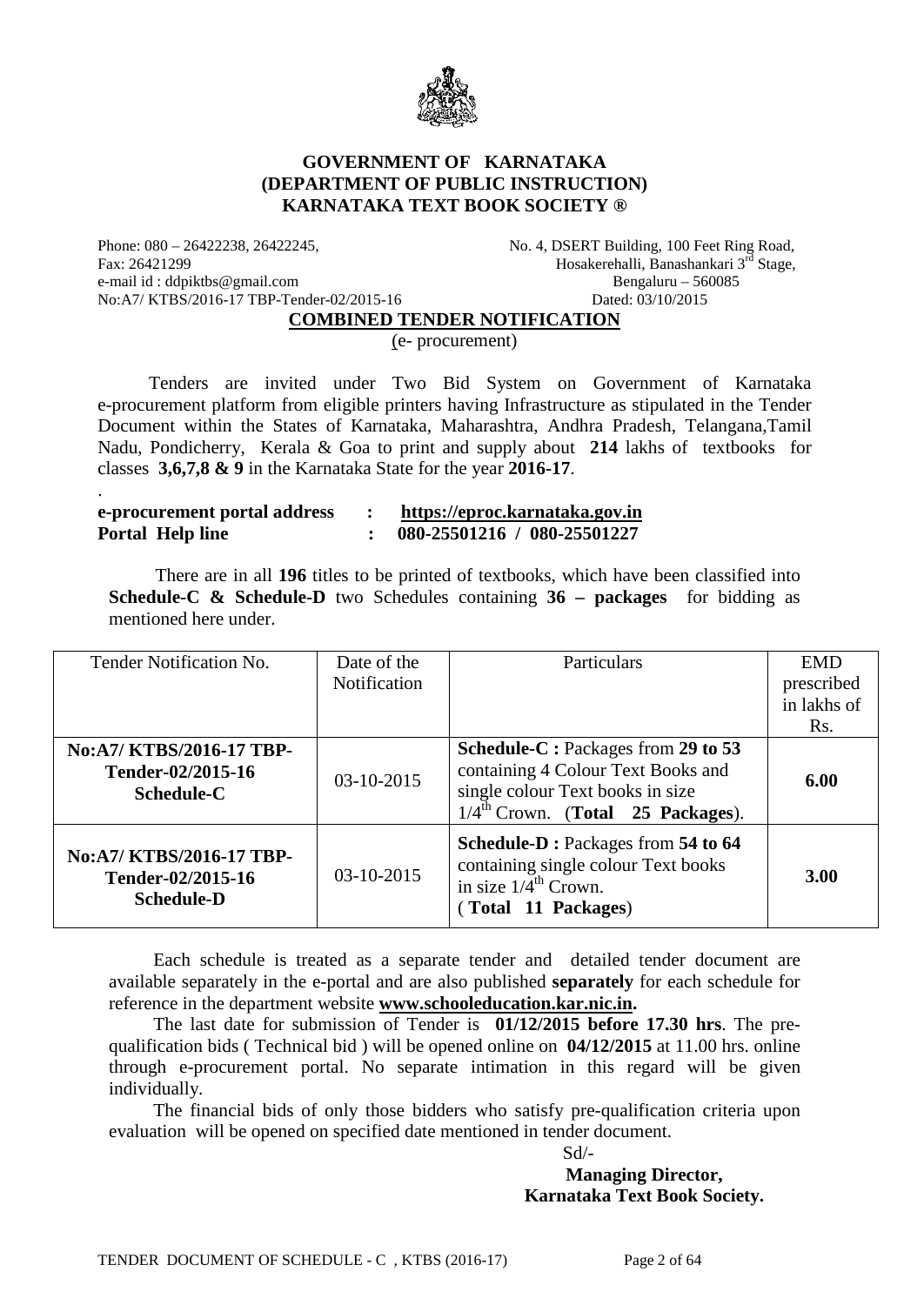

#### **GOVERNMENT OF KARNATAKA**

# **OFFICE OF THE MANAGING DIRECTOR, THE KARNATAKA TEXT BOOK SOCIETY,® NO.4. 100 FT. RING ROAD, HOSKEREHALLI, BSK III STAGE, BENGALURU-85 Phone Nos. 080-26422238, 080-26422245 FAX: 26421299**

# **TENDER DOCUMENT FOR PRINTING AND SUPPLY OF PRIMARY AND SECONDARY SCHOOL TEXTBOOKS TO BLOCK EDUCATIONAL OFFICERS (BEO'S) SCHEDULE –C PACKAGES FROM 29 TO 53 (Two Bid system)**

| Sl <sub>No</sub> | Particulars                                    | Particulars                                |  |  |
|------------------|------------------------------------------------|--------------------------------------------|--|--|
|                  | <b>Bid Reference</b>                           | <b>Notification No: No:A7/KTBS/2016-17</b> |  |  |
|                  |                                                | TBP-Tender-02/2015-16 Schedule-C.          |  |  |
|                  |                                                | dated: 03/10/2015                          |  |  |
| $\overline{2}$   | Bidding document available on the<br>site till | 01/12/2015, 17.30 hrs                      |  |  |
| 3                | <b>Last Date for submission of Bids</b>        | 01/12/2015, 17.30 hrs                      |  |  |
| $\overline{4}$   | Pre bid meeting                                | 18/11/2015, 11.00 hrs                      |  |  |
| 5                | Time and Date of opening:                      |                                            |  |  |
|                  | <b>Technical Bid</b>                           | 04/12/2015, 11.00 hrs                      |  |  |
|                  | <b>Financial Bid</b>                           | 10/12/2015, 11.00 hrs                      |  |  |
| 6                | Opening of Bids                                | Online through e-procurement portal        |  |  |
|                  |                                                |                                            |  |  |
| $\overline{7}$   | <b>Address for Communication</b>               | The Managing Director,                     |  |  |
|                  |                                                | Karnataka Textbook Society®                |  |  |
|                  |                                                | No.4, DSERT Building,                      |  |  |
|                  |                                                | 100 Ft Ring Road, BSK III Stage,           |  |  |
|                  |                                                | Bengaluru - 560 085                        |  |  |
|                  |                                                | Karnataka State, India.                    |  |  |

All bids must be accompanied by bid security( EMD ) and Tender Document Fee amount as specified under clause **1.2.1** of Section 1 of Volume 2 .

Bids will be opened online through e-procurement portal. No separate intimation in this regard will be given individually.

In the event of the date specified for bid submission and opening being declared as a holiday for Karnataka Textbook Society, opening of bids will be on the following working day at the scheduled time.

> Sd/- Managing Director Karnataka Text Book Society® Bengaluru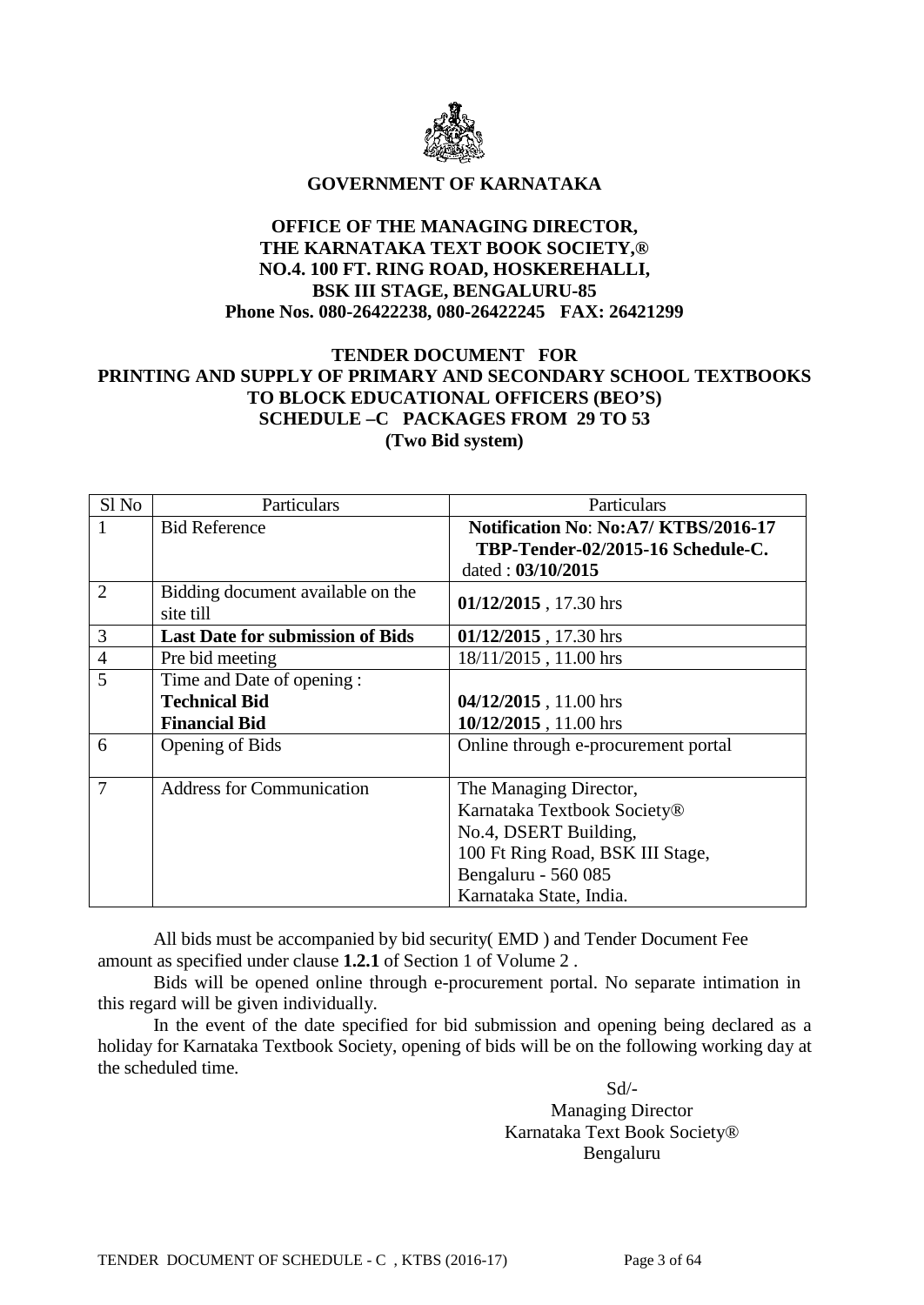# **Tender Document - Index**

| Sl No           | Particulars                                                 | Page No         |
|-----------------|-------------------------------------------------------------|-----------------|
| $\mathbf{1}$    | <b>Cover Page</b>                                           | $\mathbf{1}$    |
| $\overline{2}$  | Notification                                                | $\overline{2}$  |
| $\overline{3}$  | <b>Bid schedule</b>                                         | $\overline{3}$  |
| $\overline{4}$  | Index                                                       | $\overline{4}$  |
| 5               | Volume 1: Introduction                                      | 5               |
| $\overline{6}$  | Volume 2: Section 1 Instruction to Bidders                  | $\overline{6}$  |
| $\overline{7}$  | Section 2 General Information                               | $\overline{7}$  |
| $\overline{8}$  | Section 3 Evaluation for Qualification                      | 14              |
| $\overline{9}$  | Section 4 Evaluation of Price Proposal                      | 16              |
| $\overline{10}$ | Section 5 Evaluation Methodology                            | 16              |
| 11              | Section 6 Contents of Proposal                              | 17              |
| 12              | Section 7 Bidding Schedule                                  | 18              |
| 13              | Section 8 General Conditions of Contract                    | 18              |
| 14              | Section 9 Special Conditions of Contract                    | 30              |
| 15              | Volume 3 : Contract agreement                               | $\overline{34}$ |
| 16              | Volume 4 : Schedule of Place of delivery                    | 36              |
| 17              | Volume 5 : Package-wise / Title-wise details                | 41              |
| 18              | Table 1 - Bid Form                                          | 47              |
| $\overline{20}$ | Appendix A - Format for letter of proposal                  | $\overline{48}$ |
| $\overline{21}$ | Appendix B - Format for Power of Attorney                   | 49              |
| $\overline{22}$ | Appendix C - Details of Bidder                              | $\overline{50}$ |
| 23              | Appendix D - Format for Anti-collusion certificate          | 51              |
| $\overline{24}$ | Appendix E - Format for Bid Security                        | $\overline{52}$ |
| 25              | Appendix F - Format for Undertaking of being a Printer      | 54              |
| 26              | Appendix G1- Format for Statement of Experience             | $\overline{55}$ |
| 27              | Appendix G2 -Format for Statement of Financial Capability   | 56              |
| $28\,$          | Appendix G3- Format for Statutory Auditors Certificate      | 57              |
| 29              | Appendix H - Format for Statutory Auditors Certificate      | 58              |
|                 | regarding Financial Capability                              |                 |
| 30              | Appendix I - Format for indicating the Package group        | 60              |
|                 | preferences and Bidder Capacity                             |                 |
| 31              | Appendix J - Tender Form & Price Schedule (Cover 2)         | 61              |
| 32              | Appendix K- Declaration of work completion                  | 63              |
| 33              | Appendix L DOCUMENTS FOR TECHNICAL<br><b>QUALIFICATIONS</b> | 64              |

Sd/- **Managing Director Karnataka Text Book Society®**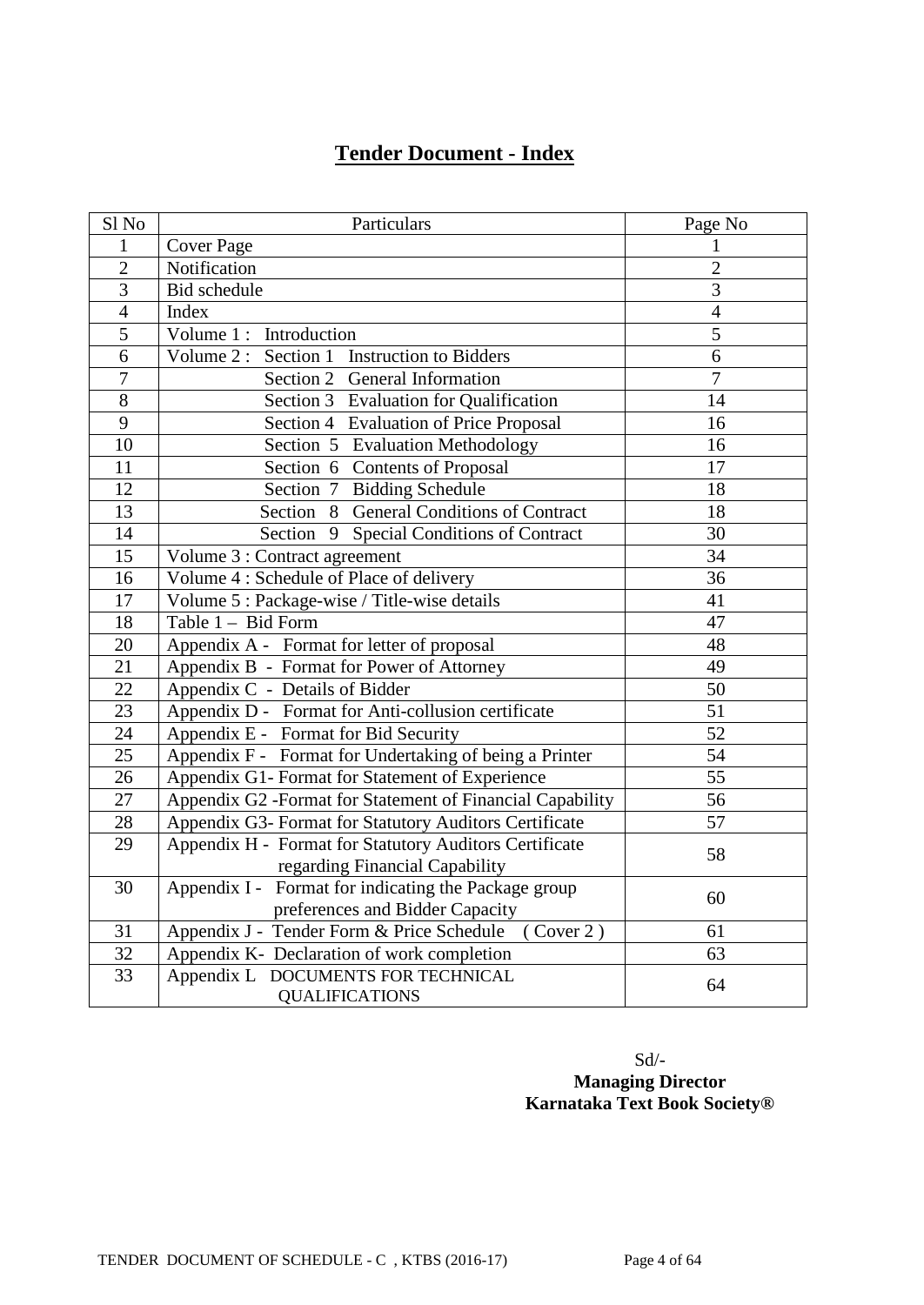#### **VOLUME 1**

#### **PRINTING AND SUPPLY OF SCHOOL TEXTBOOKS**

#### **A BRIEF DESCRIPTION**

#### **1. INTRODUCTION**

- 1.1 The Karnataka Textbook Society® herein after referred to as `the Society` is registered under the Societies Act 1960, functioning under the Education Department, Government of Karnataka. The Society is wholly financed by the Government of Karnataka.
- 1.2 The objective of the Society is to provide quality Textbooks to Primary and Secondary School students of the schools across the state of Karnataka in accordance with the rules.
- 1.3 Free textbooks are provided to  $1<sup>st</sup>$  to  $10<sup>th</sup>$  Standard students of all government schools and  $9<sup>th</sup>$ &  $10<sup>th</sup>$  class students of all Aided Schools as per the Government policy and to 1<sup>st</sup> to 8<sup>th</sup> Standard students of all aided schools as sponsored under the project of Sarva Shikshana Abhiyana (SSA) , Karnataka .
- 1.4 Sale Textbooks are provided to all students of unaided schools in Karnataka.
- 1.5 This is a tender for printing and supply of Textbooks under free & sale category for the academic year 2016-17.

#### **2. SCOPE OF WORK**

- 2.1 About 101.12 lakh children are studying in 60,912 primary schools and 14,937 high schools in Karnataka. For the year 2016-17, out of a total of about **434** lakh Textbooks, about an average of **349** lakh textbooks have to be printed under free category & **85**lakh textbooks under Sale category under this Tender. Free & Sale category books are to be supplied to the office of all 204 Block Educational Officers (BEO) of Karnataka, who in turn have to distribute well in time to the schools in their jurisdiction before the commencement of the academic year.
- 2.2 The successful bidder is responsible to enter into an agreement with KTBS. He should procure the paper and get the quality of paper certified by an approved testing and certifying agency appointed by the Society viz**`the Director of Printing, Stationery & Publications, Government of Karnataka, Bengaluru** and then print and supply Free & Sale Categories of textbooks to BEO's after ensuring the quality.
- 2.3 The successful bidder is also responsible and accountable for all the printing and supply process throughout the contract period. He has to chalk out the programme of work/ route map/ time schedule from the date of commencement of work and up to the completion of the work and intimate the same to the purchaser.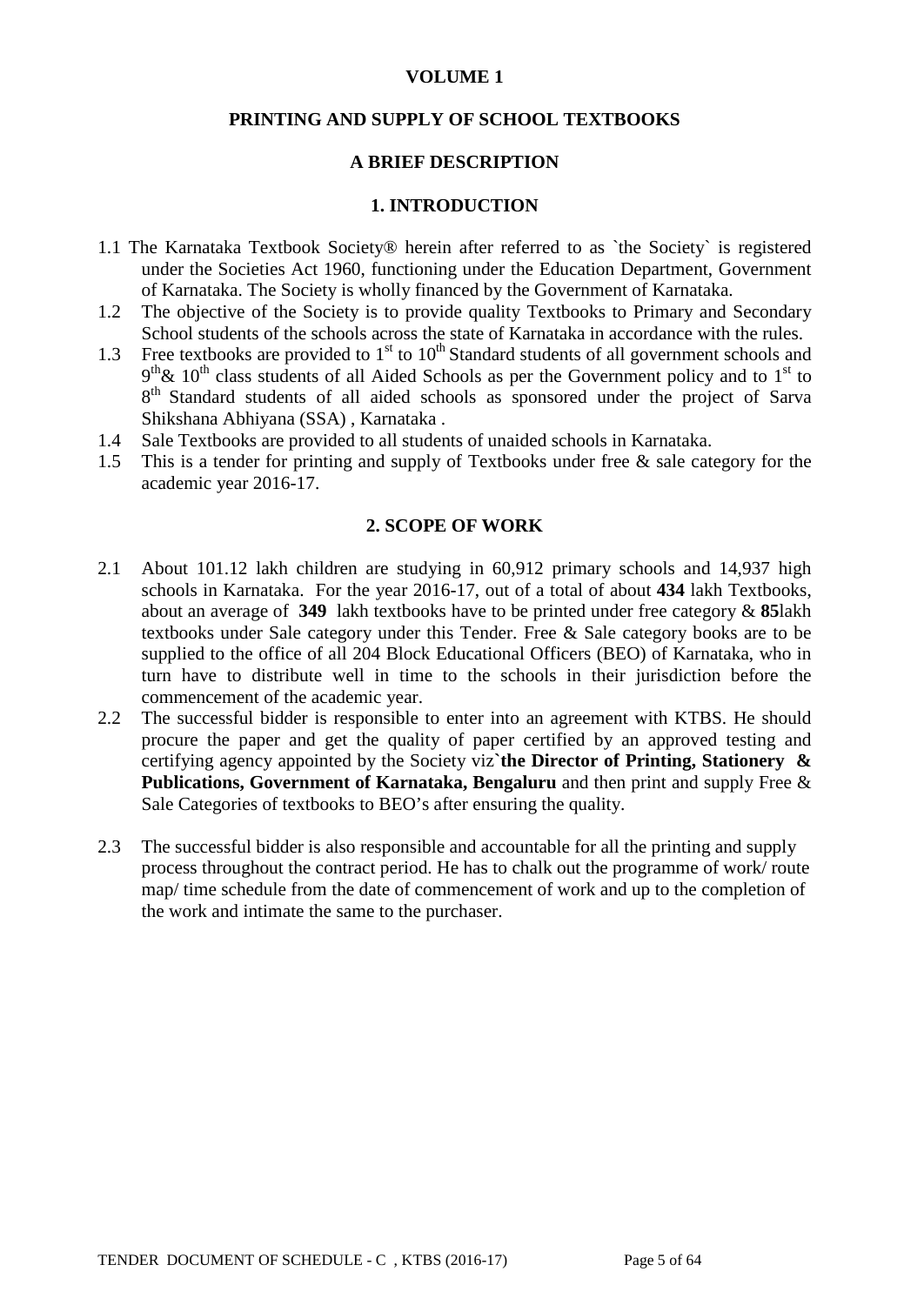# **VOLUME 2 INSTRUCTION TO BIDDERS**

### **SECTION 1**

# **1.1. INTRODUCTION AND BACKGROUND**

- 1.1.1 Government is distributing free textbooks to all the government school students and aided school students of standards 1to 10 and sale Books to un-aided schools across the state of Karnataka .
- 1.1.2 In pursuance of this objective, the Karnataka Textbook Society® of Government of Karnataka invites open tenders from interested parties for the printing and supply of free & sale textbooks to all 204 BEO's. Interested parties ("Bidders") are invited to submit detailed Bids.
- 1.1.3 The Bids would be evaluated on the basis of the evaluation criteria set out in this document in order to identify the successful Bidder. In order to do so, the Purchaser himself or his authorized representative may inspect the premises of the bidder.
- 1.1.4 The Successful Bidder would then have to enter into an Agreement with The Managing Director, KTBS, and perform the obligations as stipulated there in respect of the Project. The Draft Agreement forms part of this document.
- 1.1.5 The Successful Bidder would be required to print and supply Free & Sale category textbooks to 204 BEO's of Karnataka in accordance with the terms and conditions laid down for further distribution by them.
- 1.1.6 The period of the contract shall be upto the end of academic year 2016-17 from the date of its execution.
- 1.1.7 Upon satisfactory completion of the printing and supply of school text books, payments will be made in accordance with the terms and conditions set out in this Document.

# **1.2. BRIEF DESCRIPTION OF BIDDING PROCESS**

1.2.1 The Society intends to follow a single stage, two Bid process for selection of the successful Bidder for the Project.

# **Documents Constituting the Tender ( Two Bid)**

The tender (two Bid) prepared by the Tenderer shall comprise the following components i.e. Technical Bid and Financial Bid. Both shall have to be submitted online in the formats available in the e-portal.

#### **Technical Bid**

1. Earnest money deposit ( EMD ) and Tender Document fee as prescribed. Tender Document fee is required to be furnished in the form of Demand draft(DD). A scanned copy of the DD shall be uploaded and the DD will be collected by KTBS during office hours on the working days prior to opening of Technical Bids. Non submission of Tender Document fee in the form of DD before the time of opening of Technical bids may lead to rejection of the bid.

#### **Scanned images of the following Documents**

- **1.** Relating to establishing the qualification of the Bidder in terms of Documents/undertakings/declarations as per Appendix A to Appendix I
- 2. Registration Certificate of VAT/CST
- 3. Registration Certificate under Factories Act or SSI certificate or equivalent issued by any State or Central Department.
- 4. Latest VAT returns filed for the month of June 2015 or quarter ending June-2015.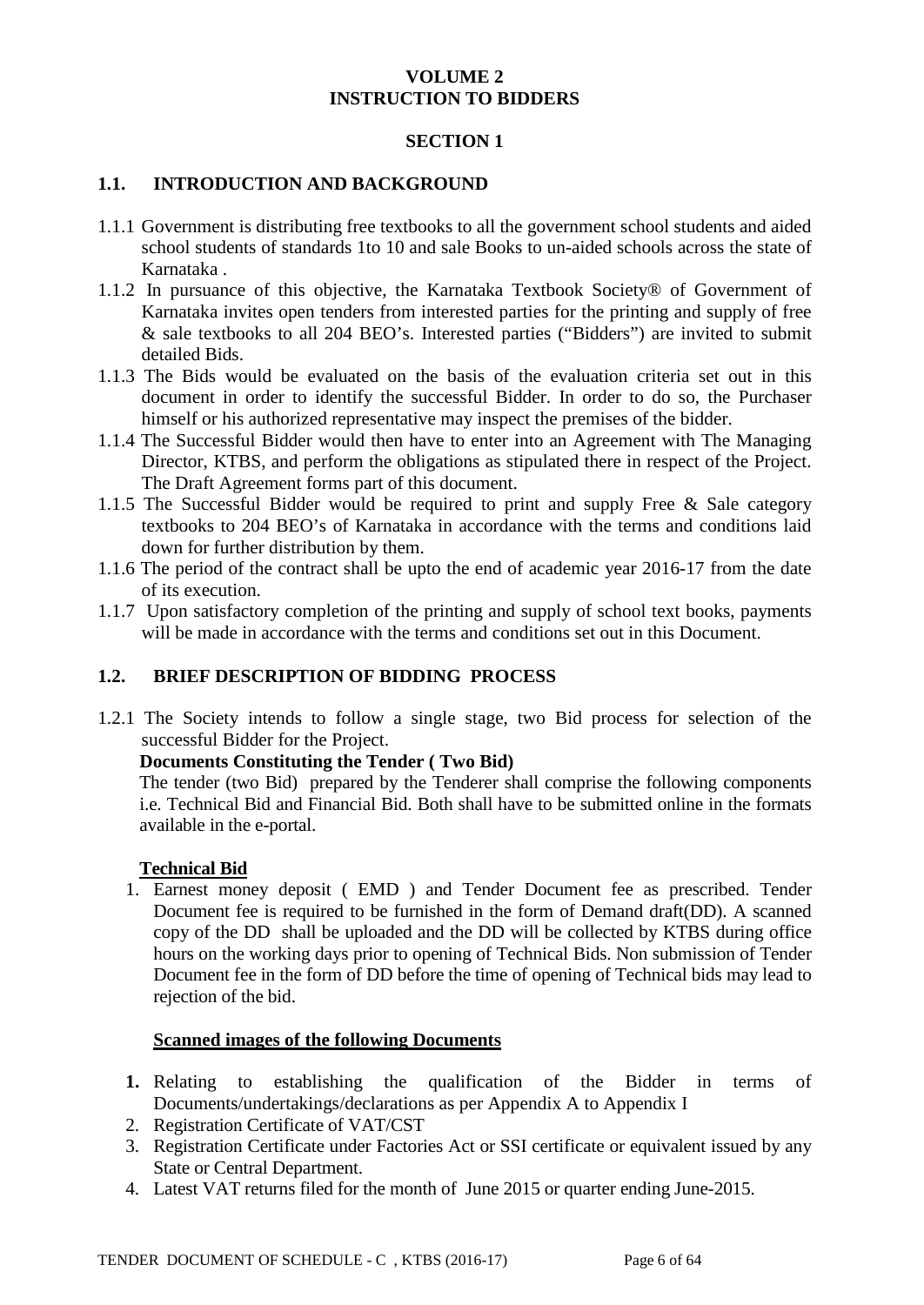- 5. Annual VAT returns filed for the preceding three years i.e. for the years 2012-13, 2013-14 and 2014-15.
- 6. Acknowledgement of IT returns filed for the preceding three years i.e. for the Assessment years 2012-13, 2013-14 and 2014-15.
- 7. Declaration of work completion as per Appendix-K
- 8. Copy of the documents as required under clause 2.1.7
- 9. Details and correct address of the places of production.
- 10. Official e-mail address of the firm.

# **Financial Bid**

- 1.2.1 The Tender Form and the Price Schedule which **form** the Financial Bid shall be submitted online in the provided manner . A Scanned copy as per **Appendix-J** is to be uploaded as an additional document.
- 1.2.2 The evaluation of the Proposals would be carried out in 3 levels.

**a) FIRST LEVEL**: This stage is called *"Test-of- responsiveness"*. This stage involves an evaluation based on Qualification Submissions. Proposals found to be substantially responsive would be selected for evaluation in the **SECOND LEVEL.**

**b) SECOND LEVEL**: This stage is called "*Qualification".* In this Stage the information of the Bidders relating to their experience, financial and infrastructural capability would be evaluated. Bidders meeting the experience, financial & infrastructure capability criteria as set out in this Document shall be short-listed as *"Qualified Bidders".*

**c) THIRD LEVEL:** This stage is called *"Eligibility".* In this stage the Price Bid of the *"Qualified Bidders"* would be evaluated based on the evaluation criteria for the Price Bid. The successful price bidder shall be declared as the *"Eligible Bidder."*

# **1.3 AVAILABILITY OF TENDER DOCUMENT In the e-procurement portal [https://eproc.karnataka.gov.in](https://eproc.karnataka.gov.in/)**

1.3.1 All subsequent notifications, changes and amendments on the project or tender document would be posted only on the **e-procurement portal viz** *[https://eproc.karnataka.gov.in](https://eproc.karnataka.gov.in/)*

# **1.4 PROPOSAL DUE DATE**

The proposal should be uploaded on or before **01-12-2015,** before **17.30hrs**.

#### **SECTION 2 A. GENERAL**

# **2.1 BIDDERS**

- 2.1.1 The Legal entity eligible for participating in the qualification process shall be `**the Printer**` belonging to any of the States of Karnataka, Maharashtra, Andhra-Pradesh, Telangana, Tamil Nadu, Pondicherry, Kerala and Goa.
- 2.1.2 **The Printer** means an entity with the prescribed eligibility who is engaged in the business of printing and supplying of books and who has a Minimum of 3 years experience in printing and supply of books.
- 2.1.3 The legal entity should possess Technical facilities of the National/International standards. The legal entity should also have experience in printing and supply of books for a State Government/ Educational Institutions / Reputed Private Institutions located in any State of India.
- 2.1.4 The Legal Entity should have been registered as printer either under Factories Act or with department of Industries and commerce and shall have registrations under Sales Tax Act or Value Added tax Act or under Local Tax Act in their respective States in India.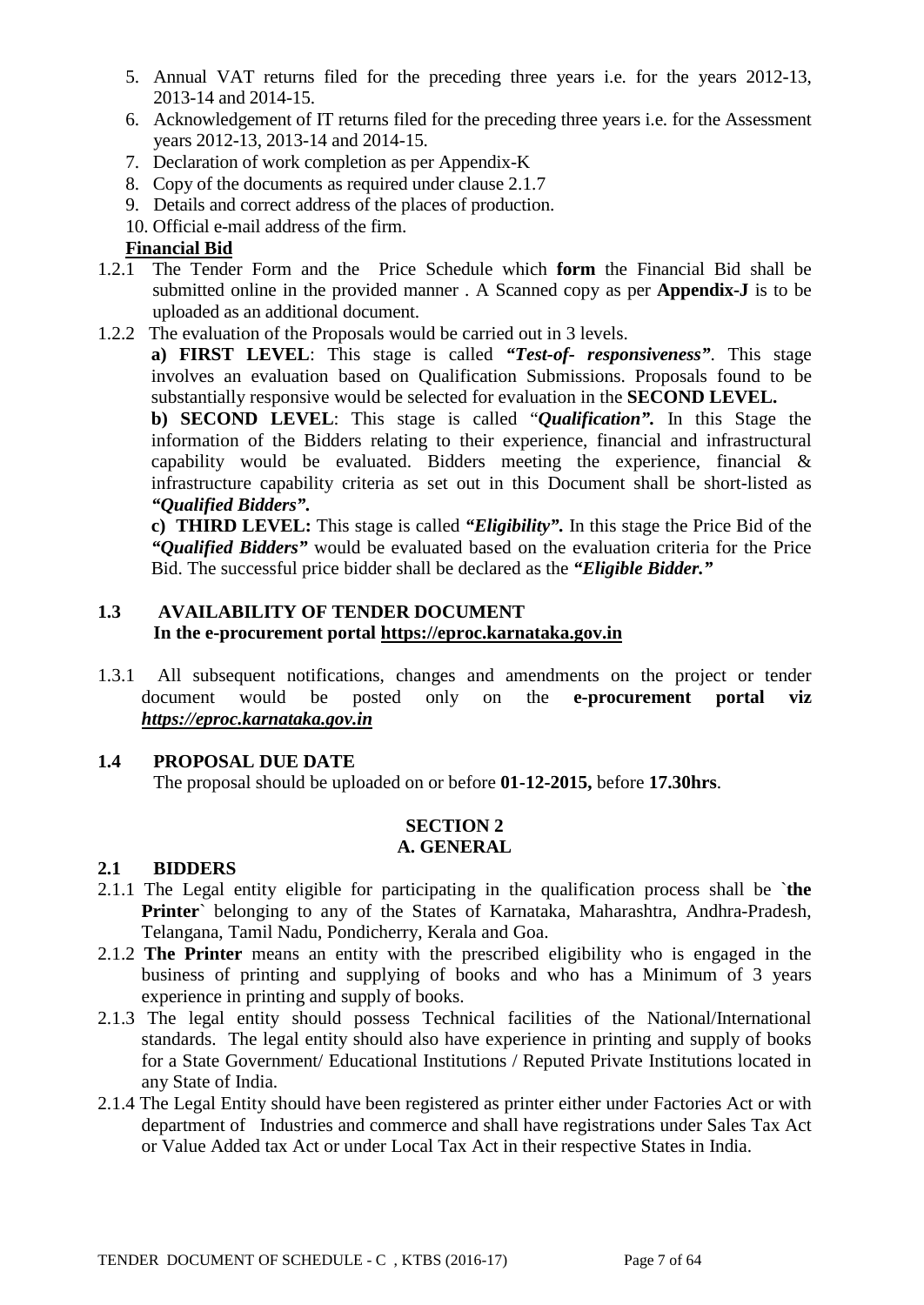- 2.1.5 The main business of the Legal Entity in the immediately preceding 3 years should be as a printer in any of the states of Karnataka , Maharashtra , Andhra-Pradesh , Telangana, Tamil-Nadu , Pondicherry , Kerala and Goa.
- 2.1.6 The Legal Entity should have achieved a minimum annual turnover of Rs.75.00 lakhs in each of the preceding 3 years i.e. 2012-13, 2013-14 and 2014-15
- 2.1.7 The following documents / information shall be submitted by the Bidders along with the Qualification Submissions:
	- A legal entity incorporated as Private/Public Limited Company shall submit Certificate of Incorporation, Memorandum & Articles of Association.
	- A Partnership Firm shall submit Partnership Deed.
	- An individual or a HUF shall submit copy of VAT / ST / Local Sales Tax / Local VAT Certificate.
- 2.1.8 Any Entity which has been barred by the Education Department, Government of Karnataka (GoK), any other State Government in India (SG) or Government of India (GoI), or any of the agencies of GoK/SG/GoI would not be eligible to submit a Proposal. The Bidder shall execute an undertaking to this effect as per the format enclosed in Appendix D.
- 2.1.9 Any Entity which has been declared as blacklisted by the KTBS would not be eligible to submit a proposal.

# **2.2 NO CONSORTIUM**

Bidder should be an individual entity and should submit their bids individually*.* More specifically, consortium of bidders is barred from participation in the tender.

# **2.3 NUMBER OF PROPOSALS & PACKAGE DETAILS**

- 2.3.1 Each Bidder shall submit only one Proposal in response to this Tender document. Any Bidder, who submits or participates in more than one Proposal, shall be disqualified and shall also cause disqualification of all the proposals in which such Bidder has participated.
- 2.3.2 **A Bidder can quote for a maximum of 4 packages as per his capacity in the descending order of his preference. List of work packages is as shown under Volume 5. A bidder shall and shall bid for the packages as per his production capacity.**
- 2.3.3 Packages are allotted as per the terms at the sole discretion of the purchaser. As referred in clause 2.3.2, maximum number of packages to be allotted in this tender is 4 only and it shall be decided on the assessed capacity by the purchaser. If the bidder bids for the packages more than his capacity and in case the same bidder being L1 in any or all of the packages, then if the bidder subsequently shall back out of the packages whether on his own or as per the assessed capacity the Purchaser shall unilaterally decide the packages to be allotted irrespective of the preference shown and it shall be binding on the bidder .

In such circumstances the other packages may be offered to L2 bidders with or without negotiations and the purchaser may penalize for the damages due to such misrepresentation. The penal charges shall be worked out considering the difference in L1 ad L2 rates.

- 2.3.4.Printer is eligible to quote for any of the 4 packages in the descending order of preference from **29 to 53** packages of the **Schedule-C .**
- 2.3.5. Number of textbooks to be printed under the Work Packages as shown in Volume 5 is provisional and indicative and actual numbers of Textbooks to be printed and supplied will be as provided in the Purchase Order and the Distribution List . The number of pages in a book are all indicative.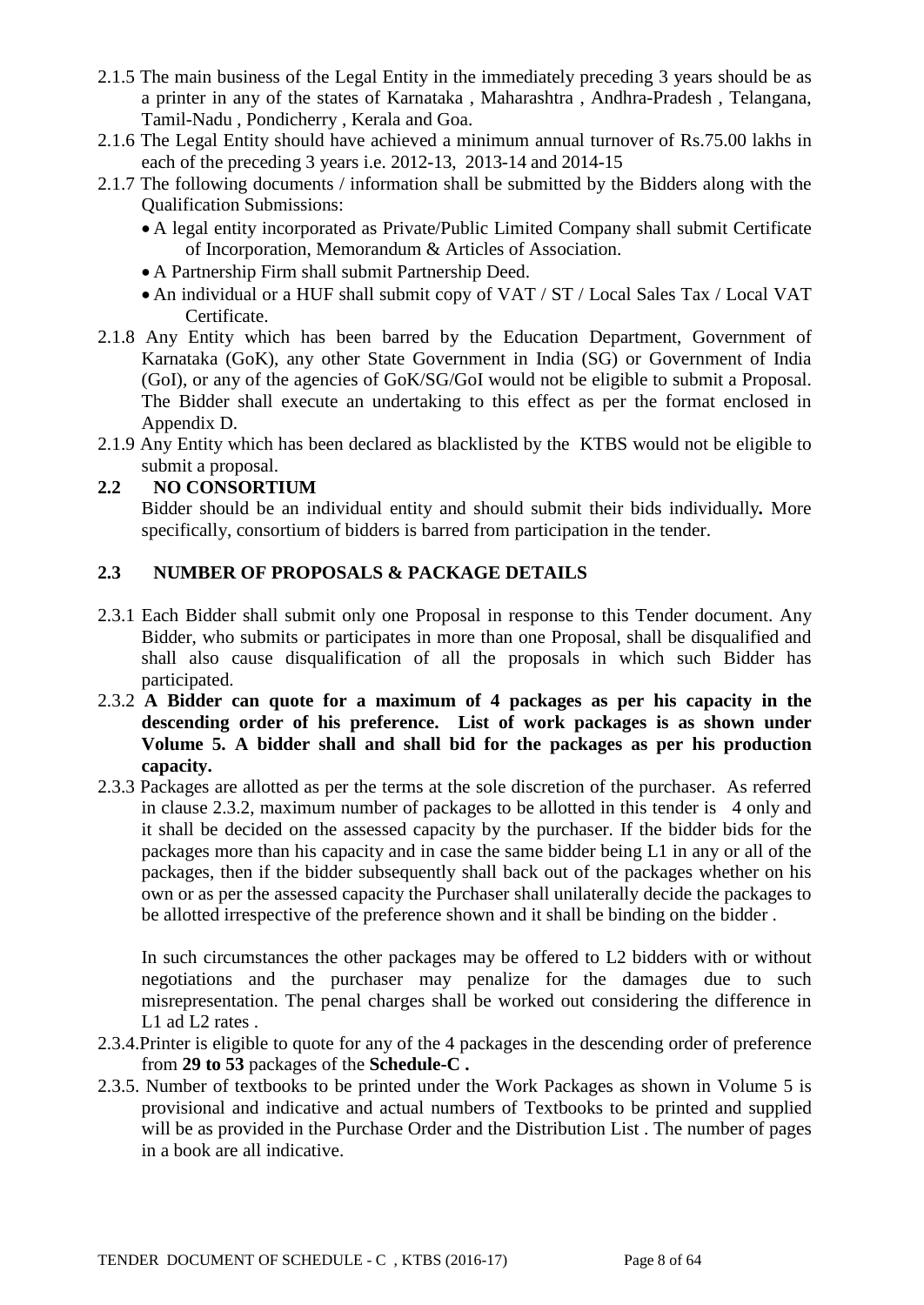- 2.3.6. Number of books to be printed may go up by 20% or get reduced by 20% as per the actual requirement and they shall be as in the Purchase order and the Distribution List . In exceptional circumstances the numbers may go up or get reduced further.
- 2.3.7. Details of number of textbooks (Supply List) to be supplied to each destination shall be provided along with the Purchase order.

# **2.4 PROJECT INSPECTIONS AND VISIT TO THE SITES**

- 2.4.1 It is desirable that each Bidder submits his Proposal after visiting some of the 204 Block Educational Offices and ascertaining for himself the location, surroundings, or any other matter considered relevant. Schedule of place of delivery is shown under Volume 4 of this document.
- 2.4.2 It would be deemed that by submitting the Proposal for Tender document, the Bidder
	- a) made a complete and careful examination of the Tender Document,
	- b) received all relevant required information from *KTBS*, and,
	- c) made a complete and careful examination of the various aspects and locations of the Project.

# **2.5 RIGHT TO ACCEPT OR REJECT ANY OF THE PROPOSALS**

- 2.5.1**The Managing Director, Karnataka Textbook Society,** Bengaluru reserves all the rights to accept or reject any bid and to annul the bidding process and reject all bids at any time prior to award of contract, without thereby incurring any liability or any obligation to inform the affected bidder or bidders of the grounds for the said action. Any Bid with incomplete information is liable for rejection. For each category of prequalification criteria, the documentary evidence is to be produced duly attested by the bidder, serially numbered and enclosed with the bids. If the documentary proof is not enclosed for any/all criteria the Bid is liable for rejection.
- 2.5.**2 If any information given by the bidder is found to be false / fictitious, the bidder will be debarred and will be recommended for blacklisting and in such a situation the purchaser i.e.***KTBS,* **may,**
	- **a)** invite the next best Bidder to match the Proposal submitted by the best Bidder; OR,
	- b) take any such measure as may be deemed fit in its sole discretion including annulment of the bidding process.

#### **B. DOCUMENTS**

#### **2.5.3 CONTENTS OF TENDER DOCUMENT**

- **2.5.4** The Tender Document comprises the contents as listed below, and would additionally include any Amendment / Addenda issued in accordance with Clause 2.6.
	- a) Volume 1 A Brief Description of the Project
	- b) Volume 2 Instructions to Bidders
	- c) Volume 3 Draft Agreement
	- d) Volume 4 Schedule of Place of Delivery
	- e) Volume 5 List of Packages
	- f) Appendix A to K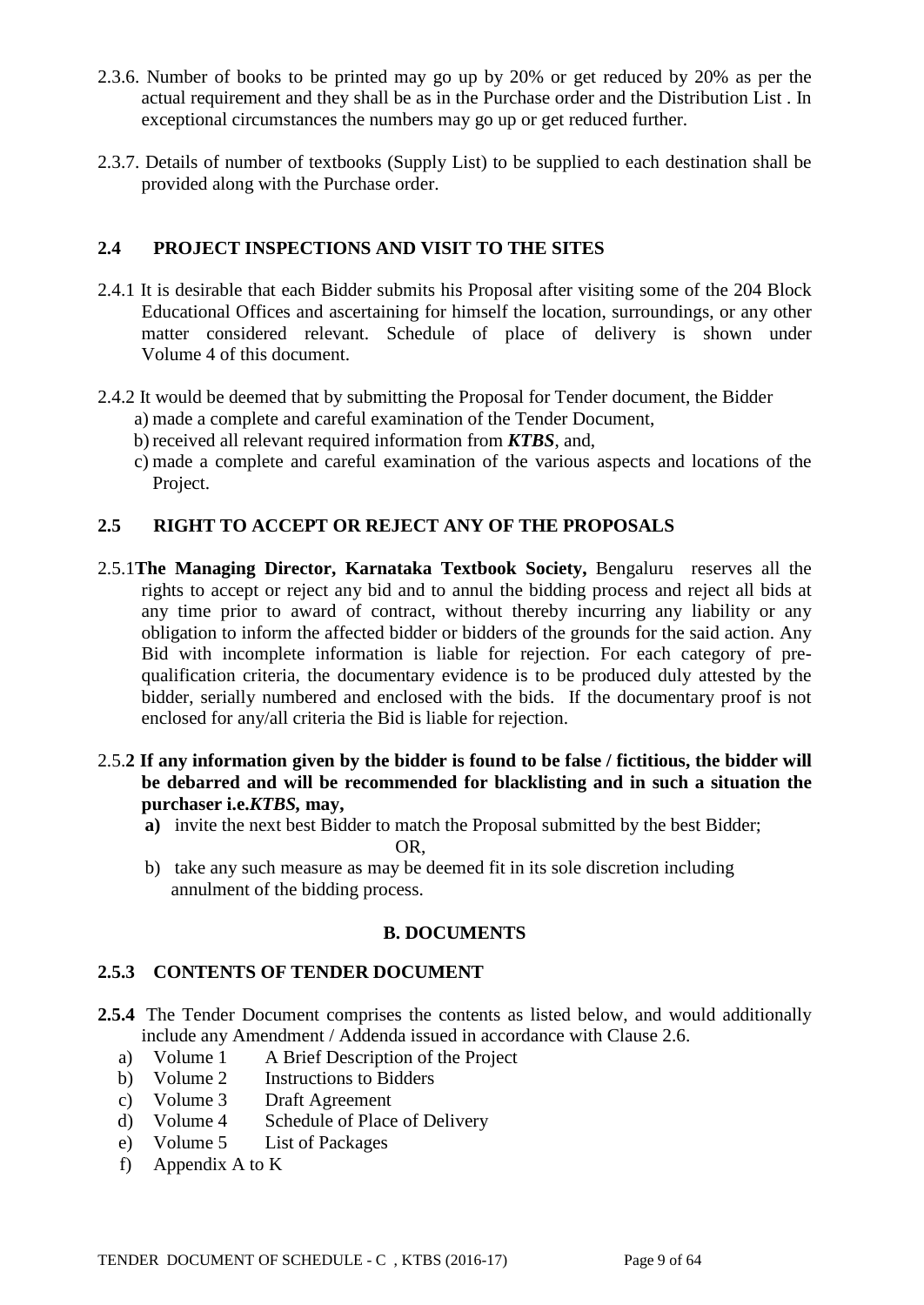# **2.6 CLARIFICATIONS/AMENDMENTS / ADDENDA OF TENDER DOCUMENT**

- 2.6.1 A prospective Tenderer requiring any clarification of the tender documents may notify the Purchaser in writing or by fax or by e-mail at the Purchaser's mailing address indicated in the Invitation for Tenders. The Purchaser will respond to any request for clarification of the tender documents which it receives no later than 7 days prior to the deadline for submission of tenders prescribed by the Purchaser. Purchaser's response (including an explanation of the query but without identifying the source of inquiry) will be notified in the eprocurement portal.
- 2.6.2 At any time prior to the Proposal Due Date, the purchaser may, for any reason, whether at its own initiative or in response to clarifications requested by a Bidder, modify the Tender Document by the issuance of Addenda.
- 2.6.3 Any Addendum thus issued will be hosted on the e-procurement website and department website www.schooleducation.kar.nic.in.
- 2.6.4 In order to provide the Bidders a reasonable time to examine the Addendum, or for any other reason, KTBS may, at its own discretion, extend the Proposal Due Date.

# **C. PREPARATION AND SUBMISSION OF PROPOSAL**

#### **2.7 LANGUAGE**

The Bid and all related correspondence and documents should be written in English language. Supporting documents and printed literature furnished by the Bidder with the Proposal may be in any other language provided that they are accompanied by appropriate translations of the pertinent passages in the English language. Supporting materials, which are not translated into English, may not be considered. For the purpose of interpretation and evaluation of the Proposal, the English language translation shall prevail.

#### **2.8 BID SECURITY (EMD)**

- 2.8.1 Each Proposal should be accompanied by a Bid Security (EMD) **of Rs 6,00,000/-(Rupees Six Lakhs only).** The Bid Security shall be kept valid for at least 60 days in addition to the Proposal Validity Period and would need to be extended, if so required, for any extension in Proposal Validity Period.
- 2.8.2 EMD (Bid Security) and Tender processing fee should be paid through **e-payments, credit card, direct debit(internet banking), NEFT(National Electronic Fund Transfer), OTC(Over the counter)).**
- 2.8.3 The Bid Security shall be returned to the unsuccessful Bidders within a period of eight (8) weeks from the date of announcement of the Successful Bidder. The Bid Security (EMD) submitted by the Successful Bidder shall be held as Security Deposit by KTBS till such time the contract is fully complete and shall be discharged along with the Performance Bank Guarantee.
- 2.8.4 The Bid Security shall be forfeited in the following cases:
	- a) If the Bidder modifies or withdraws its Proposal except as provided in Clause 2.14;
	- b) If the Bidder withdraws its Proposal during the interval between the Proposal Due Date and expiration of the Proposal Validity Period;
	- c) If the Successful Bidder fails to provide the Performance Security within the stipulated time or the extended time thereof.
	- d) If any information or document furnished by the Bidder turns out to be misleading or untrue in any material respect.

#### **2.9 VALIDITY OF PROPOSAL**

Proposal shall remain valid for a period not less than 240 days from the last date for submission of bids from the Proposal Due Date ("Proposal Validity Period"). KTBS reserves all the rights to reject any Proposal, which does not meet this requirement.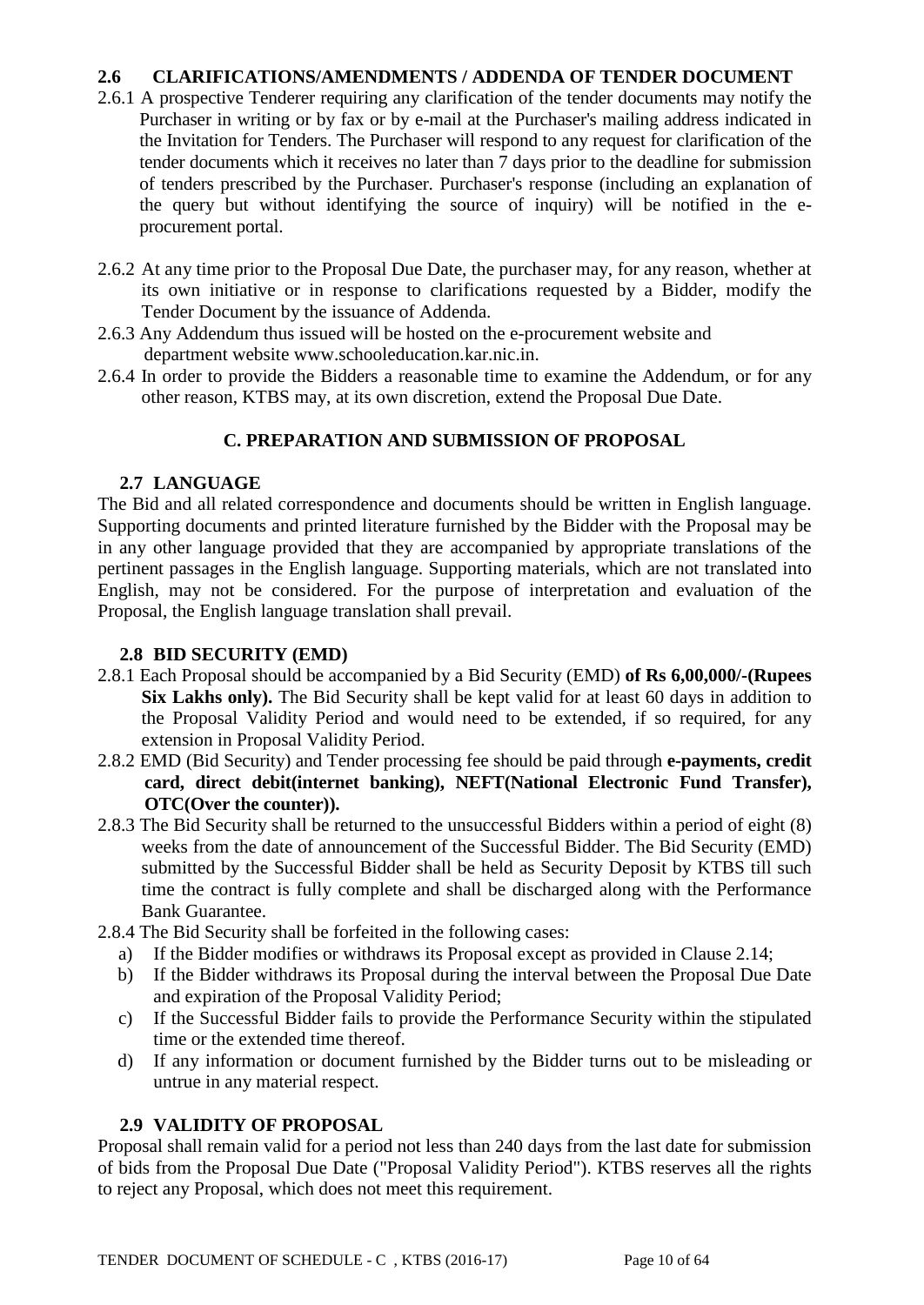# **2.10 EXTENSION OF VALIDITY OF PROPOSAL**

In exceptional circumstances, prior to expiry of the original Proposal Validity Period, *KTBS* may request Bidders to extend the Proposal Validity Period for a specified additional period.

# **2.11 FORMAT AND SIGNING OF PROPOSAL**

- 2.11.1 The Bidder would provide information required as per this Tender Document. **KTBS**  reserves the right to evaluate only those Proposals that are received in the required format and is complete in all respects.
- 2.11.2 The Bidder shall submit the proposal in two Covers online, namely,
	- a) Technical Bid, consisting of the details mentioned in **section 6** of this tender document and
	- b) Price Bid, consisting of the Bidders lowest quoted rate being the financial proposal for the project in prescribed format (Appendix J).

# **2.12 METHOD OF SUBMISSION OF PROPOSALS**

- 2.12.1 The proposals shall be submitted online in the e-portal in the Provided formats only. Scanned copies of the same shall be uploaded where ever sought
- 2.12.2 The e-portal itself will disqualify the improper and delayed Bids and KTBS shall assume no responsibility for any such eventualities.

# **2.13 PROPOSAL DUE DATE**

- 2.13.1 Proposals should be submitted only on-line and through the notified Government of Karnataka e-procurement platform before **17.30hrs** on the Proposal Due Date mentioned in the Bidding Schedule in the manner and form as detailed in this Tender Document. Proposals submitted in any other mode shall not be acceptable.
- 2.13.2 *KTBS* may, in exceptional circumstances, and for reasons to be recorded in writing, extend the Proposal Due Date, by issuing an Addendum in accordance with Clause 2.6, uniformly for all Bidders.

# **2.14 MODIFICATIONS/SUBSTITUTION/WITHDRAWAL OF PROPOSALS**

- 2.14.1 Any modification, Substitution, withdrawal of proposal can be made by the tenderer only through the said e-portal in the form and manner as provided.
- 2.14.2 To assist in the examination, evaluation, and comparison of Proposals, KTBS may utilize the services of consultant(s) or advisor(s).

# **D. EVALUATION OF PROPOSAL**

#### **2.15 PROPOSAL OPENING**

- 2.15.1 *KTBS* would open online, the Qualification, Submissions as per the schedule for the purpose of evaluation.
- *2.15.2* Proposals for which an acceptable notice of withdrawal has been submitted in accordance with **Clause 2.14** will not be opened. However for technical reason if it opens it will not be considered.
- 2.15.3 *KTBS* would subsequently examine and evaluate Proposals in accordance with the criteria set out in Sections 3, 4 and 5 of this Tender Document.

#### **2.16 CONFIDENTIALITY**

Information relating to the examination, clarification, evaluation, and recommendation for the Bidders shall not be disclosed to any person not officially concerned with the process. *KTBS* will treat all information submitted as part of Proposal in confidence and would require all those who have access to such material to treat the same in confidence. *KTBS* will not divulge any such information unless it is ordered to do so by any authority pursuant to applicable law or order of a competent court or tribunal, which requires its disclosure.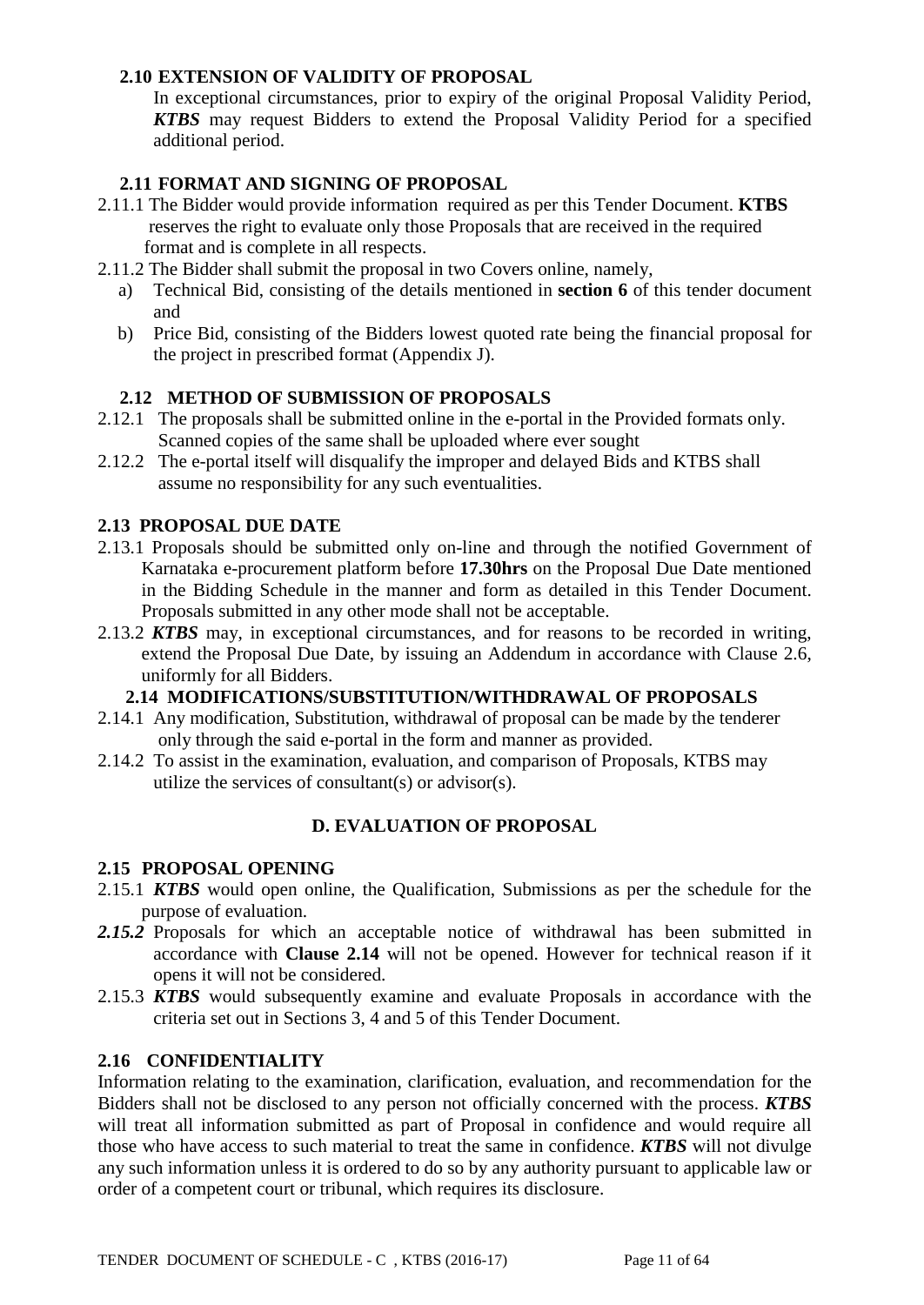# **2.17 TESTS OF RESPONSIVENESS**

- 2.17.1 Prior to evaluation of Proposals, *KTBS* will determine whether each Proposal is responsive to the requirements of the Tender Document. A Proposal shall be considered responsive if the Proposal:
	- a) is received/deemed to be received by the Proposal Due Date including any extension there of pursuant to Clause 2.13
	- b) is accompanied by the Power of Attorney, the format for which is specified in Appendix B
	- c) contains all the information as requested in this document
	- d) contains information in formats same as those specified in this document
	- e) Proof of Ownership of a Printing Press as per the criteria prescribed and their location within the states of India .
	- f) VAT Registration Certificate .
	- g) VAT Returns filed before proper authorities .
	- h) PAN Certificate . IT returns filed before proper authorities .
	- i) Copy of the title deed or lease agreement in support of ownership / hire / lease of infrastructure facilities like building / godown
- j) mentions the validity period as set out in Clause 2.9.
- 2.17.2 *KTBS* reserves all the rights to reject any Proposal which is non-responsive and no request for alteration, modification, substitution or withdrawal shall be entertained by *KTBS* in respect of such Proposals.

#### **2.18 CLARIFICATIONS**

To facilitate evaluation of Proposals, *KTBS* may, at its sole discretion, seek clarifications in writing from any Bidder regarding its Proposal.

#### **2.19 QUALIFICATION SUBMISSIONS**

- 2.19.1 The Qualification Submissions of the Bidders would first be checked for responsiveness as set out in Clause 2.17 above. All Proposals found to be substantially responsive shall be evaluated as per the Qualification Criteria set out in Section 3.
- 2.19.2 Bidders who meet the qualification criteria shall be short-listed *("Qualified Bidders")* for further evaluation.
- 2.19.3 The Price Bid of the Bidders who do not meet the Qualification Criteria shall not be opened.
- 2.19.4 The Qualification Submissions of the Qualified Bidders would be evaluated as per the Qualification Evaluation Criteria set out in Section 3. The Purchaser either himself or through his representative may inspect the factory premises of the bidder regarding the availability of the facilities as per qualification documents submitted.

#### *2.20 Qualified Bidders*

Bidders who are found to be acceptable as *"Qualified Bidders"* would be considered for evaluation in the next stage.

#### **2.21 PROPOSAL EVALUATION: PRICE BID**

Price Proposal of only the *Qualified Bidders* would be opened and evaluated as per process set out in Section 4 and 5 to identify an *Eligible Bidder*.

#### **2.22 DECLARATION OF SUCCESSFUL BIDDER**

- 2.22.1 *KTBS* may either choose to accept the Proposal of an *Eligible Bidder* or invite him for negotiations.
- 2.22.2 Upon acceptance of the Proposal of the *Eligible Bidder* with or without negotiations, *KTBS* shall declare the *Eligible Bidder* as the *Successful Bidder*.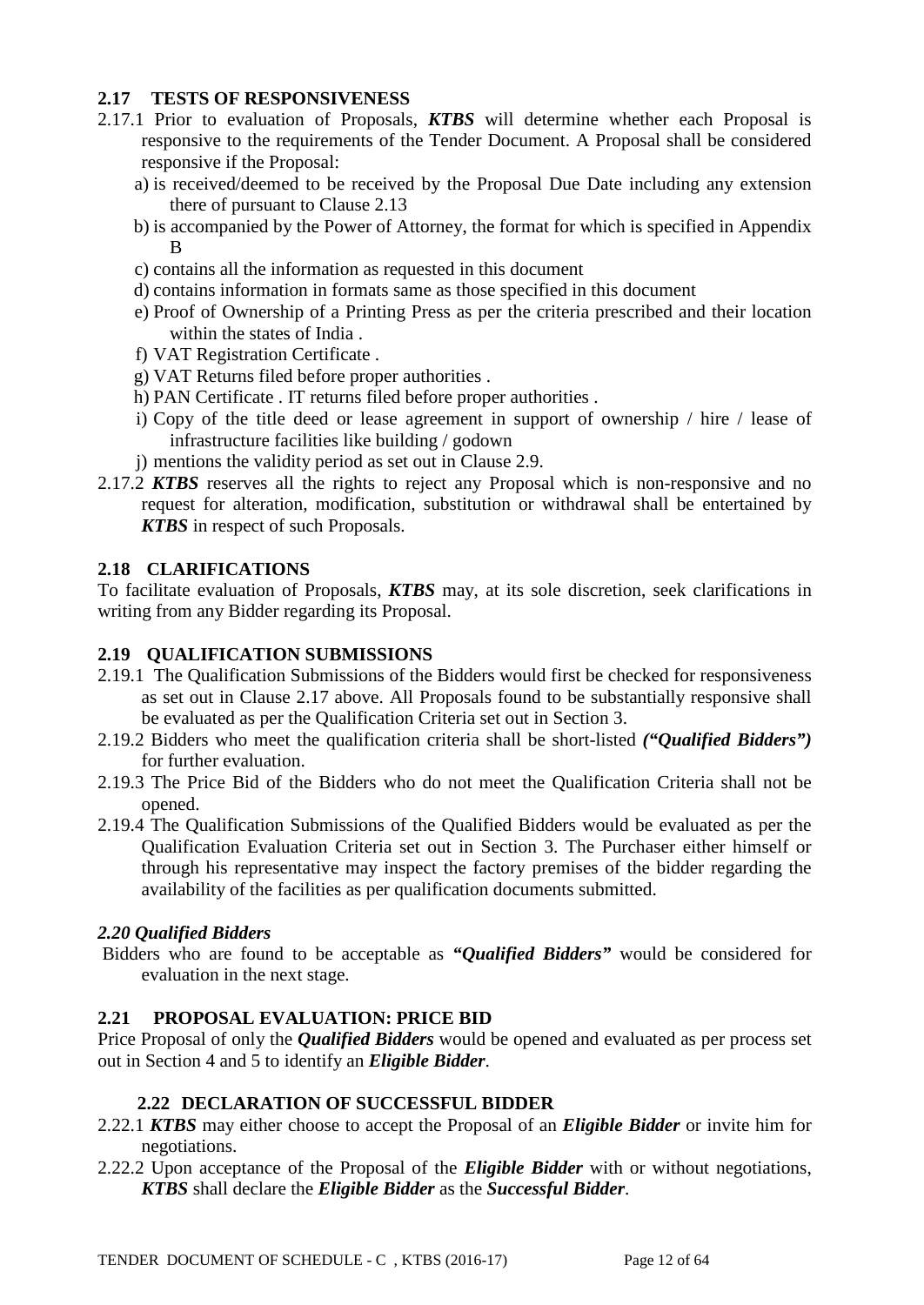# **2.23 NOTIFICATIONS**

*KTBS* will notify the Successful Bidder through e-procurement platform or by facsimile or email and by a Letter of Acceptance (LOA) that his Proposal has been accepted.

# **2.24 KTBS's RIGHT TO ACCEPT OR REJECT PROPOSAL**

- 2.24.1 *KTBS r*eserves all the rights to accept or reject any or all of the Proposals without assigning any reason and to take any measure as it may deem fit, including annulment of the bidding process, at any time prior to award of the Project, without liability or any obligation for such acceptance, rejection or annulment.
- 2.24.2 *KTBS* reserves all the rights to invite revised Proposals from Bidders with or without amendment of the Tender Document at any stage, without liability or any obligation for such invitation and without assigning any reason.
- 2.24.3 *KTBS* reserves the right to reject any Proposal at any time if:
	- a) a material misrepresentation made at any stage in the bidding process is uncovered; or
	- b) the Bidder does not respond promptly and thoroughly to requests for supplemental information required for the evaluation of the Proposal. This would lead to the disqualification of the Bidder. If such disqualification / rejection occurs after the Proposals have been opened and the Successful Bidder gets disqualified / rejected, then *KTBS* reserves the right to:
		- i. declare the Bidder with second lowest Price Proposal/ Modified Price Proposal as the Eligible Bidder and where warranted, invite such Bidder for negotiations; or,
		- ii. take any such measure as may be deemed fit in the sole discretion of *KTBS*, including annulment of the bidding process.

# **2.25 SUBMISSION OF LETTER OF ACCEPTANCE AND EXECUTION OF AGREEMENT**

- 2.25.1 Within a week from the date of issue of the Letter of Acceptance ("LOA"), the Successful Bidder shall accept the LOA and return the same to *KTBS***.** The Successful Bidder shall execute an Agreement for the Project, within a week of the issue of LOA or within such further time as **KTBS** may agree to at its sole discretion.
- 2.25.2 If the Successful Bidder wants to authorize any person on behalf of him to sign the agreement, he shall, before signing of the Agreement, submit to *KTBS***,** a power of attorney to sign the Agreement with *KTBS***.**
- 2.25.3 **KTBS** will promptly notify other Bidders that their Proposal has not been accepted and their Bid Security shall be discharged/returned as promptly as possible, but not later than 30 days after the expiration of the period of Tender validity prescribed by the purchaser.

#### **2.26 PERFORMANCE SECURITY**

- 2.26.1 The successful Bidder shall furnish Performance Security in the form of an Irrevocable Bank Guarantee issued by a Nationalized bank or a Public Sector Bank in India or an Accepted Scheduled Bank in favour of "The Managing Director, Karnataka Text Book Society, Bengaluru", for a sum equivalent to 7.5% of the package value separately for all the packages which may be allotted to the successful bidder within 21 days from receipt of purchase order. The performance bank guarantee should be valid till **31st of March 2017** or covering a period of 120 days after the end of contract obligation whichever is later.
- 2.26.2 Failure of the Successful Bidder to comply with the requirements of Clause 2.26.1 shall constitute sufficient grounds for the annulment of the LOA, and forfeiture of the Bid Security. In such an event, *KTBS* reserves all the rights to take any such measure as may be deemed fit in the sole discretion of KTBS, including annulment of the bidding process.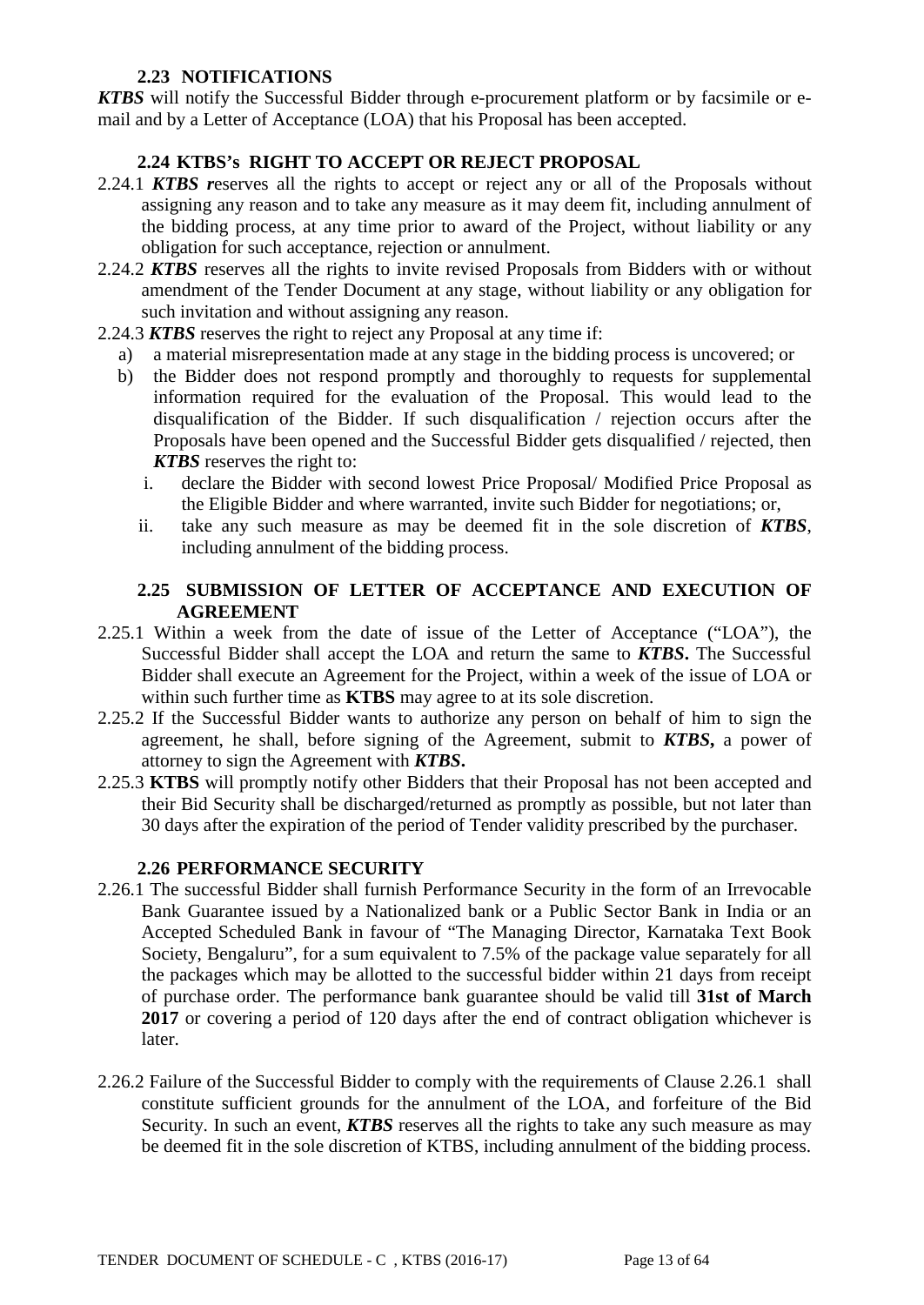# **SECTION 3 EVALUATION FOR QUALIFICATION**

# **3.1 EVALUATION PARAMETERS**

3.1.1 The Bidder's competence and capability is proposed to be established by the following parameters:

#### *A. EXPERIENCE IN TERMS OF*

- i. Printing and Supply of books / Textbooks;
- ii. In accordance with time Schedule; and
- iii. Quality of material delivered.
- iv. Previous performance as assessed by the KTBS or any other authorities.

# *B. FINANCIAL CAPABILITY IN TERMS OF*

- i. Annual sales turnover.
- ii. Net worth.
- 3.1.2 On each of these parameters, the Bidder would be required to meet the evaluation criteria as detailed in this Section 3.

# **3.2 QUALIFICATION CRITERIA FOR EXPERIENCE**

For the purpose of qualification a Bidder shall demonstrate experience as in table given below:

| Sl.<br>No. | <b>Experience Criteria for bid</b>                                                                                                                                                                                   |  |  |  |  |
|------------|----------------------------------------------------------------------------------------------------------------------------------------------------------------------------------------------------------------------|--|--|--|--|
|            | Billings of at least $\mathbf{Rs}20,00,000/$ (Rupees Twenty lakhs only) from a single project of<br>Printing and supply of books /Textbooks during any one year of these three years<br>2012-13, 2013-14 and 2014-15 |  |  |  |  |

#### **3.3 DETAILS OF EXPERIENCE**

The Bidder shall furnish evidence to support its claim as per Appendix G-1.

#### **3.4 INFRASTRUCTURE CAPABILITY REQUIREMENTS**

| Sl no                                  | Category and the Description of the machinery prescribed         | Quantity |  |  |  |  |
|----------------------------------------|------------------------------------------------------------------|----------|--|--|--|--|
|                                        | <b>Pre-Printing machinery</b>                                    |          |  |  |  |  |
| 1                                      | Computer to Plate making plant with processor capable of         |          |  |  |  |  |
|                                        | making plates Double Crown, A-1 and such similar sizes           |          |  |  |  |  |
|                                        | or                                                               | one unit |  |  |  |  |
|                                        | Plate exposing system with processor capable of making plates    |          |  |  |  |  |
|                                        | Double Crown, A-1 and such similar sizes                         |          |  |  |  |  |
|                                        |                                                                  |          |  |  |  |  |
|                                        | <b>Printing machinery</b>                                        |          |  |  |  |  |
|                                        | Four colour web offset machine with a minimum cut off 508 mm,    |          |  |  |  |  |
| 1                                      | reel width 760 mm or more, with one quarter folder. The rated    |          |  |  |  |  |
|                                        | speed of the machine with quarter folding shall not be less than | one unit |  |  |  |  |
|                                        | 10,000 cycles per hour.                                          |          |  |  |  |  |
|                                        |                                                                  |          |  |  |  |  |
|                                        | Four colour sheet fed CPC offset printing machine with a Sheet   |          |  |  |  |  |
| 2                                      | size of $485$ mmX660mm $(19"x26")$ or above capable of printing  | one unit |  |  |  |  |
|                                        | on Boards of at least 220 GSM.                                   |          |  |  |  |  |
| <b>Binding and Finishing Machinery</b> |                                                                  |          |  |  |  |  |
| 1                                      | Fully automatic stand alone perfect binding machine of minimum   | One unit |  |  |  |  |
|                                        | 6 clamps with 2000 cycles/hr or equivalent productivity.         |          |  |  |  |  |
|                                        | Three side trimming machine capable of trimming the books in     |          |  |  |  |  |
|                                        | the size of Crown $1/4^{\text{th}}$ .                            | one unit |  |  |  |  |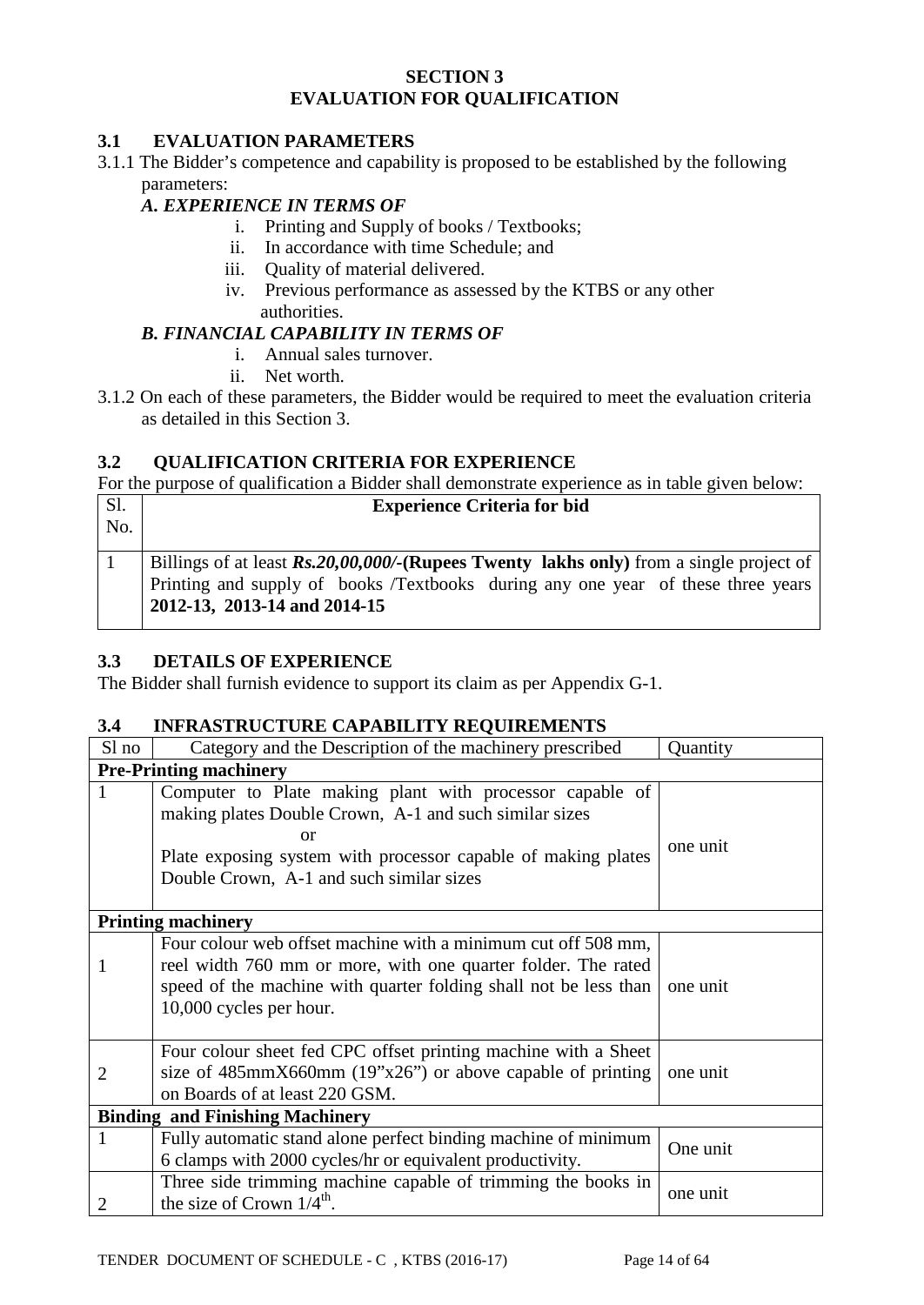|                                          | Fully automatic programmatic cutting machine 92 cm (36 inches) One unit<br>size                     |  |  |  |  |  |
|------------------------------------------|-----------------------------------------------------------------------------------------------------|--|--|--|--|--|
|                                          | Wet or Thermal lamination machine of minimum feed width of $\Big $ One unit<br>18"                  |  |  |  |  |  |
|                                          | <b>Manpower, Factory and Storage Space</b>                                                          |  |  |  |  |  |
|                                          | The plant shall be operated by qualified and trained manpower with qualified supervisors for        |  |  |  |  |  |
| quality checking in the production line. |                                                                                                     |  |  |  |  |  |
|                                          | The plant shall be well planned and is required to be in easily accessible location. It is expected |  |  |  |  |  |

ned and is required to be in easily accessible location. It is expected to be laid out in an area of about 10,000 sq feet to have easy and safe movement of the materials. The storage space shall be at least another 10,000 sq feet covered area for the safe storage of finished goods as well as to stock the paper.

**Note** :The Specifications mentioned above are at minimum configurations expected, but Superior Machinery in the similar class are also acceptable. However, decision of the Purchaser in this regard shall be final and binding.

- a) In the table above, the bidder should own the required number of Printing machines. Additional Machinery, may be hired or taken on lease if required or a necessity arised during the course of production. Infrastructure, viz., minimum space and storage space can be either owned or hired or leased. Where the infrastructure capability/facilities are either hired or leased, the period of hire or lease should be double the period for which performance guarantee is to be furnished by the successful bidder.
- b) Mode of ownership and the period of lease or rent of infrastructure capability should be certified by the Statutory Chartered Accountant of the bidder. A chartered Accountant who issues such a certificate shall mention, in the certificate so issued, his name, address, membership number and the documents he has verified to issue the certificate.

| Sl. No. | Year of print<br>and supply | Turnover as per audited annual<br>accounts<br>Rs |
|---------|-----------------------------|--------------------------------------------------|
|         | 2012-13                     |                                                  |
|         | 2013-14                     |                                                  |
|         | 2014-15                     |                                                  |

c) Turnover during the last three years of the bidder should be furnished as below:

d) Turnover of the bidder shall be certified by his statutory auditor who should mention his name, address and membership number. Turnover certificate shall be based on the audited accounts of the bidders, or based on the returns filed with the Income tax authority or the Commercial Tax authority.

# **3.5 FINANCIAL CAPABILITY**

3.5.1 Financial Capability of the Bidder would be evaluated on the basis of the following:

| Sl No. | <b>Financial Capability Criteria</b>                                                 |
|--------|--------------------------------------------------------------------------------------|
|        | Annual turnover of <b>Rs.75,00,000/-</b> (Rupees Seventy Five lakhs only) in each of |
|        | the preceding three years i.e. $2012-13$ , $2013-14$ and $2014-15$ .                 |

3.5.2 The Bidder should provide information regarding the above based on audited annual accounts for the respective financial years. The financial year would be the same as the one normally followed by the Bidder for its Annual Report.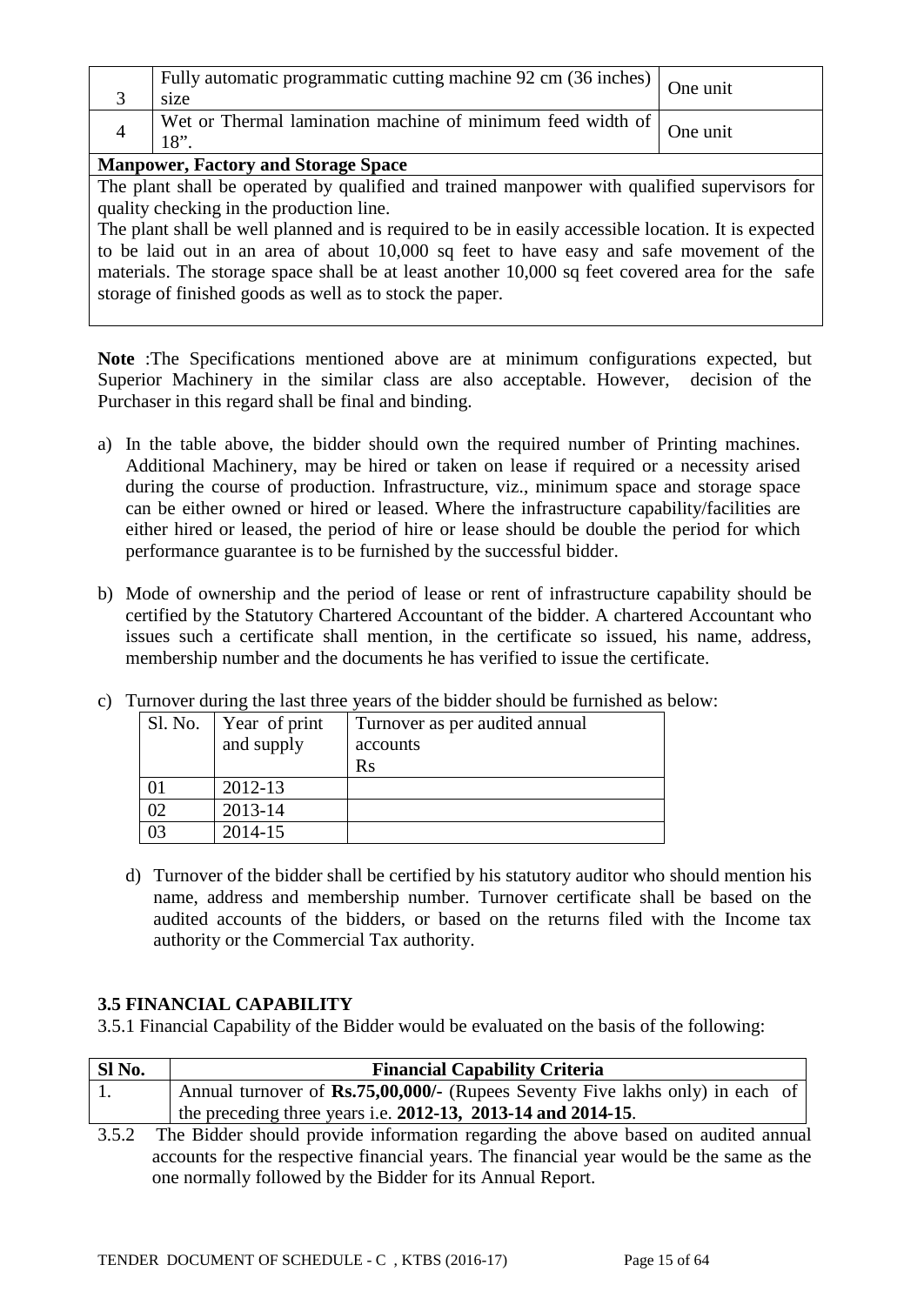- 3.5.3 The Proposal must be accompanied by the audited annual financial statements of the Bidder for the last three (3) completed financial years. In case the annual accounts for the latest financial year are not audited, the Bidder shall provide unaudited annual accounts countersigned by the Statutory Auditor and give an undertaking to submit the audited annual accounts, as and when it is ready. In such a case, the Bidder shall provide the Audited Annual Financial Statements for two years preceding the latest financial year.
- 3.5.4 Turnover and net worth of the bidder shall be certified by his statutory auditor who should mention his name, address and membership number. Turnover certificate shall be based on the audited accounts of the bidders, or based on the returns filed with the tax authority.

# **3.6 QUALIFICATION CRITERIA FOR FINANCIAL CAPABILITY**

- 3.6.1 For the purpose of Qualification the Bidder is required to demonstrate the financial capability as set out in 3.2 and 3.5 of this tender document.
- 3.6.2 For the purposes of evaluation financial data from the latest three annual accounts would be considered.

**3.7 QUALIFIED BIDDERS:** Bidders meeting both the Experience Criteria and Financial Capability Criteria as mentioned above shall be declared as **Qualified Bidders**. The Proposals of only the Qualified Bidders shall be considered for further evaluation.

# **SECTION 4**

# **EVALUATION OF PRICE PROPOSAL**

# **4.1 EVALUATION PARAMETERS**

The Price Bids of qualified bidders alone will be evaluated on the basis of

- a. Price proposals
- b. The satisfactory completion of the printing and supply of textbooks within the time schedule as per any earlier contractual obligations handled.

# **SECTION 5**

# **5.1 EVALUATION METHODOLOGY**

- 5.1.1 Based on the number of copies of textbooks required to be printed and the rate per page quoted for each title, the cost of production of the total number of copies of textbooks in a package will be calculated and Lowest Rate (L1 Rate) will be determined based on the lowest total cost of production of the required number of copies of all the titles in that package. The Bidders shall be ranked based on the lowest quoted price proposal determined as above and the bidder with the lowest price shall be ranked L1 and other proposals ranked in ascending order.
- 5.1.2. In case the Price Bid of any Bidder does not comply with the aforesaid condition, KTBS may, at its own discretion, reject such Proposal as non responsive.
- 5.1.3 The bidder shall be ranked based on the lowest quoted price proposal. The bidder with the lowest price shall be ranked L1 and other proposals ranked in ascending order.
- 5.1.4 In the event that two or more Bidders have been ranked L1, **KTBS** may;
	- **a.** Invite fresh Price Bids from such Bidders within time schedule as notified by Purchaser, **OR**
	- **b.** Take any such measure as may be deemed fit in its sole discretion.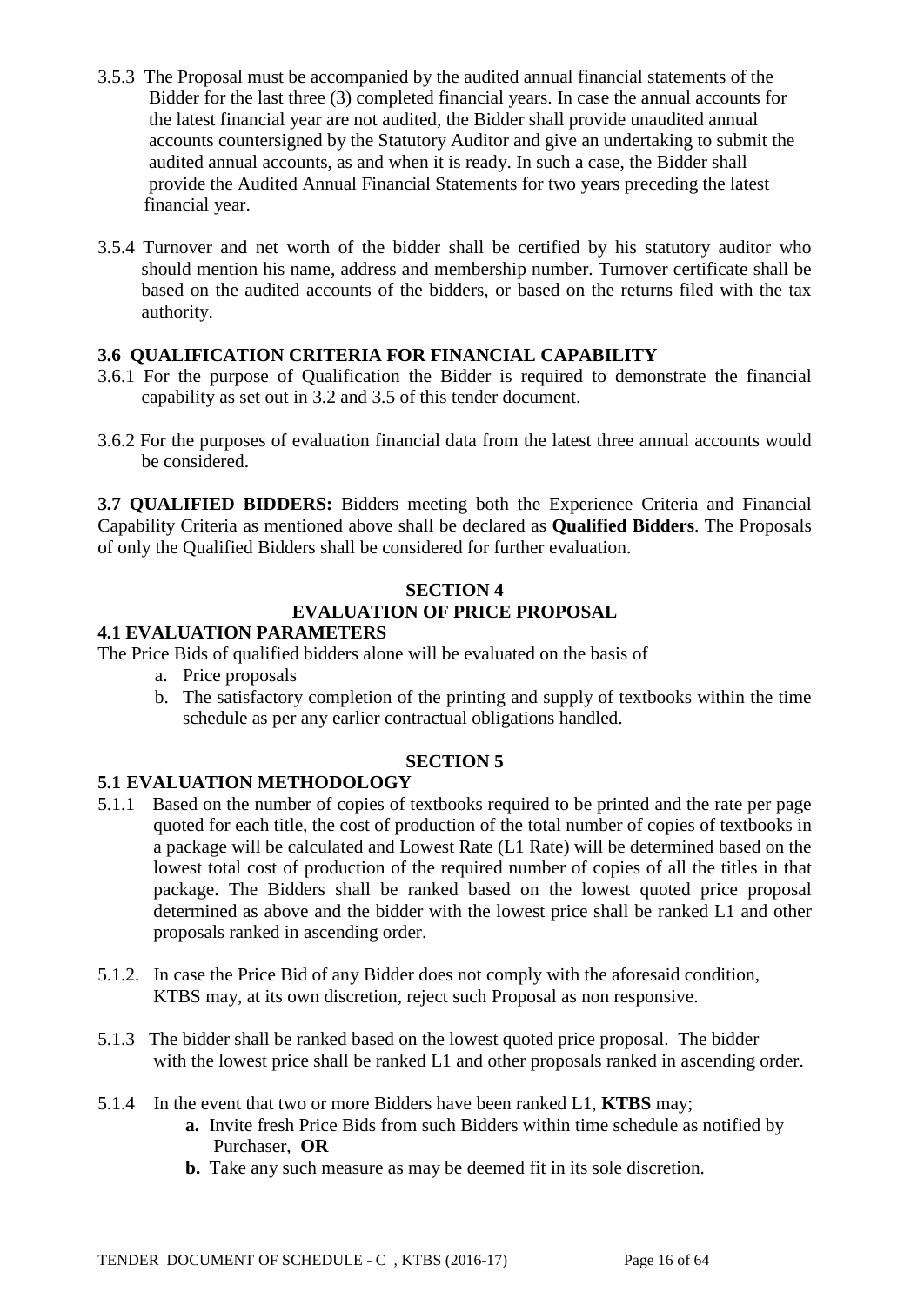- 5.1.5 If any of the packages are left unquoted, then KTBS may,
	- a. Invite fresh Price Bids from qualified Bidders within time schedule as notified by Purchaser, **OR**
	- b. Invite fresh tender or take any such measure as may be deemed fit in its sole discretion.
- 5.1.6The **successful Bidder** and **KTBS** shall proceed with finalizing the agreement in accordance with Clause 2.25

#### **SECTION 6 CONTENTS OF PROPOSAL**

#### **6.1 QUALIFICATION BID SUBMISSION**

Qualification Submissions shall consist of two sub-parts: Non-submission of any of the documents may lead to disqualification at the discretion of KTBS .

- i. Qualification Documents
- ii. Other Documents

#### **Qualification Documents***–***Qualification documents shall consist of the following:**

- i. Certificate of Incorporation
- ii. Undertaking of being a Printer as per Appendix F
- iii. Statement of Experience as per Appendix G-1
- iv. Statutory Auditor's Certification of Financial Capability as per Appendix G-2
- v. Statutory Auditor's Certificate for Project Experience of Printing and Supply of Textbooks as per Appendix G-3
- vi. Annual reports as required in Section 3
- vii. Appendix as per Format I indicating whether he is Web sheet offset printer / Sheet fed Printer category and his printing capacity .
- viii. Bid Security
	- ix. Qualification Proposal to establish infrastructural capability shall be as per the format set out in Appendix H.
	- *x.* Proof of Ownership of Web/Sheetfed offset printing machines and their location within the states of Karnataka, Maharashtra, Andhrapradesh, Telangana, Tamilnadu, Pondicherry, Kerala, Goa
	- *xi.* **Other Documents**

#### **Other documents shall consist of the following:**

- i. Letter of Proposal as per Appendix A
- ii. Power of Attorney as per Appendix B, authorizing the signatory of the Proposal to commit on behalf of the Bidder
- iii. Details of Bidder as per Appendix C
- iv. Anti-Collusion Certificate as per Appendix D
- v. Cost of the Tender Document
- vi. An oath for having read the document in full .
- vii. VAT Registration Certificate . VAT Returns / Sales Tax returns Statement as filed before the proper authority
- viii. PAN Certificate . IT returns .
- ix. Copy of the title deed or lease agreement in support of ownership / lease of additional machinery / infrastructure facilities like building & godown
- x. Copy of the address and official e-mail ID.
- xi. Declaration of work completion as per Appendix K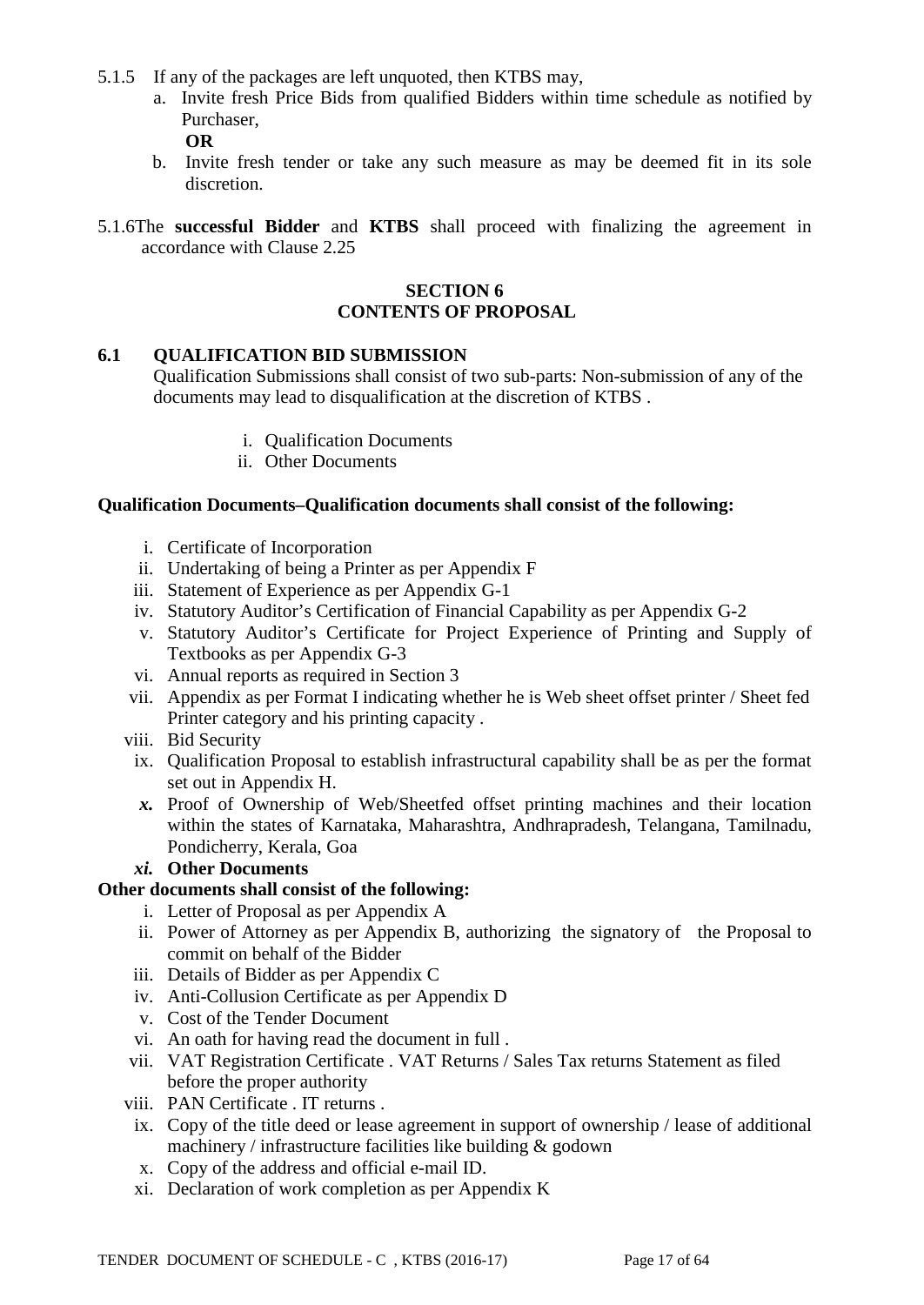# **6.2 PRICE PROPOSAL**

- 6.2.1 Price Proposal shall consist of:
	- a) Price Proposal as per the format set out in Appendix J and is required to be submitted online in the formats available in the **e-portal**. The scanned copy of the Appendix J shall be uploaded as an additional document.
	- b) The bidders can quote their lowest cost per page, for different size and colour of the Text Book, title wise, for any **04** packages. Prices should be inclusive of printing of text pages, cover page printing, lamination, binding, packing cost, transportation cost, transit insurance, all taxes, any applicable duties etc. and the cost per page shall be quoted in Indian Rupees to the last 4 decimal places.
	- c) In case, price is quoted for the package for which the bidder is not eligible to quote and the rate turns out be L1 then bidder shall be penalized in accordance with the provisions available in the previous clauses of this document .

# **SECTION 7 BIDDING SCHEDULE**

*KTBS* would endeavor to adhere to the BID schedule as noted elsewhere in this document.

# **SECTION 8**

# **GENERAL CONDITIONS OF CONTRACT**

# **8.1 DEFINITIONS**

- 8.1.1 In this Contract, the following terms shall mean and be interpreted as indicated:
- (a) *"The Contract"* means the agreement entered into between the Purchaser and the Supplier, as recorded in the Contract Form signed by the parties, including all the attachments and appendices thereto and all documents incorporated under reference therein;
- (b) *"The Contract Price"* means the price payable to the Supplier under the Contract for the full and proper performance of its contractual obligations;
- (c) *"The Contract Period"* means the period which the tender connotes*;*
- (d) "*The School Text Books"* means printed and supplied textbooks which the Supplier is required to supply to the Purchaser under the Contract;
- (e) *"Services"* means services rendered to Block Education Officers (BEOs)in case of Free & sale category textbooks inclusive of transportation, insurance, and any other incidental cost.
- (f) *"GCC"* means the General Conditions of Contract contained in this section.
- (g) *"SCC"* means the Special Conditions of Contract.
- (h) *"The Purchaser"* means the Managing Director, The Karnataka Textbook society® Karnataka, in short " the **KTBS**"
- (i) *"The Purchaser's Country"* is India and State is Karnataka.
- (j) *"The Supplier"* means the *LEGAL ENTITY* supplying the School Text Books under this Contract.
- (k) *"The Government"* means the Government of Karnataka.
- (l) *"Block Education Officer",* means an authority to whom the free & sale category Textbooks are to be supplied at the places scheduled for supply of text books.
- (m) *"Deputy Director for Public Instruction*" means the DDPI.
- (n) *"Day"* means calendar day.
- (o) *"Tender"* means the formal offer made for printing and supply of goods or services in response to an invitation for tender published / notified .
- (p) *"Tender Document"* means the set of papers detailing the schedule of works, calendar of events, requirement of goods and services, technical specifications, procurement criteria and such other particulars, as may be prescribed for evaluation and comparison of tender.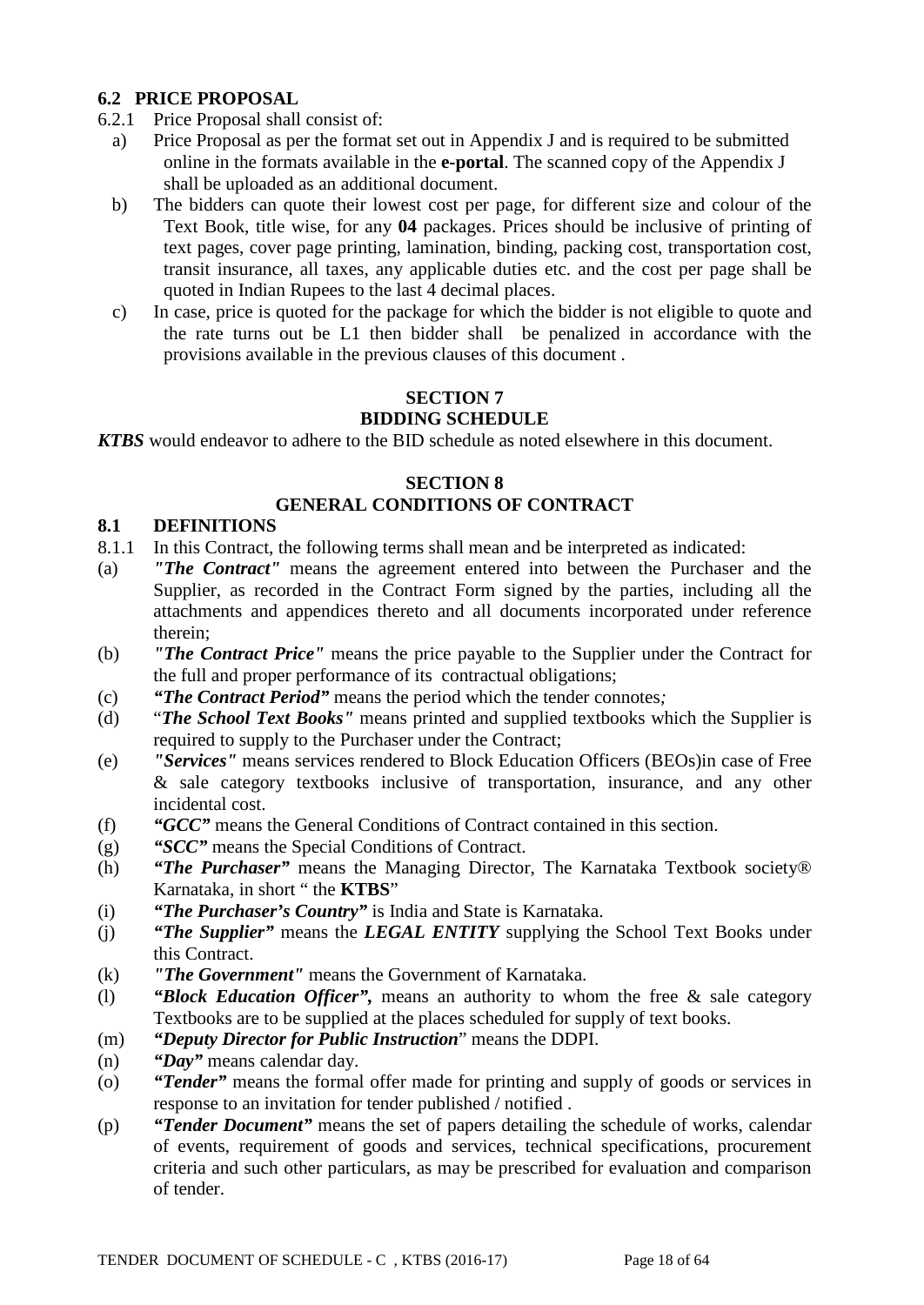- (q) *"Tender inviting Officer"* means the Managing Director of The Karnataka Text Book Society ®, Karnataka.
- (r) *"Tender accepting authority"* means the Managing Director, The Karnataka Text Book Society ®, Karnataka.
- (s) *"Tender Scrutinizing& Evaluating authority"* means Authority as constituted by the Managing Director of The Karnataka Text Book Society ®, Karnataka.
- (t) *" Tender Appellate Authority" means the Commissioner for Public Instructions(CPI) Bengaluru.*
- (u) *"Notification of award of Contract"* means the intimation in the form of a letter of acceptance by KTBS to the successful bidder. Acceptance by the successful bidder within 24 hours / notified period of time from the date of its receipt will constitute the formation of Contract
- (v) **`DPS ` means the ` Director of Printing , Stationery & Publications , Government of Karnataka, Bengaluru`, the third party quality certifying agency appointed for the purpose of Tender by the Purchaser.**

# **8.2 APPLICATION**

These General Conditions shall apply to the extent that they are not superseded by any provisions in other parts of the Contract.

# **8.3 STANDARDS**

The school text books supplied under this contract shall confirm to the standards mentioned in the Technical Specifications and where no applicable standard is mentioned, to the authoritative standard appropriate to the School Text Books.

# **8.4 USE OF CONTRACT DOCUMENTS AND INFORMATION**

- 8.4.1 The Supplier shall not, without the Purchaser's prior written consent, disclose the Contract, or any provision thereof, or any specification, sample or information furnished by or on behalf of the Purchaser in connection therewith, to any person other than a person employed by the Supplier in performance of the Contract. Disclosure to any such employed person shall be made in confidence and shall extend only so far as may be necessary for purposes of such performance.
- 8.4.2 The Supplier shall not, without the Purchaser's prior written consent, make use of any document, pre-press material or information enumerated in GCC Clause 8.4.1 except for purposes of performing the Contract.
- 8.4.3 Any document, other than the Contract itself, enumerated in GCC Clause 8.4.1shall remain the property of the Purchaser and shall be returned (in all copies) to the Purchaser on completion of the Supplier's performance under the Contract if so required by the Purchaser.
- 8.4.4 The supplier shall permit the purchaser to inspect the Supplier's accounts and records relating to the performance of the Supplier and to have them audited by auditors appointed by the purchaser if so required.

#### **8.5 COPY RIGHTS**

The Managing Director, The Karnataka Text Book Society® is the copyright holder and the publisher to all the titles printed under the Tender. The textbooks printed under the Tender are to be supplied only to the Purchaser, viz., The Managing Director, The Karnataka Text Book Society ®. However, the purchaser indemnifies the supplier against all third-party claims of infringement of copyright, trademark arising from use in the school text books.

The supplier shall not print the name and address of his firm / office / organization on the outer page of the cover pages. More specifically, the Supplier shall print the name, address and Contact number of his firm / office / organization only on the Printer page, with prior approval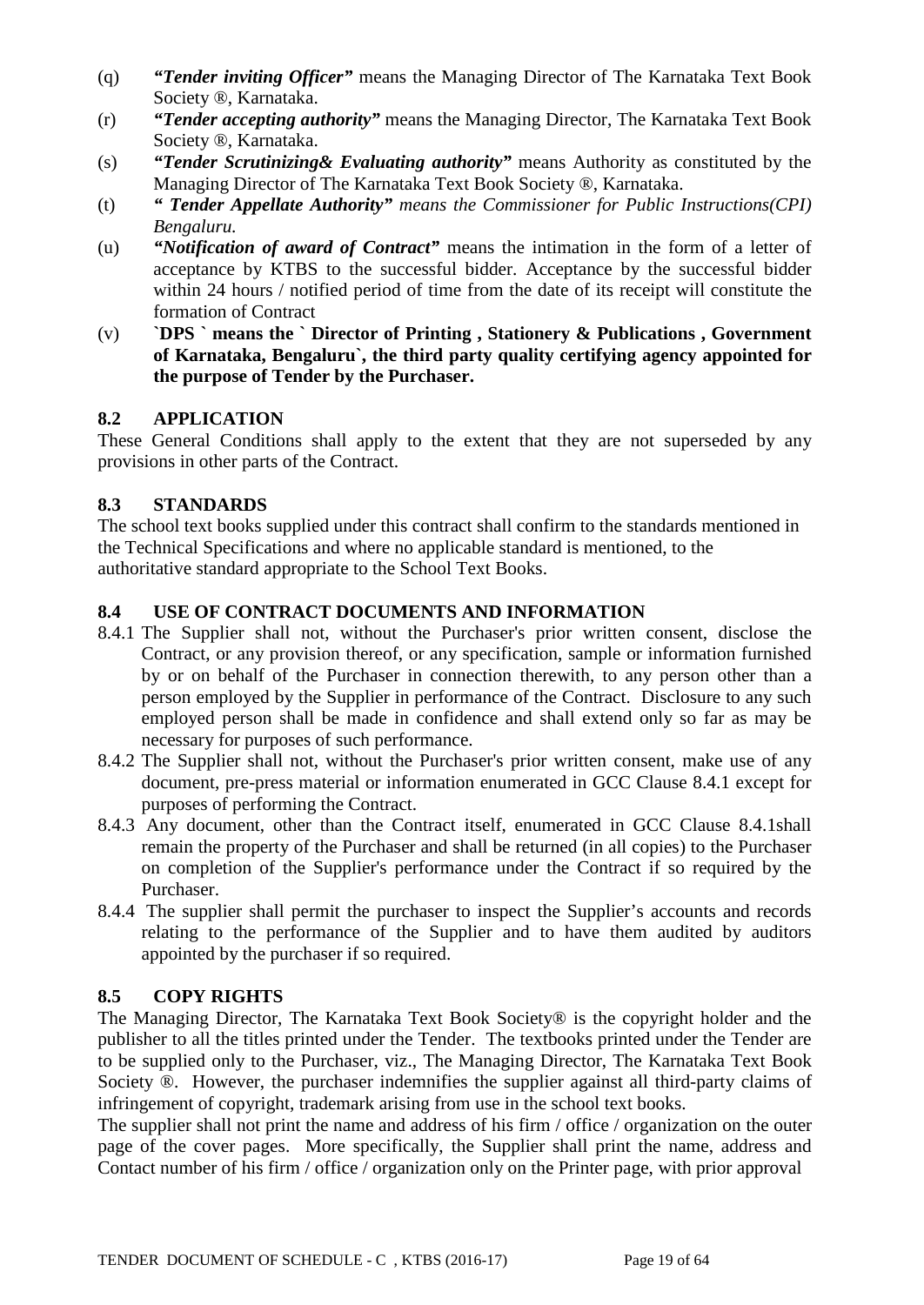#### **8.6 PERFORMANCE SECURITY**

- 8.6.1 Within **21** days of receipt of the purchase order, the Supplier shall furnish performance security, as mentioned at 2.26. The performance bank guarantee should be valid covering a period of up to March **31st 2017** or 120 days after the end of contractual obligations , whichever is later .
- 8.6.2 The proceeds of the performance security shall be payable to the Purchaser as compensation for any loss resulting from the Supplier's failure to complete any one of its obligations under the Contract.
- 8.6.3 The Performance Security will be discharged by the Purchaser and returned to the Supplier after March  $31<sup>st</sup>$  2017 subject to the fulfillment of all performance obligations under the contract or otherwise after 120 days of completion of the contract obligations subject to the fulfillment of all performance obligations under the contract, whichever is later.
- 8.6.4 In the event of any contract amendment, the Supplier shall, within 21 days of receipt of such amendment, furnish the amendment to the Performance Security, rendering the same valid for the duration of the Contract, as amended for further period of 90 days thereafter.
- 8.6.5 Failure to submit the performance bank guarantee for the period specified above will constitute sufficient ground for cancellation of the contract and forfeiture of the security deposit.

# **8.7 INSPECTIONS AND TESTS**

- 8.7.1 The Purchaser or its representative shall have the right to inspect and/or to test the school text books to ascertain their conformity to the Contract specifications at no extra cost to the Purchaser. The Purchaser shall notify the Supplier in writing in a timely manner of the identity of any representatives retained for these purposes.
- 8.7.2 The paper to be used for printing of the text book may be inspected and tested at the mill premises of the paper manufacturer and the finished Text books shall be inspected at the printer's premises. The successful bidder shall declare the source of the paper if inspection and tests are conducted on the premises of the Supplier  $\&$  at above mentioned places all reasonable facilities and assistance, including access to any supporting document and production data shall be furnished to the inspectors at no charge to the Purchaser.
- 8.7.3 If the inspected or tested school books /forms of the books fail to conform to the specifications, the Purchaser may reject such quantity of books/forms and the Supplier shall either replace the rejected text books or make necessary alterations to meet specification requirements free of cost to the Purchaser.
- 8.7.4 The Supplier shall compulsorily obtain "Mill Certification" regarding the quality of the paper purchased. "Mill Certification" shall be for the general quality of paper and more specifically regarding the GSM of the paper, Brightness of the paper and whether the paper is manufactured out of A-grade pulp. The officials of Karnataka Text Book Society® or persons duly authorized by KTBS shall inspect the progress in printing, binding, lamination and dispatch of text books from time to time. If the bidder /printer fails to provide the necessary information regarding the progress to the authorities, at the time of inspection, KTBS has all the rights to necessary action against the bidder on the basis of the report by the authorities. In case any textbook is found to be defective, they shall be replaced by the Supplier at his own cost.
- 8.7.5 The Purchaser's right to inspect, test and, where necessary, reject the school text books after the free and sale category text books arrival at Block Education Officer *(BEO)* office/school level shall, in no way, be limited or waived by reason of the books having previously been inspected, tested and passed by the Purchaser or its representative.
- 8.7.6 The pre-delivery inspection will be carried out by the purchaser or by any one authorized by the purchaser for this purpose.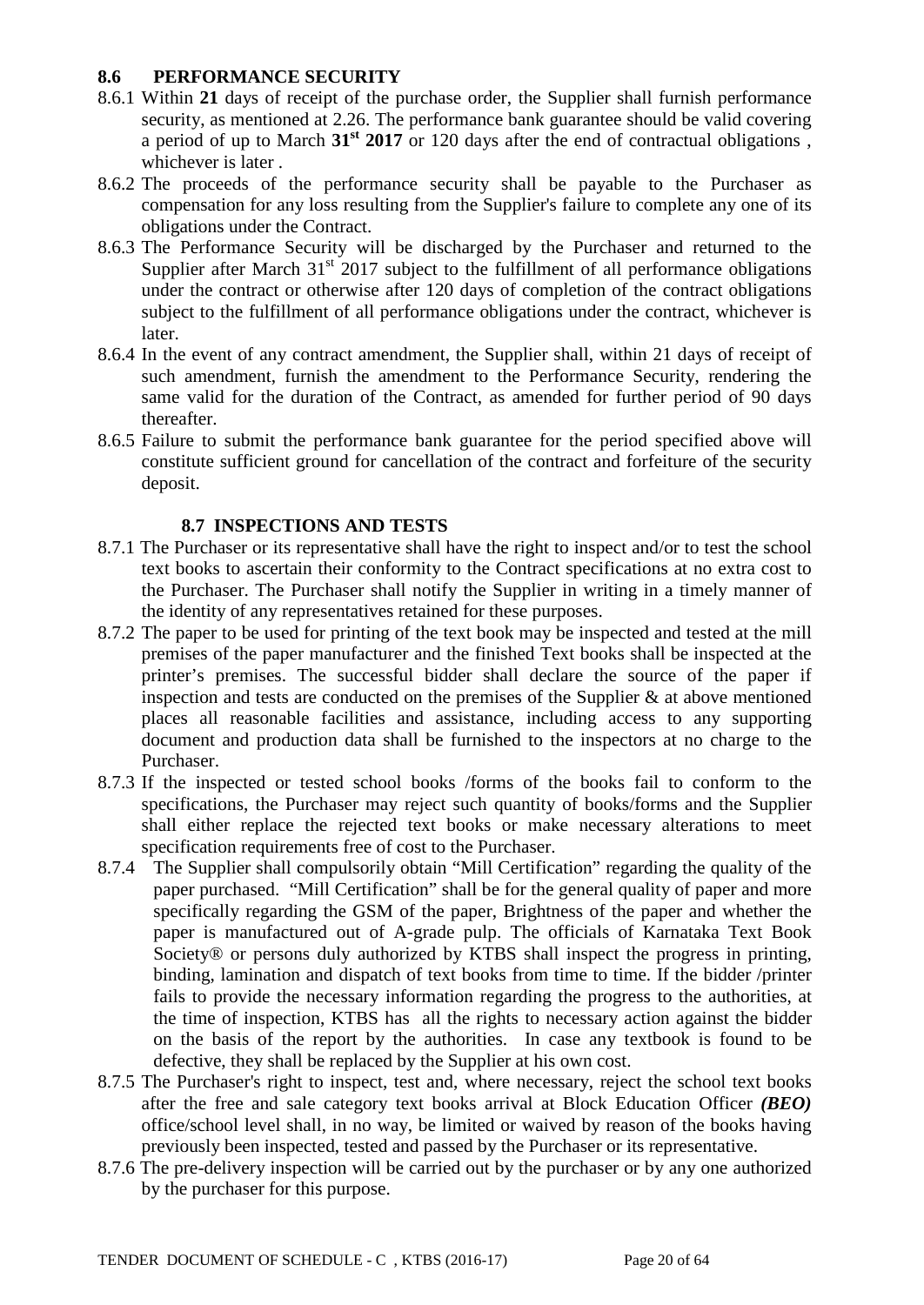- 8.7.7 Nothing in GCC shall in any way release the Supplier from any other obligations under this Contract.
- 8.7.8 Saving all the clauses above and in addition, the Purchaser shall appoint a Third party Quality testing  $&$  certifying agency viz `D P S ` for assessing the Technical Capability of the Bidder in the first instance and then for certifying the quality of the textbooks printed & distributed . The `D P S` shall as per the requirement and on his own initiative may visit the Bidder premises any time beginning from the time of Technical Assessment and till the entire process is in progress . The `D P S` shall also monitor the progress . The `D P S` shall certify both for the physical progress and for the quality. The DPS may also conduct random checking at the Godowns of the Purchaser to ascertain the quality levels. The quality parameters that will be put for testing, tolerance limits, method of Inspection, Sample size etc are given in Annexure below .

#### **Quality Parameters**

# **The following quality parameters are required to be strictly adhered to by the Suppliers Raw Materials**

# *Paper:*

The Suppliers shall use **60GSM** Map litho Paper of A - Grade paper from reputed mills (Suggested in Annexure-1) made out of Virgin Pulp and shall not contain any recycled pulp or mechanical pulp not exceeding 20%. The Paper shall be of at least 80% brightness with 85% opacity etc. The reel width for crown  $1/4<sup>th</sup>$  books shall invariably minimum of 760 mm. Similarly the cut off shall be minimum of 508 mm and 578 mm respectively. Usage of lesser width reels is strictly not acceptable. The cut off may be slightly more. However no weightage shall be given for this positive deviation.

#### **Annexure-1**

**List of Reputed Paper Mills whose quality parameters are tested and proven and the printers are advised to procure the paper required for the printing of Text Books for the academic year 2016-17 preferably from these mills**

- 1. M/s Mysore Paper Mills, Bhadravati, Karnataka
- 2. M/s West Coast Paper Mills, Dandeli, Karnataka
- 3. M/s TNPL, Tamilnadu
- 4. M/s Andhra Pradesh Paper Mills, Rajamundry, Andhra Pradesh
- 5. M/s Seshasai Paper and Boards Limited, Erode, Tamilnadu
- 6. JK Paper Limited, Orissa

#### *Art Board*

The supplier shall use **220GSM** double side coated gloss finish Art Boards of industry standards.

#### *Inks*

The Supplier shall use only branded inks and other chemicals.

#### *Printing Plates*

The Supplier shall use only branded printing plates. Wherever soft copies are provided the plate making shall be by CTP method and wherever positives are provided it shall be by using PS plates. Only good quality and branded chemicals shall be used for the making of plates.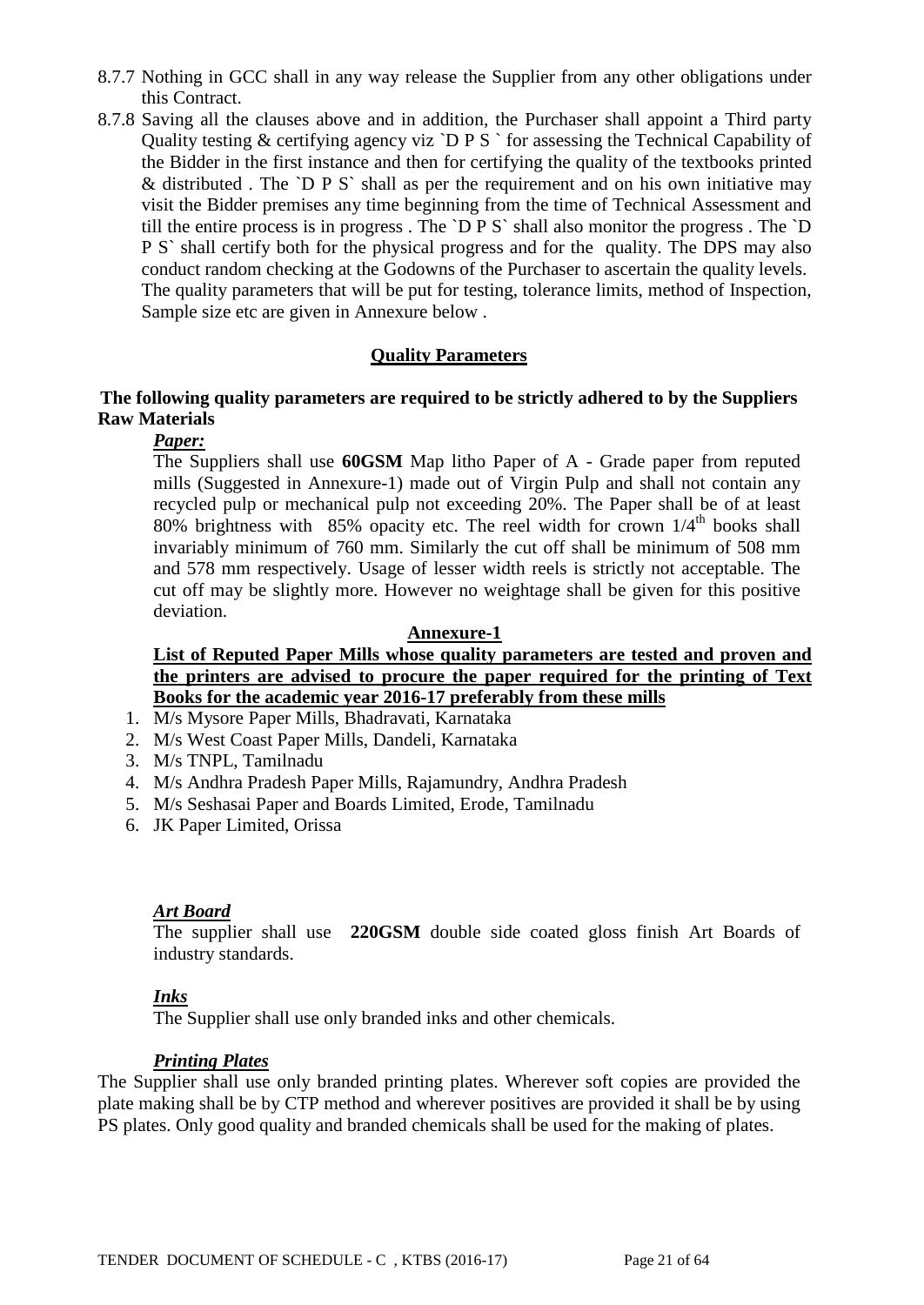# *Lamination Film*

The lamination of the Cover shall be done by wet lamination method with 12 micron BOPP Gloss film using water based adhesive. Thermal Lamination is a positive deviation and is acceptable. But no weightage will be given though it is a positive deviation.

# *Hot Melt Adhesive*

Branded hot melt adhesives compatible for the perfect binding machine shall only be used.

#### **Book size**

i. For Crown ¼ Size the print area to be 330 sq. cm or as per positive size and the trimmed size to be 18.3 x 24.5 cms.

**Tolerance limits** - The Size may at the most vary to an extent of 1 mm in length and width. The GSM of the paper used may at the most vary to an extent of 01 GSM or in other words average shall be **60GSM** and the paper shall not consistently measure less than **60GSM**. If the variation is found in more than 5% of the lot then it will be treated as deviation from specifications.

However, the Supplier shall not construe this to be a stipulation and shall read it as an exception.

# **Printing Quality**

- i. Printing shall be good, having uniform inking of sufficient colour.
- ii. There shall be no aberration of colours, wherever colour printing is done. In other words colour registration shall be flawless.
- iii. The texts shall be strong, legible and readable.
- iv. The printed illustrations shall be clearly well defined.
- v. The prints shall be free from defects like offsetting, smudging, tilting, mis-register, scumming, slur, ragged print, light and dark shades etc.,
- vi. The text must have balanced margin in each page with a minimum of 15 mm.
- vii. The Text book should be in conformity with the approved dummy.

#### **Binding quality**

Binding shall ensure good **appearance,** Proper **Cutting**, proper **Cover adhesion**, good **Page strength**, no **Cavity Spines,** no **Concave spine**, no **Adhesive running in**, no **Chip out at the head etc.**

#### **Lamination quality**

Lamination shall be of good quality with no air bubbles and wrinkles.The adhesive shall be uniformly applied.After binding the film shall not detach at creasing and folding points.

# **Method of quality Checking**

The quality inspection staff conduct tests at the point of production to ensure that prescribed quality materials only are used and machines good condition are adopted and the manpower engaged has the required technical skills. It is the responsibility of the supplier to provide the proof to establish this.

Approximately 3% of the books will be put for quality testing before they are dispatched in the premises of the supplier. The supplier shall inform before they are packed and dispatched.

The Books will be tested for the above parameters and method adopted is random sampling and physical testing only. Generally by visual and measuring methods. Only when warranted chemical testing will be conducted. The total sample size shall be approximately 5%.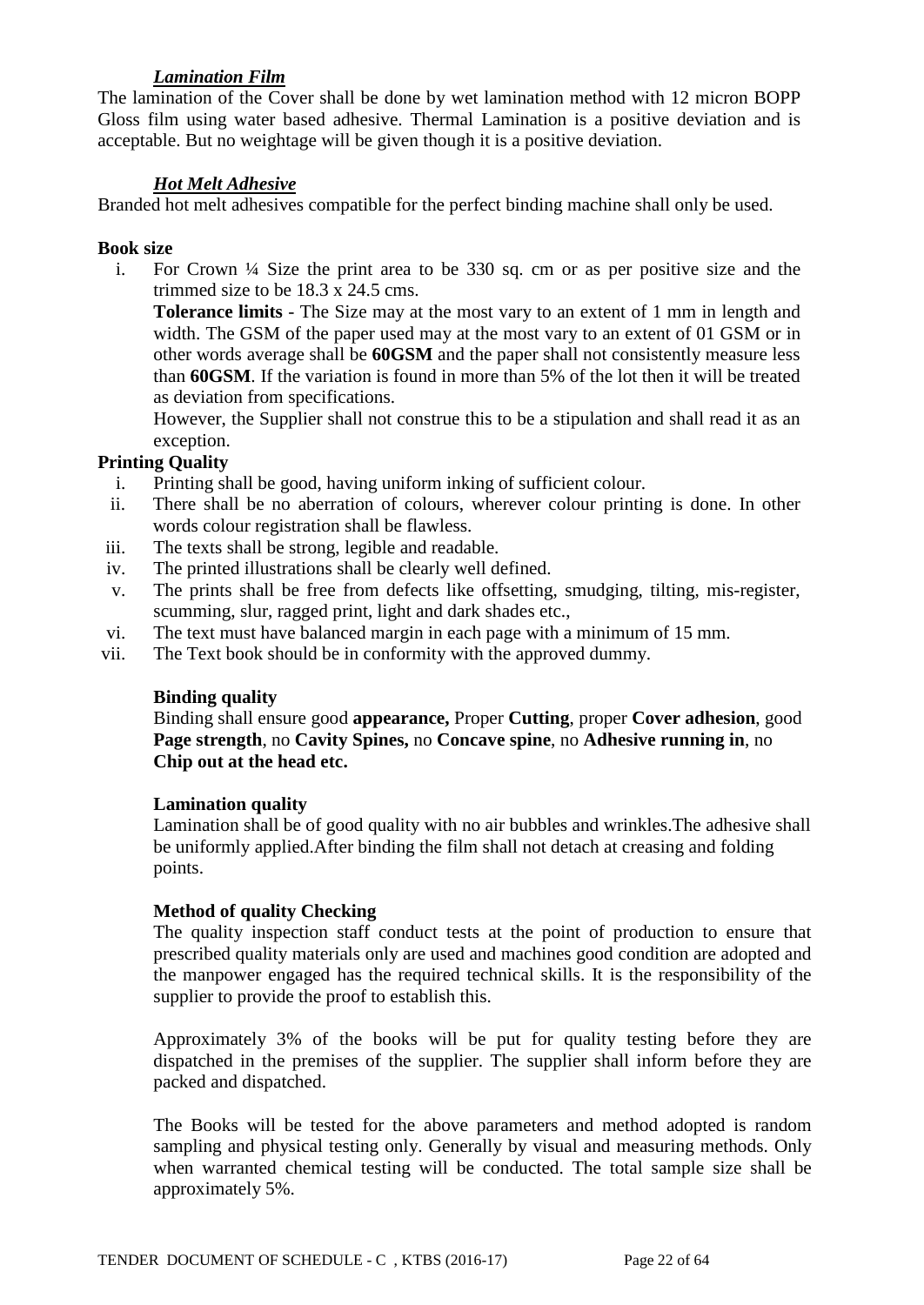If the defects are found in more than 5% of the lot then it will be construed that the lot is defective beyond the tolerance limits and it will be rejected. Then it will be the responsibility of the Supplier to conduct testing of the complete lot and then replace the defective books and shall invite the purchaser for the quality inspection.

# **8.8 OPERATIONAL CHARTS**

The Supplier shall furnish in advance, Operational Chart of the printing & supply of the School Text Books to the Purchaser.

# **8.9 PACKING& SUPPLY**

- 8.9.1 Pre-dispatch inspection of the bales/reels of paper, at the Mill and at the printer's premises may be carried out by the authorized third party quality testing and certifying agency appointed by the Society viz $\overline{D} P S$ .
- 8.9.2 The Supplier at the time of delivery of School Textbooks shall give proper account of supply to the concerned Block Educational Officer by bundling the school books in the numbers of 25 or 50 books in each bundle.
- 8.9.3 The Supplier after the satisfactory delivery of School Text Books to the concerned Blocks shall obtain due acknowledgement from the concerned Block Educational Officers or his authorized representative and submit the same along with the District-wise Bills for payment. The Supplier shall provide such packing of the School Text Books as is required to prevent their damage or deterioration during transit to their final destination as indicated in the Contract.

# **8.10 DELIVERY AND DOCUMENTS**

Delivery of the School Text Books shall be made by the Supplier in accordance with the terms specified in the Purchase Order. The details of printing & transportation and or other documents to be furnished by the supplier are as specified in Tender Document.

# **8.11. TRANSPORTATION**

Where the Supplier is required under the Contract to transport the Free & Sales category School Text Books to all 204 BEO's of Karnataka as shall be specified in the Contract, it shall be arranged by the Supplier and the related cost including insurance, shall be included in the Contract Price.

# **8.12. PAYMENT**

# **8.12.1 The payment to the supplier shall be made as under**

- **a) First payment after supply of 30% of the package books within 60 days subject to maximum of 60% of the package books on seniority basis subject to availability of funds.**
- **b) Final payment of balance package books after 60 days of first payment on seniority basis subject to availability of funds.** Payment to suppliers shall be made as per Clause 9.4 of Special Conditions of Contract (SCC).

# **8.13. CHANGE ORDERS**

The purchaser may at any time by written order given to the supplier pursuant to GCC clause, make changes within the general scope of the contract in any one or more of the following:

- a. Method of transportation or packing
- b. The place of delivery
- c. Copies to be supplied within 20 days from the date of additional order.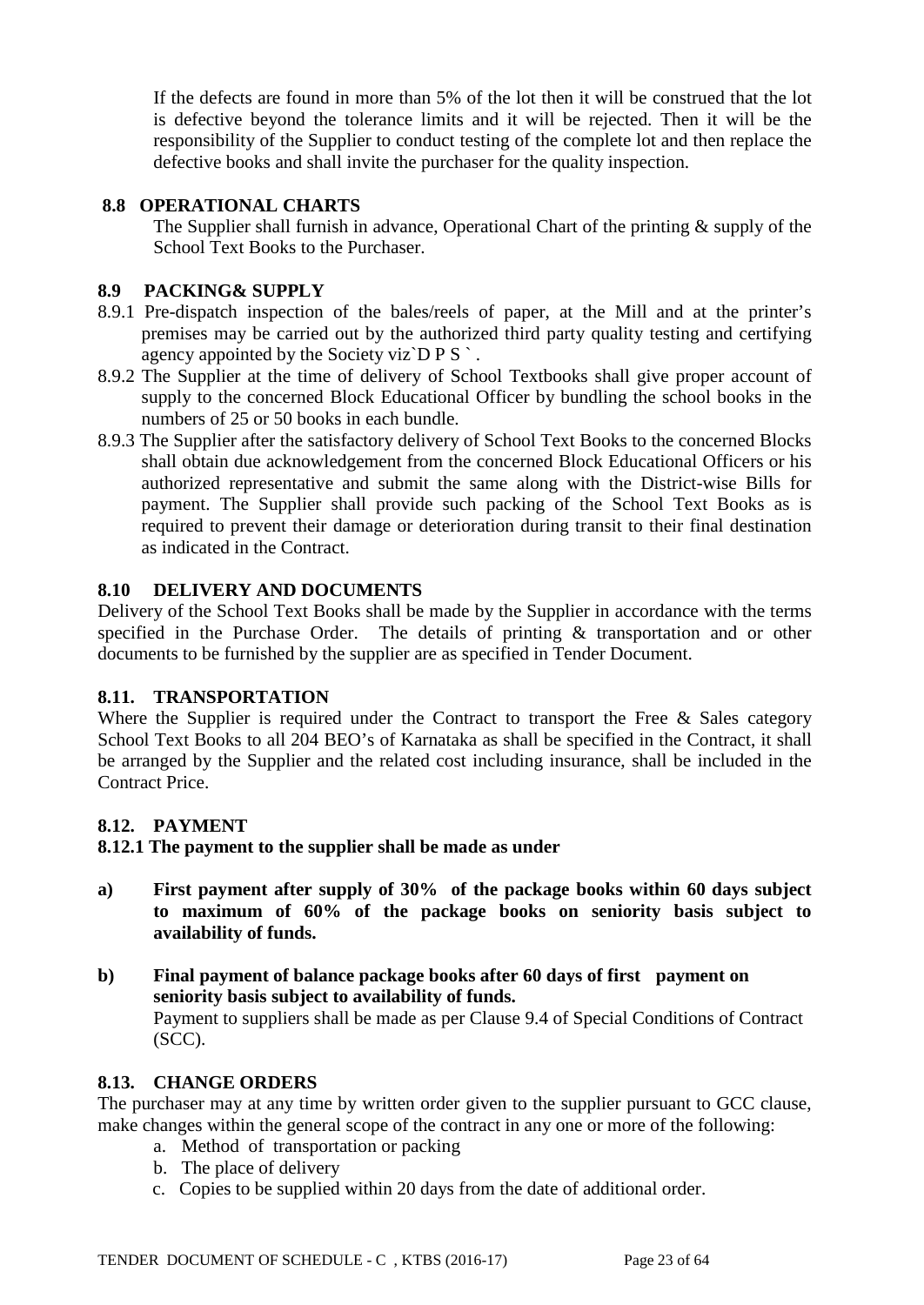# **8.14. CONTRACT AMENDMENTS**

Subject to GCC Clause 8.13, no variation in or modification of the terms of the Contract shall be made except by written amendment signed by both the parties.

# **8.15. ASSIGNMENT**

The Supplier shall not assign, in whole or in part, its obligations to perform under the Contract, except with the Purchaser's prior written consent.

#### **8.16. SUBCONTRACTS**

Subcontract in printing and supply of textbooks is strictly prohibited.

#### **8.17. DELAYS IN THE SUPPLIER'S PERFORMANCE**

- 8.17.1 Delivery of the School Text Books shall be made by the Supplier in accordance with the time schedule specified by the Purchaser in the Schedule of Requirements.
- 8.17.2 If at any time during performance of the Contract, the Supplier should encounter conditions impeding timely delivery of the School Text Books, the Supplier shall promptly notify the Purchaser in writing of the fact of the delay, its likely duration and its cause(s). As soon as practicable after receipt of the Supplier's reply, the Purchaser shall evaluate the situation and may, at its discretion, extend the Supplier's time for performance with or without liquidated damages, in which case the extension shall be effected by amendment of the Contract.
- 8.17.3 Except as provided under GCC Clause 8.23, a delay by the Supplier in the performance of its delivery obligations shall render the Supplier liable to the imposition of liquidated damages pursuant to GCC Clause 8.18, unless an extension of time is agreed upon pursuant to revision in contract without the application of liquidated damages.

# **8.18. LIQUIDATED DAMAGES**

#### **a. For non fulfillment of contract**

Subject to GCC Clause 8.19, if the Supplier fails to deliver any or all of the School Text Books within the period(s) specified in the Contract, the Purchaser shall, without prejudice to its other remedies under the Contract, deduct from the Contract Price, as liquidated damages, a sum equivalent to 0.5% of the delivered price of the delayed School Text Books for each day of delay until actual delivery up to a maximum deduction equal to the 10% of the contract price as levied by the purchaser. Once the maximum is reached, the purchaser may consider termination of the contract pursuant to Clause 8.20 or as agreed upon between the purchaser and the supplier and the Purchaser shall further levy @ of 1% for each day of delay until actual delivery up to a maximum deduction equal to the 20% of the contract price as additional damages. However in some deliberated circumstances, the purchaser may limit the quantity of the order , to the actual number delivered in accordance with the clause 8.22.1 .

#### **b. For defective materials**

If any defect is found / any report in this regard is received from the Block Educational Officers, such defective materials may be rejected and the Supplier shall have to replace such defective materials and will have to bear the cost of replacement.

However, the Purchaser also reserves the right to show some tolerance as below and use them depending on the circumstances by levying the damages and recovering the cost . The Supplier may suffer blacklisting where the purchaser perceives a complete breach of terms on the part of the Supplier while executing the contract .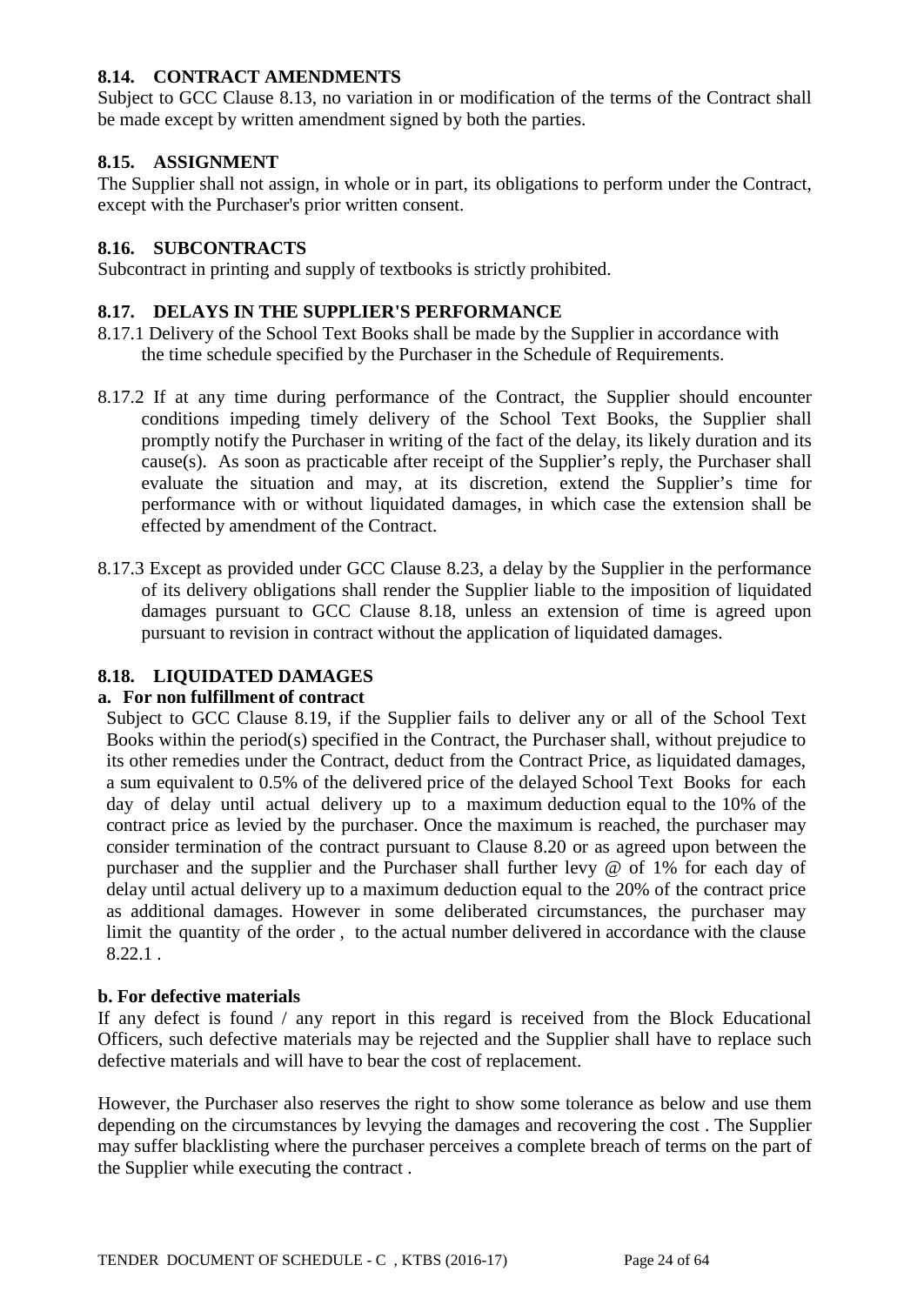The Tolerance Limit regarding the size of the book is specified elsewhere. Apart, the Tolerance limit with respect to the general defects is up to less than 2% or. In the circumstances wherein the Society has not rejected the material but some marginal defects including the variations in the size of the book, GSM of the paper etc. are noticed , the same are assessed and the supplier shall be penalized as per the decision of the experts and the damages are recovered. In such circumstances, such defects if noticed in more than 5% of randomly picked sample, Purchaser shall perceive that the entire supply contain such defects and damages are recovered accordingly .

In the circumstances where in the general defects are more than the tolerance limit and which are used by the society, the damages are recovered as per the above calculation and printer may face consequences including black listing where warranted

#### **Delay in supply of books**

In case of delay in supply of any quantity of books, beyond the delivery time schedule as indicated in the agreement, the penalty will be levied. For imposing penalty the date of receipt of Purchase order and the work schedule which shall be notified is reckoned.

# **Time schedule**

Printing & Supply of text books to specified destinations should be completed within 120 days from the date of issue of Purchase order including Pre-Printing Activities. Supplier shall submit a fortnightly progress report to the purchaser. The Supplier is also bound by the conditions of the Purchaser and shall submit the progress in the modes as required by the Purchaser. Herein, non-compliance shall be construed as breach of contract terms.

| S1             | Printing Activity & | <b>Schedule for Printers</b>   | Schedule for KTBS  |
|----------------|---------------------|--------------------------------|--------------------|
| N <sub>O</sub> | Distribution        |                                |                    |
|                | Printing $\&$       | Printing & supply of textbooks | Monitoring by KTBS |
|                | Distribution        | as per distribution statement  |                    |
|                |                     | within 120 days from the date  |                    |
|                |                     | of issue of purchase order.    |                    |

#### **Printing Activity & Distribution :**

The supplier should adhere to the time schedule specified in the contract. Otherwise Purchaser reserves the right to terminate the contract, at any time without assigning any reasons and the Supplier cannot claim any compensation in this respect.

#### **8.19. TERMINATION FOR DEFAULT**

- 8.19.1 The Purchaser may, without prejudice to any other remedy for breach of contract, by written notice of default sent to the Supplier, terminate the Contract in whole or part:
	- a) if the Supplier fails to deliver any or all of the School Text Books within the period(s) specified in the Contract, or within any extension thereof granted by the Purchaser, or,
	- b) if the Supplier fails to perform any other obligation(s) under the Contract, or,
	- c) if the Supplier, in the judgment of the Purchaser, has engaged in corrupt or fraudulent practices in competing for or in executing the Contract.

#### **For the purpose of this Clause:**

*"Corrupt practice"* means the offering, giving, receiving or soliciting of anything of value to influence the action of a public official in the procurement process or in contract execution.

*"Fraudulent practice"* means a misrepresentation of facts in order to influence a procurement process or the execution of a contract to the detriment of the Purchaser, and includes collusive practice among Bidders (prior to or after bid submission) designed to establish bid prices at artificial non-competitive levels and to deprive the purchaser of the benefits of free and open competition.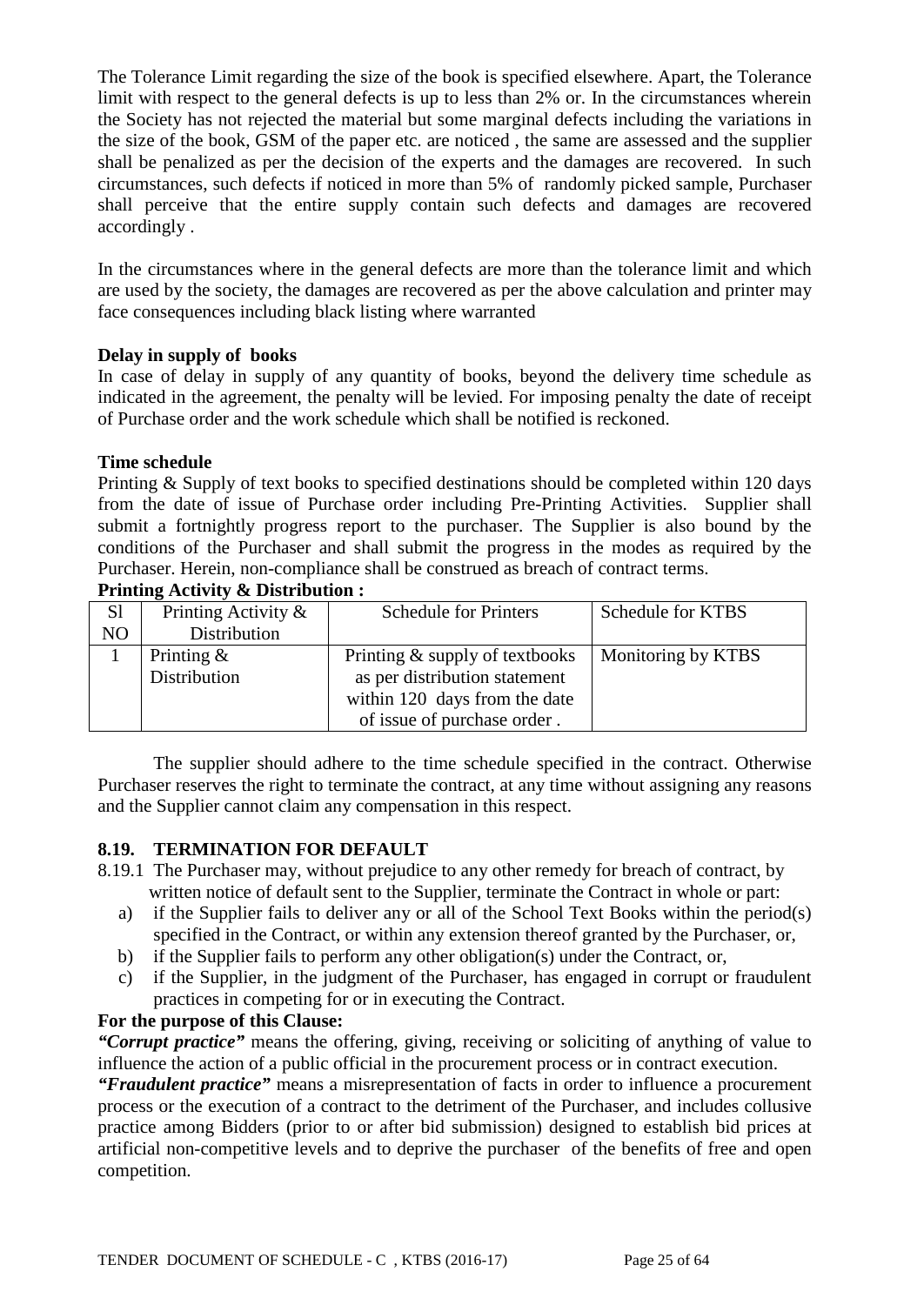8.19.2 In the event the Purchaser terminates the Contract in whole or in part, pursuant to GCC Clause 8.22.1, the Purchaser may procure, upon such terms and in such manner as it deems appropriate, School Text Books similar to those undelivered, and the Supplier shall be liable to the Purchaser for any excess costs for such similar School Text Books. However, the Supplier shall continue the performance of the Contract to the extent not terminated.

# **8.20. FORCE MAJEURE**

- 8.20.1 Notwithstanding the provisions of GCC Clauses 8.17, 8.18, 8.19, the Supplier shall not be liable for forfeiture of its performance security, liquidated damages or termination for default, if and to the extent that, its delay in performance or other failure to perform its obligations under the Contract is the result of an event of Force Majeure.
- 8.20.2 For purposes of this Clause, *"Force Majeure"* means an event beyond the control of the Supplier and not involving the Supplier's fault or negligence and not foreseeable. Such events may include, but are not limited to, acts of the Purchaser either in its sovereign or contractual capacity, wars or revolutions, fires, floods, epidemics, quarantine restrictions and freight embargoes.
- 8.20.3 If a *Force Majeure* situation arises, the Supplier shall promptly notify the Purchaser in writing of such conditions and the cause thereof. Unless otherwise directed by the Purchaser in writing, the Supplier shall continue to perform its obligations under the Contract as far as is reasonably practical, and shall seek all reasonable alternative means for performance not prevented by the *Force Majeure* event.

# **8.21. TERMINATION FOR INSOLVENCY**

The Purchaser may at any time terminate the Contract by giving written notice to the Supplier, if the Supplier becomes bankrupt or otherwise insolvent. In this event, termination will be without compensation to the Supplier, provided that such termination will not prejudice or affect any right of action or remedy which has accrued or will accrue thereafter to the Purchaser.

# **8.22. TERMINATION FOR CONVENIENCE**

- 8.22.1 The Purchaser, by written notice sent to the Supplier, may terminate the Contract, in whole or in part, at any time for its convenience. The notice of termination shall specify that termination is for the Purchaser's convenience, the extent to which performance of the Supplier under the Contract is terminated, and the date upon which such termination becomes effective.
- 8.22.2 The School Text Books that are complete and ready for transport within 30 days after the Supplier's receipt notice of termination shall be accepted by the Purchaser at the Contract terms and prices. For the remaining School Text Books, the Purchaser may elect:
	- (a) to have any portion completed and delivered at the Contract terms and prices; and/or
	- (b) to cancel the remainder and pay to the Supplier an agreed amount for partially completed School Text Books and for materials previously procured by the Supplier.

# **8.23. RESOLUTION OF DISPUTES**

- 8.23.1 The Purchaser and the supplier shall make every effort to resolve amicably by direct informal negotiation any disagreement or dispute arising between them under or in connection with the Contract.
- 8.23.2 If, after thirty (30) days the parties fail to resolve their dispute or difference by such consultations, then either the Purchaser or the Supplier may give notice to the other party of its intention to commence arbitration, as hereinafter provided, as to the matter in dispute, and no arbitration in respect of this matter may be commenced unless such notice is given.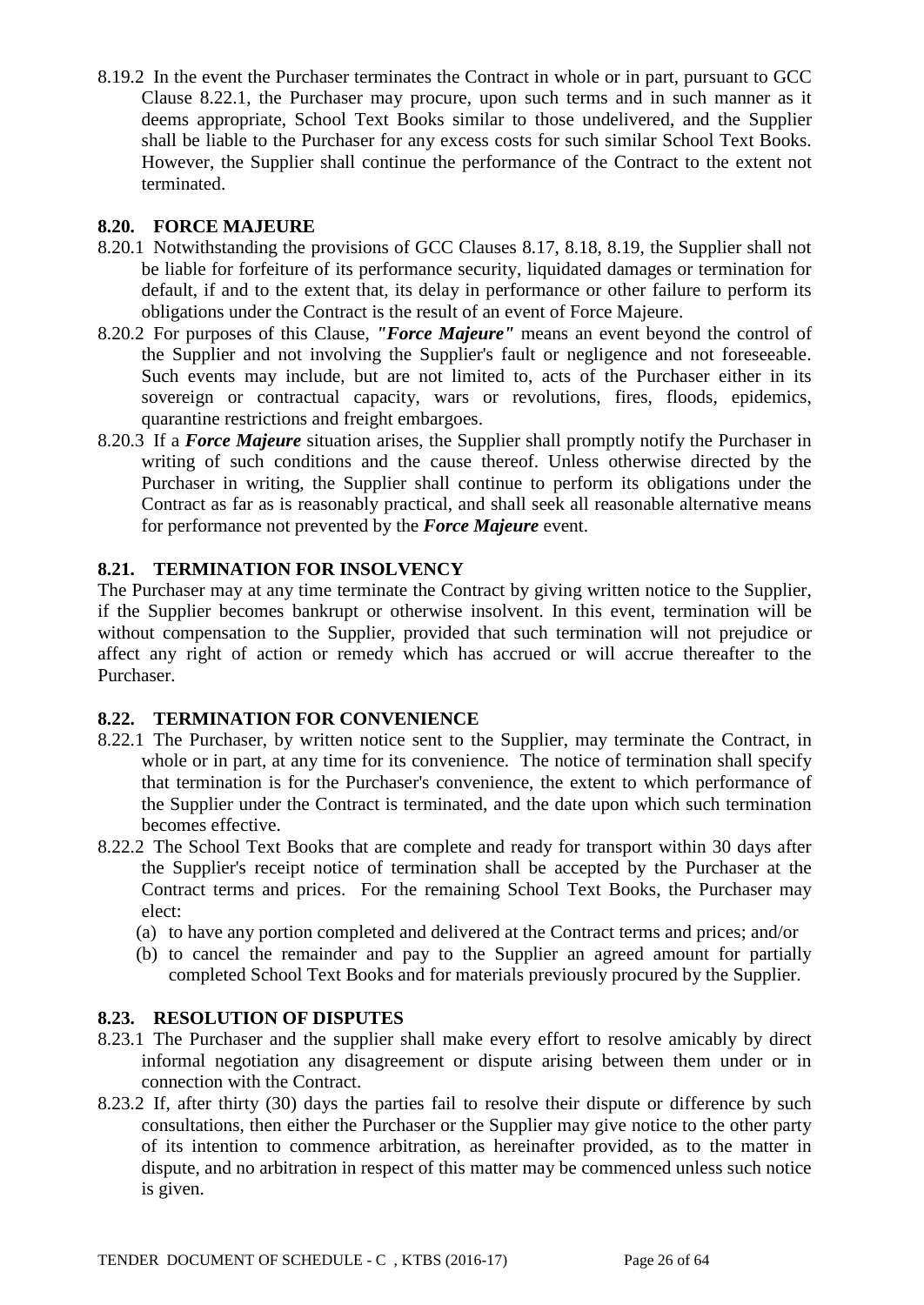- 8.23.3 Any dispute or difference in respect of which a notice of intention to commence arbitration has been given in accordance with this clause shall be finally settled by arbitration. Arbitration may be commenced prior to or after delivery of the School Text Books under the contract.
- 8.23.4 Arbitration proceedings shall be conducted in accordance with the rules of procedure specified in SCC.
- 8.23.5 Notwithstanding to any reference to arbitration herein;
	- (a) The parties shall continue to perform their respective obligations under the contract unless they otherwise agree, and,
	- (b) The purchaser shall pay the supplier any money due to the supplier.

# **8.24. LIMITATION OF LIABILITY**

Except in case of criminal negligence or willful misconduct, and in the case of infringement pursuant to clause 5,

- (a) The supplier shall not be liable to the Purchaser, whether in contract, tort, or otherwise, for any indirect or consequential loss or damage, loss of use, loss of profits or interest costs, provided that this exclusion shall not apply to any obligation of the supplier to pay liquidated damage to the purchaser; and this exclusion shall not apply to any obligation of the supplier to pay liquidated damages to the Purchaser; and,
	- (b) The aggregate liability of the supplier to the Purchaser, whether under the contract, in tort or otherwise, shall not exceed the total contract price.

# **8.25. GOVERNING LANGUAGE**

The contract shall be written in English language. All correspondence and other documents pertaining to the Contract which are exchanged by the parties shall be written in the same language.

#### **8.26. APPLICABLE LAW**

The Contract shall be interpreted in accordance with the laws of the State of Karnataka. And any disputes shall only be addressed at the jurisdictional courts located in Bengaluru .

#### **8.27. NOTICES**

- 8.27.1 Any notice given by one party to the other pursuant to this Contract shall be sent to other party in writing or by facsimile or email and confirmed in writing to the other Party's address specified in Tender document.
- 8.27.2 A notice shall be effective when delivered or on the notice's effective date, whichever is later.

#### **8.28. TAXES AND DUTIES**

Suppliers shall be entirely responsible for all taxes, duties, license fees, Octroi, road permits, etc., incurred until delivery of the contracted School Text Books to the Purchaser.

#### **8.29. IMPLEMENTATION OF THE CONTRACT**

The Supplier should as soon as agreement is signed begin the process for implementation of the Contract by procuring pre press material from KTBS and then purchasing printing paper and other materials at his own cost and bearing entire investment from printing to transportation. The Supplier further agrees to get 100% sample testing from the Purchaser.

The work relating to supply of School Books should be implemented by the Supplier as per the implementation schedule as per Purchaser's Notification of award of Contract.

The purchaser may at his discretion extend the above time schedule if he desires so. However, supplier cannot claim this as matter of right.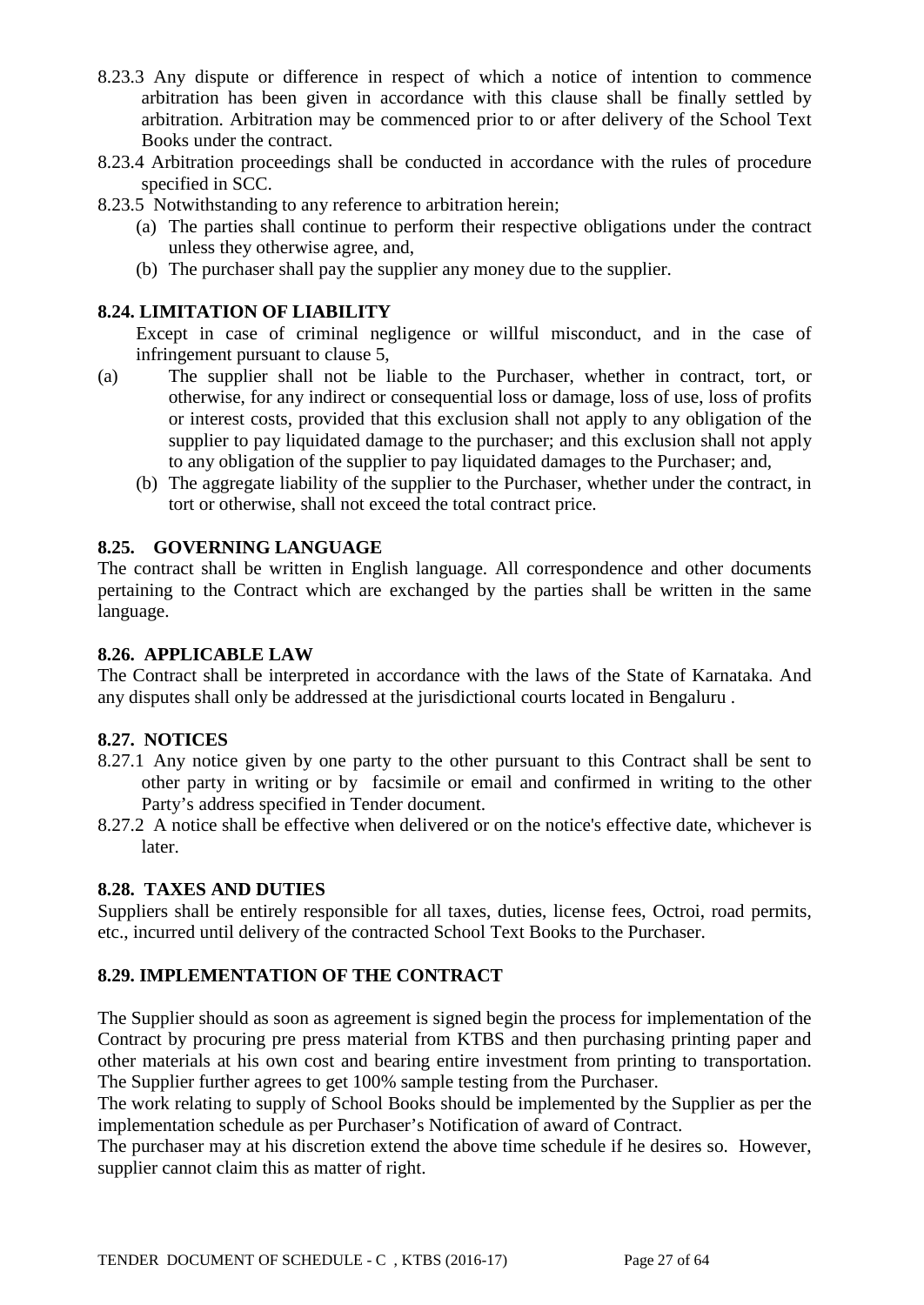The successful bidders should give their acceptance of the implementation schedule in the agreement. The entire work of printing and supply should be completed within 120 days from the date of issue of the Purchase Order.

# **8.30 ASSIGNING OF TENDER IN WHOLE OR PART**

The Supplier shall not assign or make over the contract, the benefit or burden thereof to any other person or persons or body corporate. No under letting or subletting to any persons or body corporate for the execution of the contract or any other part thereof is permitted, without the written consent of the Managing Director, Karnataka Textbook Society® .

#### **8.31 PENALTY AND TERMINATION FOR NON-FULFILMENT OF CONTRACT**

- 8.31.1 If supplier does not execute the work as per the implementation schedule, penalty will be imposed at the rate of 1% of the contract amount of the delayed portion of the work per week or part thereof such delay for the first 4 weeks and at the rate of 2% per week thereafter until completion of supplies if the Purchaser decides to accept the supplies. Part of the week will be considered as one week.
- 8.31.2 The supplier entrusted with the work of supply of School Books should execute the work in good conditions. If the inferior quality material is found before distribution or after distribution to the schools, such defective materials will be rejected outright. The supplier will have to replace the rejected items at his own responsibility and expense.
- 8.31.3 The School Books will have to be transported without causing any damage and in good condition to all the Block Educational Offices Godowns in the State. If any defect is found / any report in this regard is received from the Block Educational Officers, such defective books will be rejected and the Supplier will have to replace the defective books and will have to bear the cost of such replacements.
- 8.31.4 While Calculating penalty in case of default, total cost of a particular package including transportation and insurance cost will be taken into consideration and penalty will be imposed.

#### 8.32 **GENERAL POINTS TO BE OBSERVED**

- 8.32.1 The Supplier should execute an undertaking in the prescribed form stipulating that he has agreed to the Terms & Conditions mentioned in the tender for submission of Technical & Commercial Bids.
- 8.32.2 The Commissioner for Public Instruction and chairman of Executive committee the Karnataka Textbook Society(R) reserves the right to allot the package other than those indicated by the bidder in the bid and the bidder shall be bound by the decision of the Commissioner for Public Instruction.
- 8.32.3 The Commissioner for Public Instruction and chairman of Executive committee the Karnataka Textbook Society $(R)$  reserves the right to award the contract to more than one bidder and fix the number of packages to different bidders based on the financial, technical and service capability of the bidder.
- 8.32.4 The total quantities of School Text Books to be purchased are subject to variation during the course of Contract period.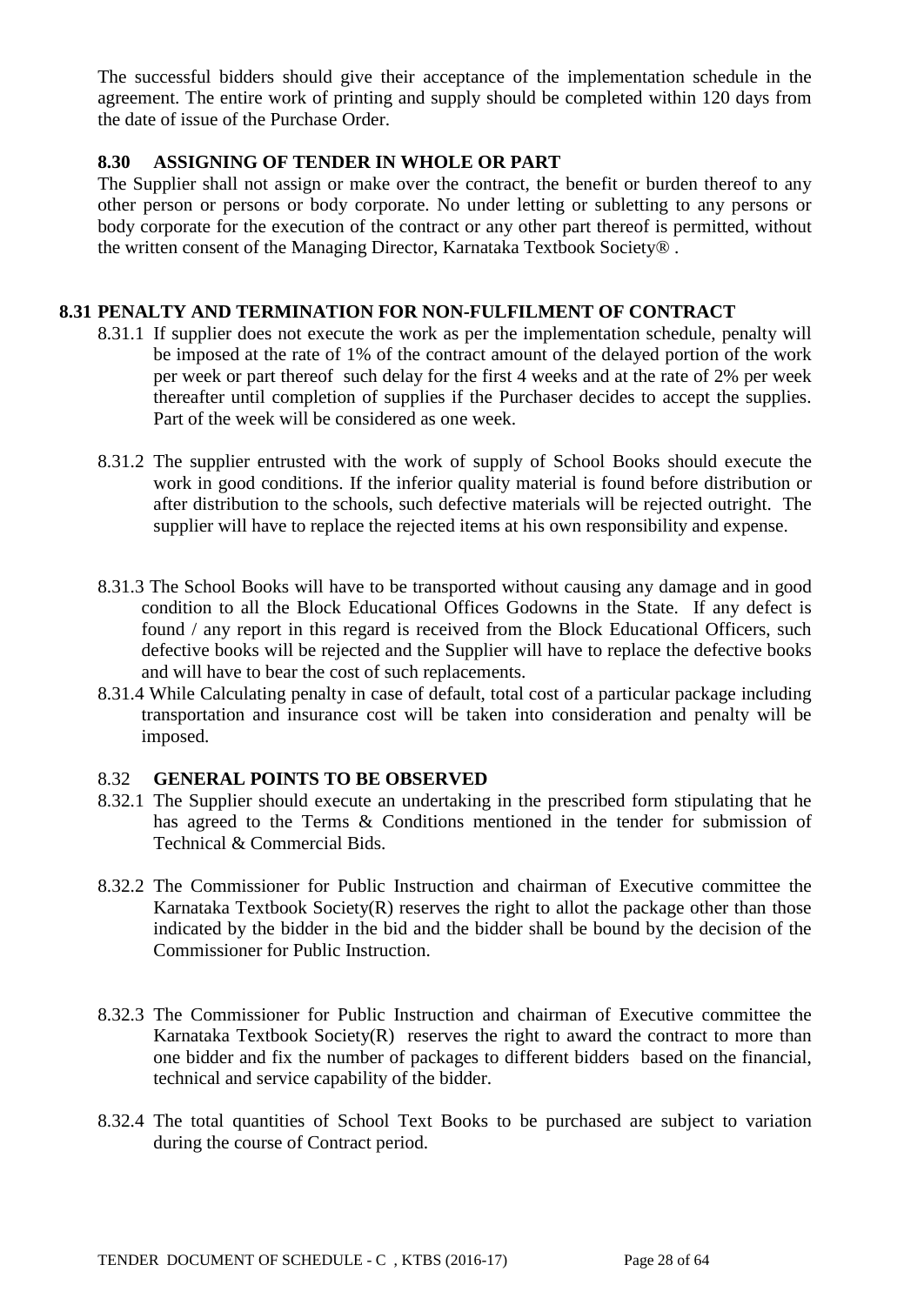# **8.33 DISCRIPTION OF PACKAGES**

- 8.33.1 Total number of books/titles to be printed is divided into **25** packages in this Schedule-C. Each package may consist of different Titles / Languages / Mediums and different size and colours. All books shall have multi-coloured cover pages and inner cover pages also multi-coloured. The packages are arrived at on the basis of the segregation of print work of multi coloured books, two coloured books, black & white books and the size of the books. However there may be combinations in some packages.
- 8.33.2 The packages contains sale component of text books and free text books.
- 8.33.3 Number of titles in the package, no of copies of the books and page numbers of books specified in the tender are approximate.
- 8.33.4 The details of packages are as per Volume 5.

# **8.34 BARRING OF SELLING TEXTBOOKS IN THE MARKET**

The Supplier shall execute an undertaking that he shall supply the entire quantity of textbooks printed, only to the purchaser and he is not permitted to sell or reproduce the textbooks in open market. Failing to adhere to this clause shall lead to legal action against the supplier and also shall be liable for blacklisting.

# **8.35 SAMPLE COPIES**

Supplier shall supply 100 sample copies (free & Sale) of each major titles (Kan\_FL, Eng\_SL, Hin TL, all core subjects in Kannada  $\&$  English medium) and 50 for each other titles free of cost, to the copyright holder failing which, it shall be treated as breach of Contract terms.

#### **8.36 APPROVAL FOR PRINTING**

- 8.36.1 The successful bidder will be given CD's/Positives of the book to be printed as per the package allotted to them. The bidder shall take all the necessary action to convert the CD into positives and prepare the dummy book.
- 8.36.2 Before printing, final proof of the Text books and newly printed two dummy copies shall be approved by the Officer authorized by the Managing Director of the Karnataka Text Book Society®, Bengaluru.

# **8.37 LIMITATIONS FOR TENDERERS**

The Supplier shall not

- a. Publish or sell or encourage any guides / workbooks/key books (Questions and Answers) for any text book brought out by the Karnataka Text Book Society®.
- b. Insert any advertisement on any text books in any form.
- c. Employ child labour for printing, binding, packing and supply of text books.

#### **8.38 CATEGORY OF BOOKS**

- a) The price of books should not be noted on text books, printed under scheme of the free distribution. On these books, the following words should be printed in bold letter – "FREE SUPPLY", on Cover Pages only.
- b) The Price of books as given by the purchaser should be prominently printed in the printer's page and on the back cover page in a box suitably inserted.
- c) **Class, title name** and **Free Supply** shall be printed on the Spine for Free Books Category. In the same way **Class, title name** and **Price** shall be printed on the Spine for Sale Books Category.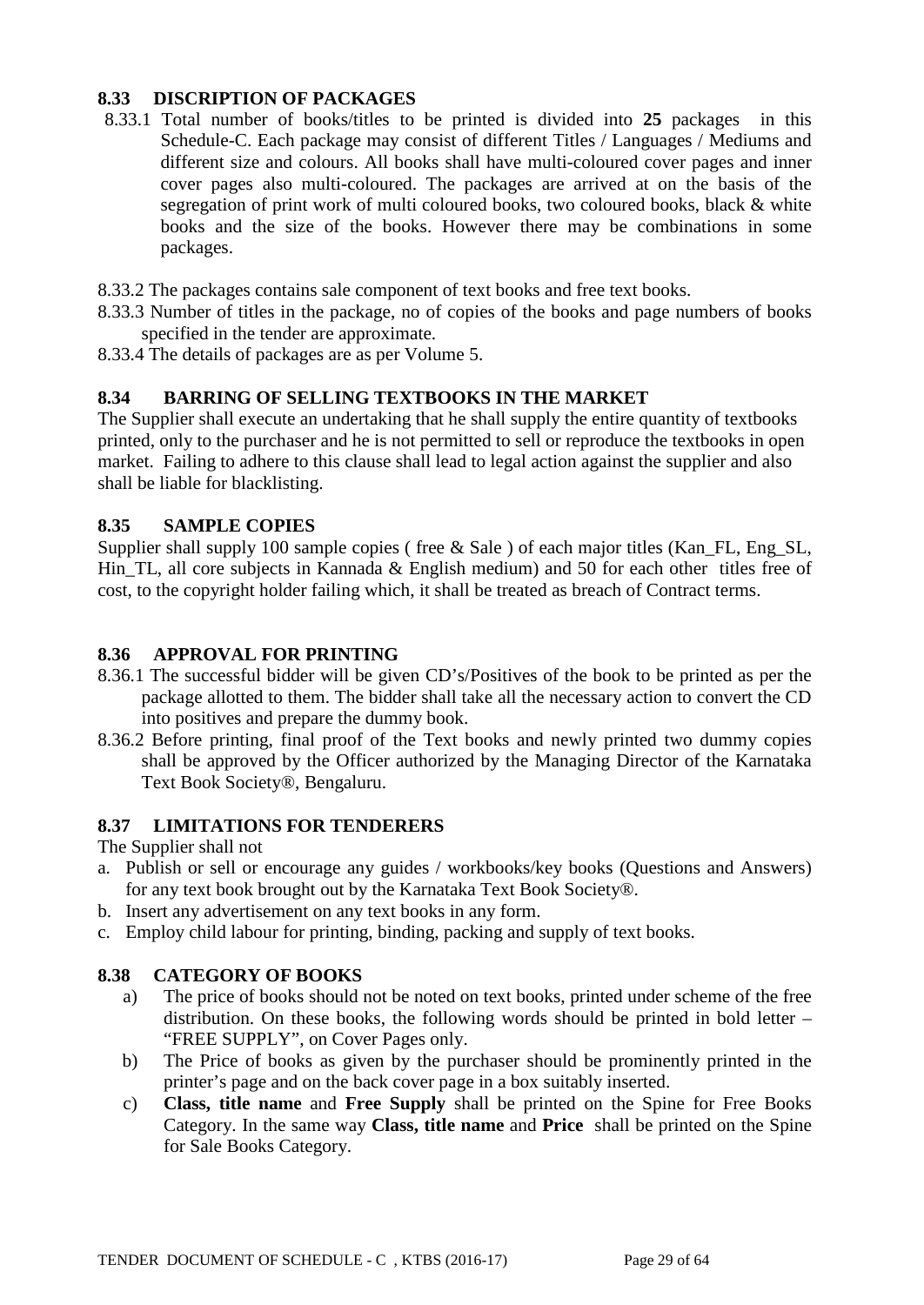# **SECTION 9**

### **SPECIAL CONDITIONS OF CONTRACT**

The following Special Conditions of Contract shall supplement the General Conditions of Contract. Whenever there is a conflict, the provisions herein shall prevail over those in the **General Conditions of Contract.** The corresponding clause number of the General Conditions is indicated in parentheses, wherever applicable.

#### **9.1. DEFINITIONS (GCC CLAUSE 8.1)**

**"The Supplier"** is \_\_\_ (to be filled at the time of issue and acceptance of Purchase Order)

# **9.2. INSPECTION AND TESTS (GCC CLAUSE 8.7)**

#### 9.2.1 Place of Inspection and manufacturer of Paper

Inspection of base paper for printing and cover may be carried out by the authorized third party quality testing and certifying agency appointed by the Society viz`the D P S` prior to dispatch to printers, in the mill premises of the manufacturer. The final inspection may be carried out at the godown of the printers in association with the representative of the Managing Director, Karnataka Text Book Society®. The successful bidders are advised to purchase papers for text book and cover page from the paper mill capable of manufacturing the quality paper as per contract specifications and having adequate quality control and in-house testing facilities as per IS:1848/1991 with the latest amendments. The capacity/capability assessment on the paper manufacturing mill may be carried out by the Quality Assurance Wing before placing the order if the circumstances warrant.

The bale width of the paper purchased shall not be of less than 76 cms and the copy of the invoices shall be submitted to the Purchaser on a regular basis .

9.2.2 Inspection and tests prior to transportation of School Text Books, at final acceptance and at schools at any time within the contracted period are as given below and the successful bidder shall comply with the following technical specifications fixed for the books:

#### **Inner Pages**

- i. Only Map litho paper of **60 GSM** or more shall be made use of for inner pages of the books.
- ii. Paper for the textbooks shall be procured from recognized and reputed paper mills. Printer should use the paper as per specifications prescribed in annexure section - 8
- iii. The minimum brightness of the paper shall be 80 %.

#### **Binding or Cover**

- i) Outer and inner cover pages should be in **four colours.**
- ii) Art Board, double side coated, Gloss finish of 220 GSM shall be made use for the covers of the books and shall be gloss laminated on the outside with at least 12 micron thickness BOPP film.
- iii) The size of the books, color specifications and number of pages shall be as specified in the table.
- iv) All books shall have perfect binding. No book shall be bound by centre pinning.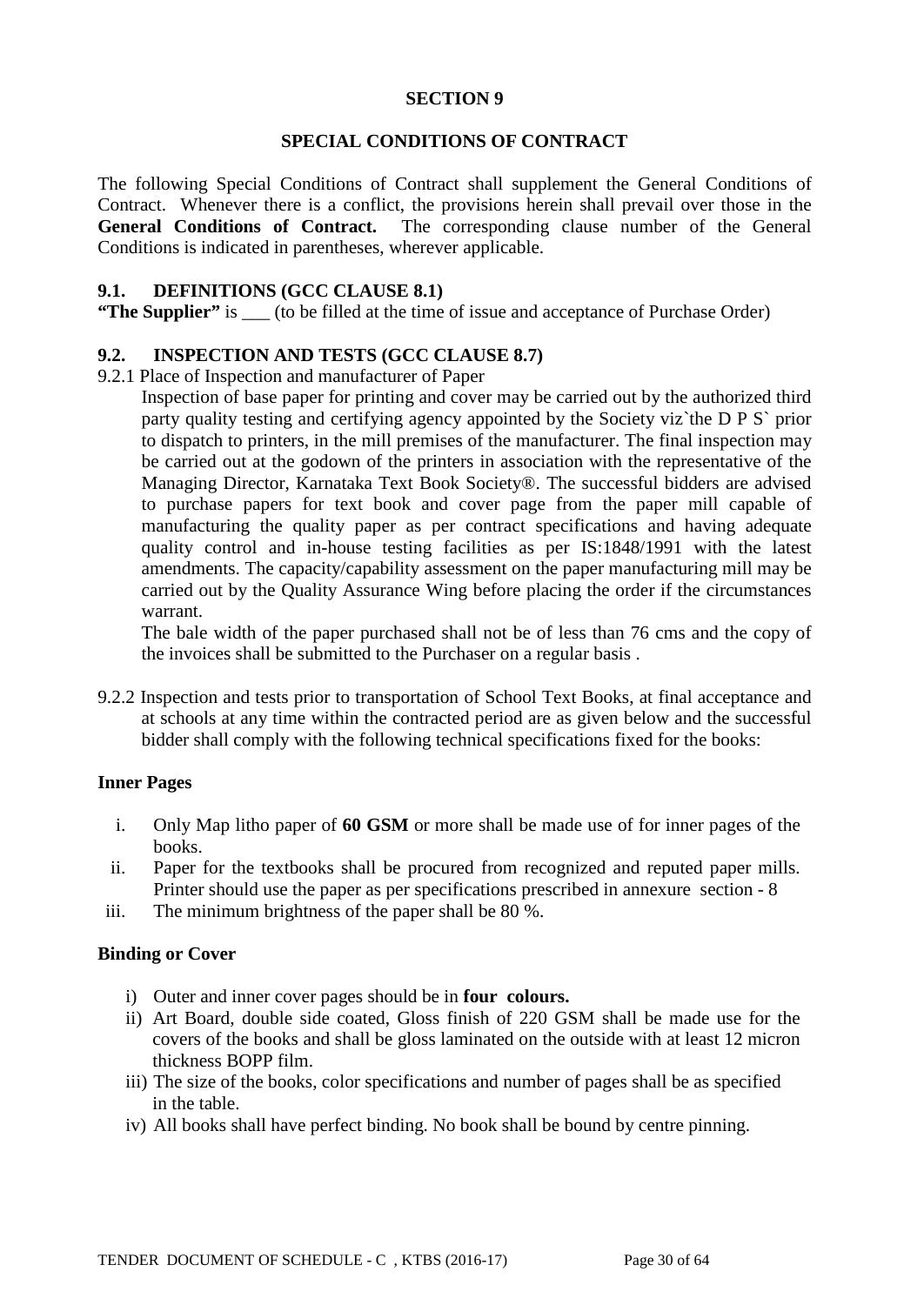# **Printing Quality**

- i. Printing shall be good, having uniform inking of sufficient colour.
- ii. There shall be no aberration of colours, wherever colour printing is done. In other words colour registration shall be flawless.
- iii. The texts shall be strong, legible and readable.
- iv. The printed illustrations shall be clearly well defined.
- v. The prints shall be free from defects like offsetting, smudging, tilting, mis-register, scumming, slur, ragged print etc.,
- vi. The text must have balanced margin around each page with a minimum of 15 mm.
- vii. The Text book should be in conformity with the approved dummy.

#### **Book size**

i. For Crown ¼ Size , the print area to be 330 sq. cm or as per positive size and the trimmed size to be **18.3 x 24.5cms.**

**Tolerance limits** - The Size may at the most vary to an extent of 1 mm in length and width. The GSM of the paper used may at the most vary to an extent of 01 GSM or in other words average shall be **60GSM** and the paper shall not consistently measure less than **60GSM**. If the variation is found in more than 5% of the lot then it will be treated as deviation from specifications.

However, the Supplier shall not construe this to be a stipulation and shall read it as an exception.

- 9.2.3 The Managing Director, KTBS is empowered to test the quality through an independent third party agency as specified in various clauses and take such action as deems fit, if quality of text book falls below the prescribed standards.
- 9.2.4 The work relating to supply of School Books should be executed without any delay as per the implementation schedule mentioned in this document.
- 9.2.5 The Purchaser reserves the right to depute authorized representatives from his office for the supervision and inspection at the time of implementation of the contract. The supplier should submit periodical progress report to the purchaser regarding the implementation of the contract.
- 9.2.6 The supplier should supply School Books by using good quality material strictly in accordance with the samples submitted along with qualification Bid. If any defect in the material comes to the notice of the purchaser after the supply to the schools, the same will have to be replaced by the supplier at his own expense.
- 9.2.7 If the contract is not executed within the stipulated period as per implementation schedule the Purchaser reserves the right to cancel the contract and the Purchaser will not be liable for any pecuniary loss or damage incurred by the supplier in this regard.
- 9.2.8 The purchaser or his representative shall have the right of entry into the work premises of the supplier to monitor quality and progress.
- 9.2.9 The supplier shall supply School Textbooks strictly as per the prescribed quality paper, size, colours, specification and measurements to the Educational Blocks as prescribed by the purchaser. He should comply with all the tests specified by the purchaser or any other Officer authorized for this purpose, satisfactorily. The supplier shall ensure timely delivery of quality School Textbooks as per the implementation schedule given in the contract.
- 9.2.10 The Managing Director, KTBS, shall not pay any higher costs over and above the agreed value of the supply, on account of any revision due to increase in duties, taxes and surcharges during the contact period.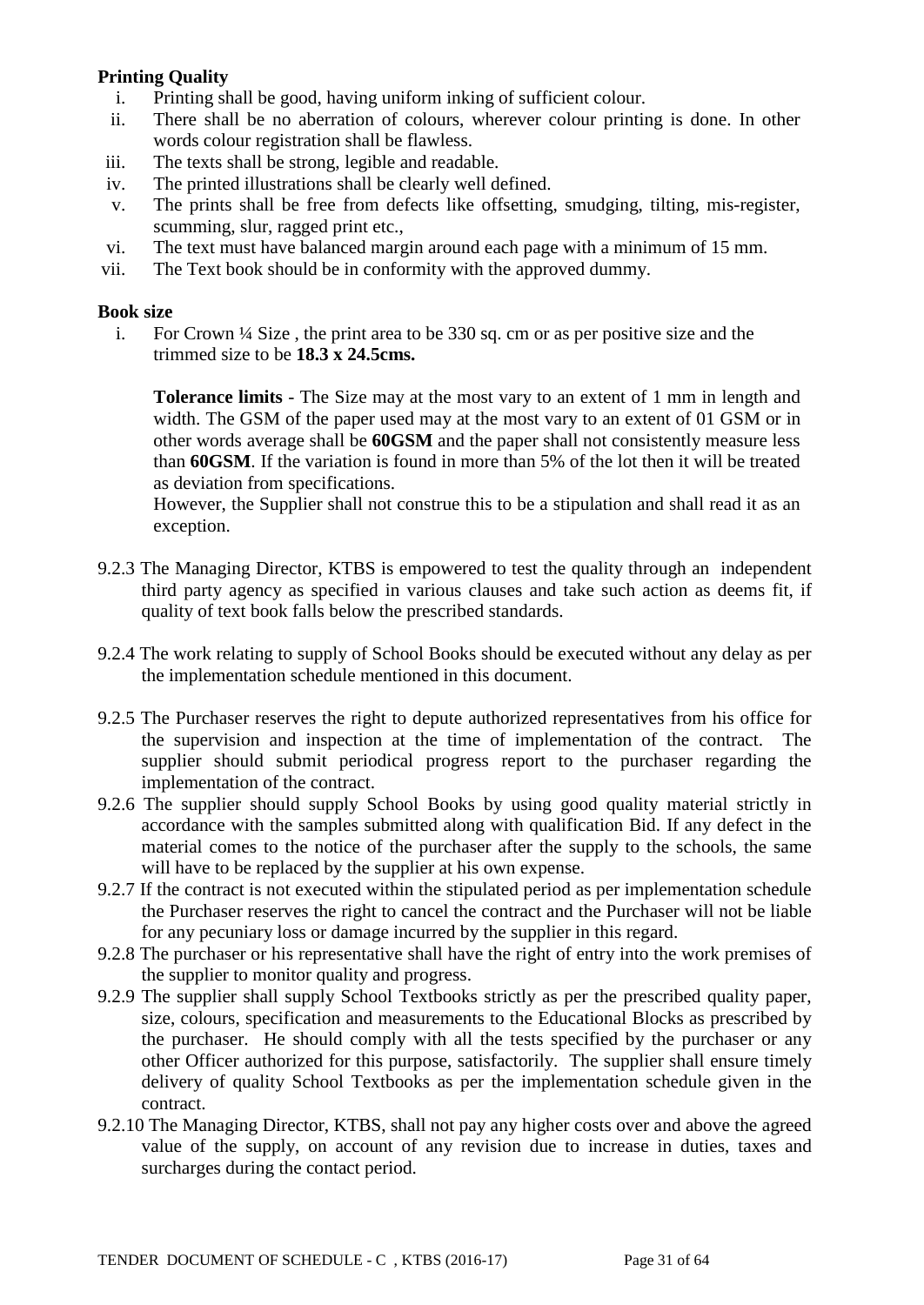# **9.3. DELIVERY AND DOCUMENTS (GCC CLAUSE 8.10)**

Upon delivery of the School Text Books, the supplier shall notify the purchaser and the insurance company by cable/telex/fax, the full details of the transport including contact number, vehicle receipt number and date, description of School Text Books, quantity, name of the consignee etc. The supplier shall mail the following documents to the purchaser with a copy to the insurance company:

- a) Three copies of the Supplier invoice showing School Text Books description, quantity, unit price, total amount;
- b) Vehicle receipt/acknowledgment of receipt of School Text Books from the consignee(s);
- c) Insurance Certificate;
- d) Inspection Certificate issued by the third party inspection agency viz the **D P S**

The above documents shall be received by the Purchaser before arrival of the School Text Books (except where the School Text Books have been delivered directly to the Consignee with all documents) and, if not received, the Supplier will be responsible for any consequent expenses.

# **9.4**. **PAYMENT (GCC Clause 8.12)**

9.4.1 The Supplier's request(s) for payment shall be made to the Purchaser in writing, accompanied by an invoice describing class, title of the book, number of copies of the School Text Books delivered, and by related documents, submitted pursuant to GCC Clause 8.9 & 8.10 and upon fulfillment of other obligations stipulated in the contract including the original delivery Chillan copy.

**The Delivery Challans of the Text Books accepted by the authorized 204 Blocks without acknowledgements of Original Seal and Signature of the concerned BEOs/Authorized representative of BEOs for having received the Text Books in good condition, showing title wise number of books received, shall not be considered for payments under any circumstances. The Delivery Challans shall be in the approved coloured formats only i.e. White for Free category and Yellow for Sale category. All Bill/Invoice formats and acknowledgement formats submitted by the printers i.e. D.C's shall be printed legibly, not hand written and should be in 70 GSM and above paper only. Any deviations in the above conditions will be treated as rejected Bills/D.C's are liable for liquidated damages as per Tender clause 8.18.** 

9.4.2 Payments shall be made by the Purchaser after submission of the invoice claim by the Supplier duly enclosing the **Dated Acknowledgement with seal** of the receiver in the accepted Delivery Challan format within 60 working days. The invoices/bills shall always be submitted along with the Mill certification regarding the paper and the report / certification of the Authorized Third Party Quality checking and certifying agency. Where-ever applicable Taxes and other levies shall be deducted at source.

# **9.5. SETTLEMENT OF DISPUTES (GCC CLAUSE 8.23)**

9.5.1 In case of Dispute or difference arising between the Purchaser and Supplier relating to any matter arising out of or connected with this agreement, such dispute or difference shall be settled in accordance with the Arbitration and Conciliation Act, 1996, by a Sole Arbitrator. The Sole Arbitrator shall be appointed by agreement between the parties; failing such agreement, by the appointing authority namely the Indian Council of Arbitration/President of the Institution of Engineers (India)/The International Centre for Alternative Dispute Resolution (India). A certified copy of the appointment Order shall be supplied to each of the Parties.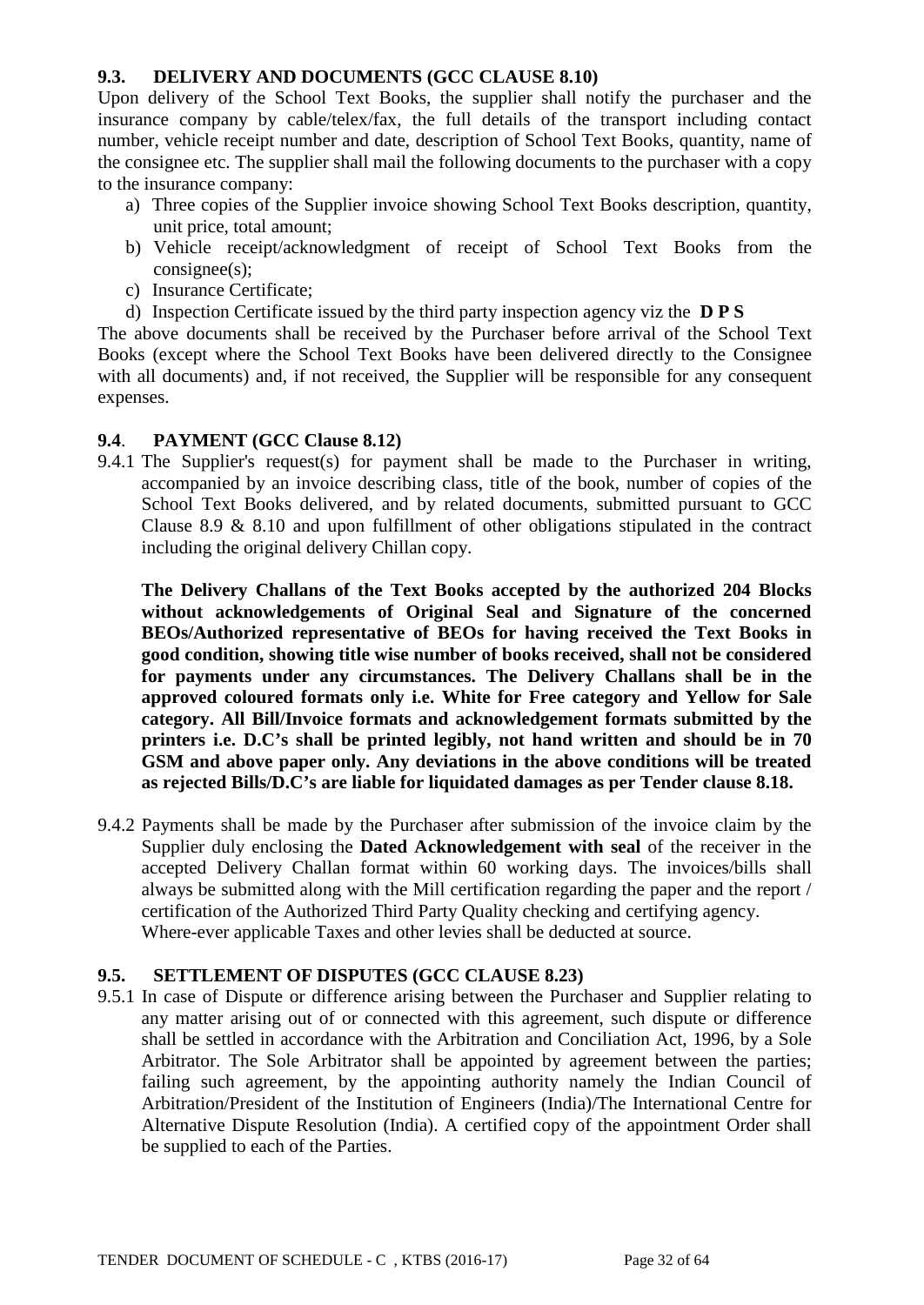- 9.5.2 Arbitration proceedings shall be held at Bengaluru, Karnataka, and the language of the arbitration proceedings and that of all documents and communications between the parties shall be English.
- 9.5.3 The decision of arbitrators shall be final and binding upon both parties. The cost and expenses of Arbitration proceedings will be as determined by the Arbitrator and paid equally by the parties to the arbitration. However, the expenses incurred by each party in connection with the preparation, presentation etc. of its proceedings shall be borne by each party themselves.

# **9.6. NOTICES (GCC CLAUSE 8.27)**

For the purpose of all notices, the following shall be the address of the Purchaser and Supplier.<br>Purchaser:

The Managing Director, Karnataka Textbook Society®, No.4, DSERT Building,100 Ft ring Road, BSK III Stage, Bengaluru - 560 085 Karnataka, India

Supplier: (To be filled in at the time of Contract signature)

# **9.7. PROGRESS OF SUPPLY**

Supplier shall regularly intimate progress of supply, in writing to the Purchaser on a weekly basis as under and also in the form and manner as may be stipulated by the Purchaser .

- Quantity offered for inspection and date
- Quantity accepted/rejected by inspection agency and date
- Quantity dispatched/delivered to consignees and date
- Date of completion of entire contract if any, and
- Date of receipt of entire payment under the contract.

# **9.8. SUPPLIER INTEGRITY**

The supplier is responsible for and obliged to conduct all contracted activities in accordance with the Contract using state-of-the-art methods and economic principles and exercising all means available to achieve the performance specified in the Contract.

#### **9.9. SUPPLIER'S OBLIGATIONS**

- 9.9.1 The Supplier is obliged to work closely with the Purchaser's staff, act within its own authority and abide by directives issued by the Purchaser and implementation activities.
- 9.9.2 The Supplier will abide by the job safety measures prevalent in India and will free the Purchaser from all demands or responsibilities arising from accidents or loss of life the cause of which is the Supplier's negligence. The Supplier will pay all indemnities arising from such incidents and will not hold the Purchaser responsible or obligated.
- 9.9.3 The Supplier is responsible for managing the activities of its personnel or sub-contracted personnel and will hold itself responsible for any misdemeanors.
- 9.9.4 The Supplier will treat as confidential, all data and information about the Purchaser, obtained in the execution of his responsibilities, in strict confidence and will not reveal such information to any other party without the prior written approval of the Purchaser.
- 9.9.5 The supplier should safely return all the pre-press materials in good condition to the purchaser within 10 days from the date of receipt of the intimation in this regard from the purchaser.

Managing Director Karnataka Textbook Society®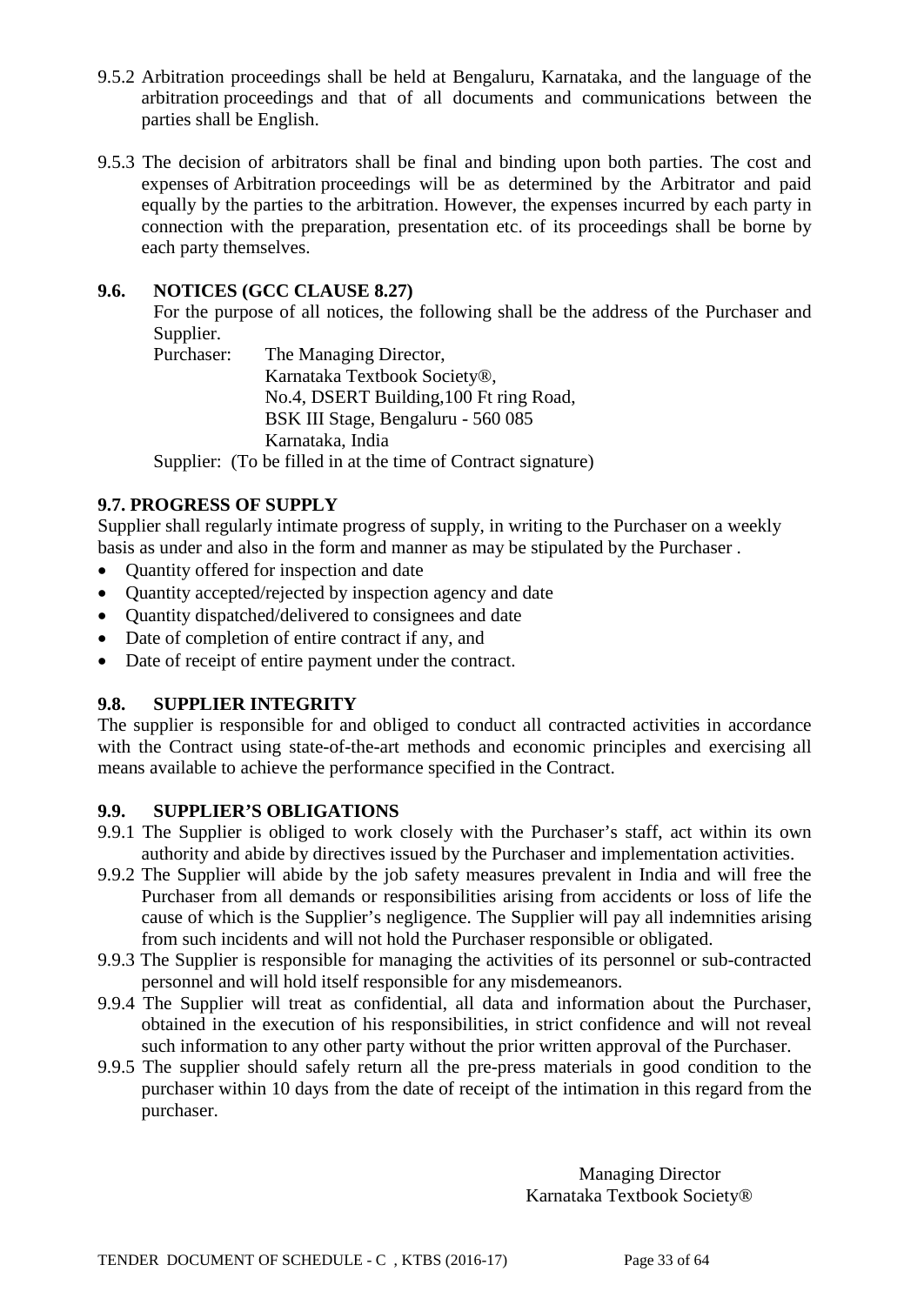#### **VOLUME 3 CONTRACT FORM (to be executed on Rs 500/- Stamp Paper)**

**THIS AGREEMENT** entered into on this the day of \_\_\_\_\_\_\_\_\_\_ (Month), Two Thousand and \_\_\_\_\_ in Bengaluru,

#### **BETWEEN**

The Managing Director, The Karnataka Textbook Society®, Government of Karnataka, ("KTBS"), having its office at No.4, DSERT Building,100 Ft ring Road, BSK III Stage, Bengaluru - 560 085, Karnataka State, India (hereinafter referred to as "**PURCHASER**") which expression shall unless repugnant to the context include the successors and assigns), on the one part,

#### **AND**

\_\_\_\_\_\_\_\_\_\_\_\_\_\_\_\_\_\_(name and address), a Legal Entity having its registered office at \_\_\_\_\_\_\_\_\_\_\_\_\_\_\_\_\_\_\_(hereinafter referred to as "**SUPPLIER**") which expression shall unless repugnant to the context include its successors and permitted assigns, on the other part,

#### **WHEREAS,**

KTBS, floated a Tender to print and supply school textbooks to students of standard 1-10 of all Government Schools, all students of 1-10 of all aided schools as sponsored by the SSA/Government free textbooks scheme and all students of unaided schools in Karnataka on Sale basis and has accepted the Tender submitted by the Supplier for the printing and supply of those School Textbooks for a sum of Rs.\_\_\_(Rupees\_only) (hereinafter called "The Contract Price").

After evaluating the proposals, KTBS, has accepted the proposal submitted by M/s. \_\_\_\_\_\_\_\_\_\_ and issued to such **Successful Bidder** a Purchase Order No. \_\_\_\_\_\_\_\_\_\_\_\_\_dated

The Parties hereto are required to enter into an Agreement, being these presents, to record the terms & conditions and covenants set forth hereunder.

#### **NOW THIS AGREEMENT WITNESSETH AS FOLLOWS:**

- 1. In this Agreement words and expressions shall have the same meanings as are respectively assigned to them in Conditions of Contract referred to.
- 2. The following documents shall be deemed to form and be read and construed as part of this Agreement, viz.,
	- a) The Tender Form and the Price Schedule submitted by the Tenderer
	- b) The Schedule of requirements
	- c) The Technical Specifications
	- d) The General Conditions of Contract
	- e) The Special Conditions of Contract, and
	- f) The Purchase Order

\_\_\_\_\_\_\_\_\_\_.

3. In consideration of the payments to be made by the Purchaser to the Supplier as hereinafter mentioned, the Supplier hereby covenants with the Purchaser to print and supply school text books and to remedy defects therein in conformity in all respects with the provisions of contract.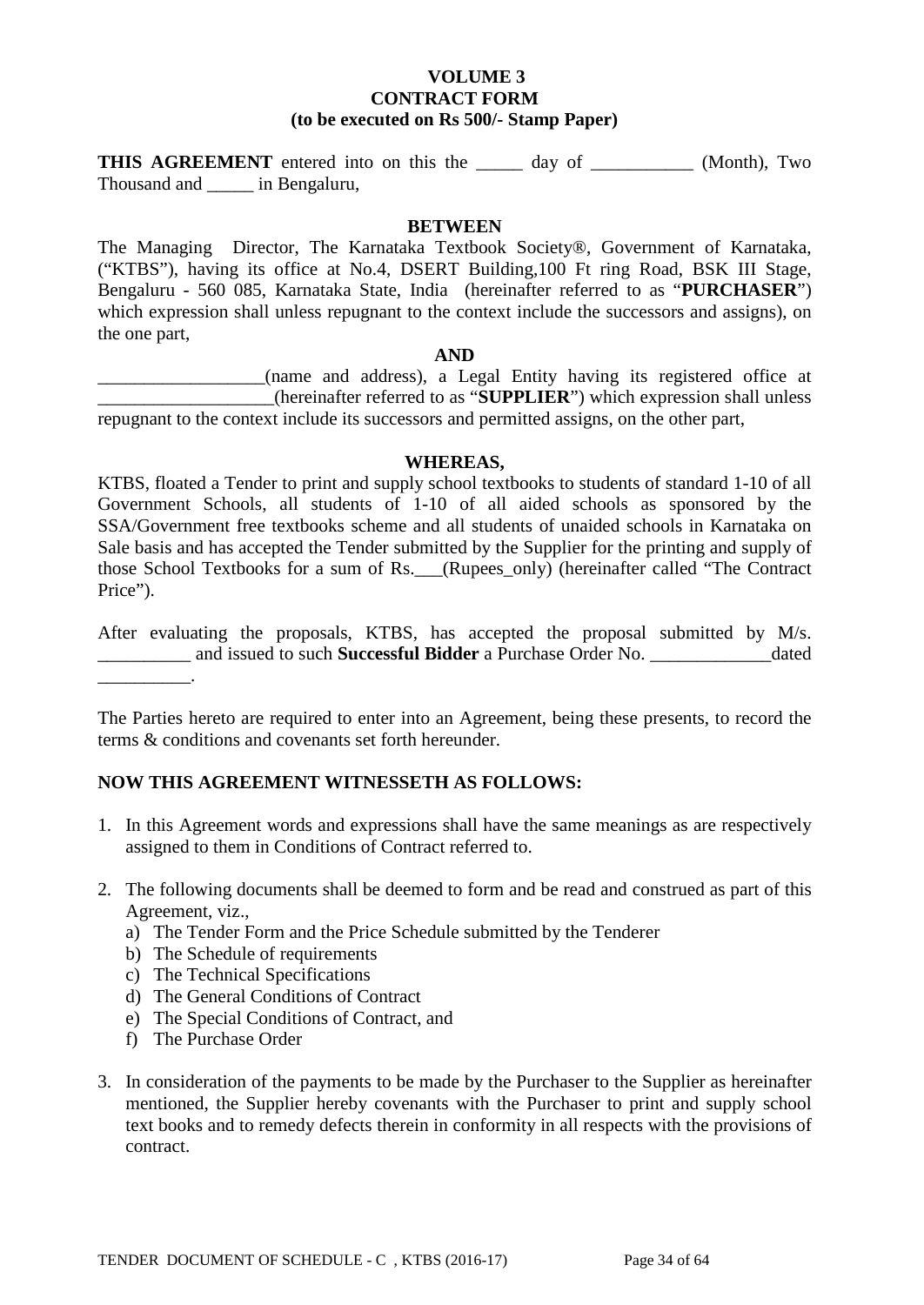4. The Purchaser hereby covenants to pay the Supplier in consideration of the printing & supply of school text books and the remedying of defects therein, the Contract Price or such other sum as may become payable under the provisions of the Contract at the times and in the manner prescribed by the Contract.

Brief particulars of the School Textbooks which shall be supplied by the Supplier are as follows:

| Package No | Title | Color/Size | Page Nos | No of Copies | Agreed<br>Price |
|------------|-------|------------|----------|--------------|-----------------|
|            |       |            |          |              |                 |

Total Value: Rs. \_\_\_\_\_\_(Rupees\_\_\_\_\_\_\_only)

Delivery Schedule: 120 days from the date of receipt of the Purchase Order Performance Bank Guarantee: Security Deposit:

#### 5. **Assigning of Contract Agreement in whole or part**

The Supplier shall not assign or make over the contract, the benefit or burden thereof to any other person or persons or body corporate. No under letting or subletting to any persons or body corporate for the execution of the contract or any other part thereof is permitted, without the written consent of the Purchaser.

6. Supplier agrees to supply the entire quantity of textbooks printed, to the Karnataka Text Books Society ® and no textbook shall be sold or any portion reproduced in the open market. He further agrees that failing to adhere to this clause shall attract penal provisions and invite blacklisting of Supplier.

IN WITNESS whereof, the parties hereto have caused this Agreement to be executed in accordance with their respective laws the day and year first above written. Signed, Sealed and Delivered by the

Said\_\_\_\_\_\_\_\_\_\_\_\_\_\_\_\_\_\_\_\_\_\_(For the Purchaser) In the presence of :\_\_\_\_\_\_\_\_\_\_\_\_\_\_\_\_\_\_

Signed, Sealed and Delivered by the Said\_\_\_\_\_\_\_\_\_\_\_\_\_\_\_\_\_\_(For the Supplier)

In the presence of : $\Box$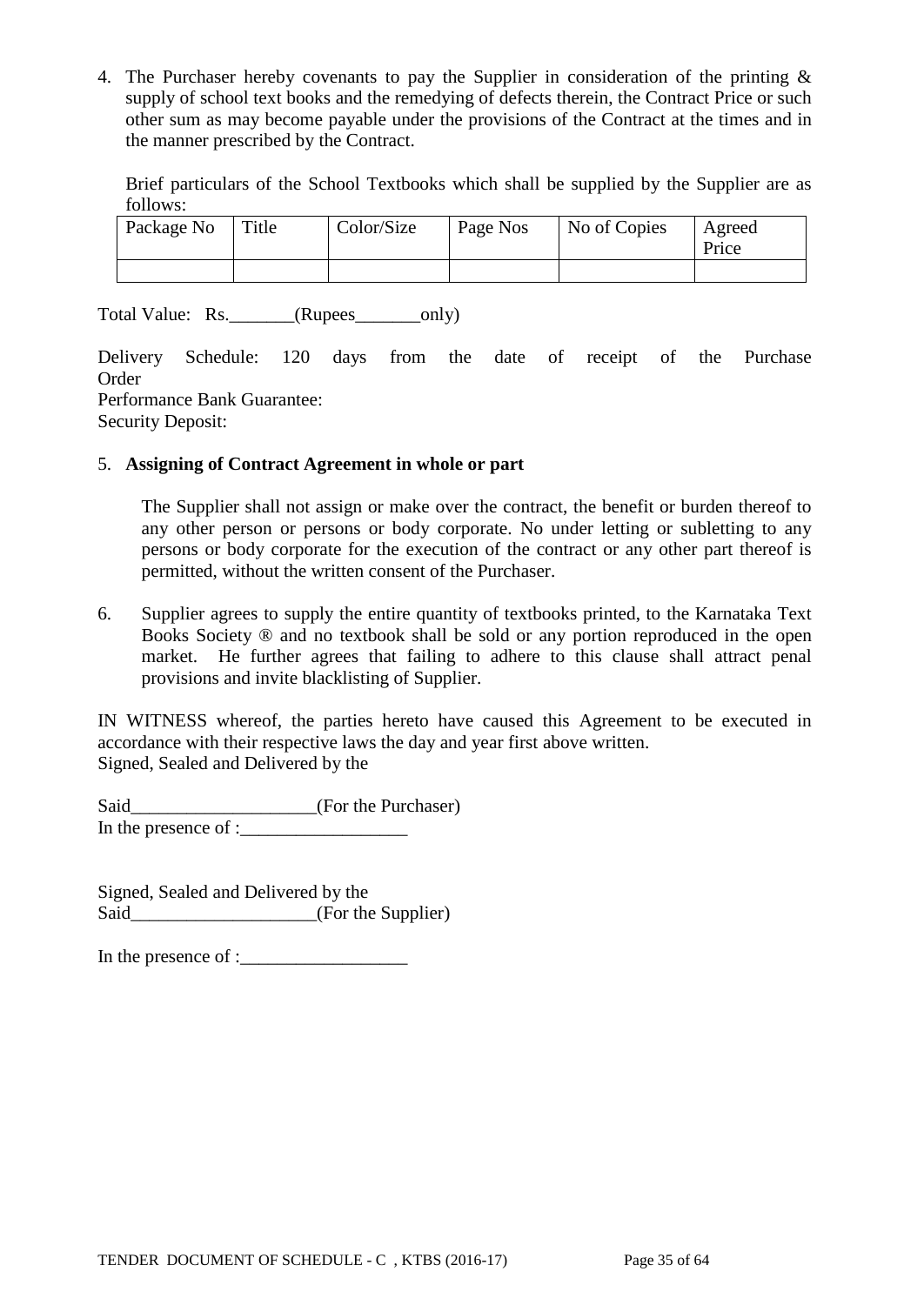# **VOLUME 4**

#### **SCHEDULE OF PLACE OF DELIVERY**

The School Textbooks under free & sale categories will have to be supplied to all the Block Educational Offices Godowns in the state as shown below. The actual number of copies of text books to be supplied to the delivery points shall be provided as "**Distribution List**" along with the Purchase Order.

 $\mathbf{r}$ 

| SL.<br>NO. | <b>NAME OF</b><br><b>THE</b><br><b>DIVISION</b> | SL.<br>NO.     | <b>NAME OF THE</b><br><b>DISTRICT</b>       | SL.<br>NO.     | <b>NAME OF THE</b><br>TALUKA/<br><b>RANGES</b> | <b>NUMBER OF FREE</b><br>& SALE BOOKS TO<br><b>BE SUPLIED TO</b><br><b>Blocks</b> |
|------------|-------------------------------------------------|----------------|---------------------------------------------|----------------|------------------------------------------------|-----------------------------------------------------------------------------------|
|            |                                                 |                |                                             | $\mathbf{1}$   | NORTH1                                         |                                                                                   |
|            |                                                 | 1              | <b>BENGALURU</b><br><b>NORTH DIST TOTAL</b> | $\overline{2}$ | <b>NORTH2</b>                                  |                                                                                   |
|            |                                                 |                |                                             | 3              | NORTH <sub>3</sub>                             |                                                                                   |
|            |                                                 |                |                                             | $\overline{4}$ | NORTH4                                         |                                                                                   |
|            |                                                 |                |                                             | 5              | <b>DEVANAHALLI</b>                             |                                                                                   |
|            |                                                 | 2              | <b>BENGALURU</b><br><b>RURAL DIST TOTAL</b> | 6              | <b>DODDABALAPURA</b>                           |                                                                                   |
|            |                                                 |                |                                             | $\overline{7}$ | <b>HOSAKOTE</b>                                |                                                                                   |
|            |                                                 |                |                                             | 8              | <b>NELAMANGALA</b>                             |                                                                                   |
|            |                                                 |                |                                             | 9              | SOUTH-1                                        |                                                                                   |
|            |                                                 |                | <b>BENGALURU</b>                            | 10             | SOUTH-2                                        |                                                                                   |
|            |                                                 | 3              | <b>SOUTH DIST TOTAL</b>                     | 11             | SOUTH-3                                        |                                                                                   |
|            |                                                 |                |                                             | 12             | SOUTH-4                                        |                                                                                   |
|            |                                                 |                |                                             | 13             | <b>ANEKAL</b>                                  |                                                                                   |
|            |                                                 |                |                                             | 14             | <b>BAGEPALLI</b>                               |                                                                                   |
|            | <b>BENGALURU</b><br><b>DIVISION</b>             |                |                                             | 15             | <b>CHIKKABALLAPUR</b>                          |                                                                                   |
|            |                                                 | $\overline{4}$ | <b>CHIKKABALLAPUR</b><br><b>DIST TOTAL</b>  | 16             | <b>CHINTAMANI</b>                              |                                                                                   |
|            |                                                 |                |                                             | 17             | <b>GOWRIBIDANUR</b>                            |                                                                                   |
|            |                                                 |                |                                             | 18             | <b>GUDIBANDE</b>                               |                                                                                   |
|            |                                                 |                |                                             | 19             | <b>SHIDLAGATTA</b>                             |                                                                                   |
|            |                                                 |                |                                             | 20             | <b>HIRIYUR</b>                                 |                                                                                   |
|            |                                                 |                |                                             | 21             | <b>CHITRADURGA</b>                             |                                                                                   |
|            |                                                 | 5              | <b>CHITRADURGA</b>                          | 22             | <b>CHALLAKERE</b>                              |                                                                                   |
|            |                                                 |                | <b>DIST TOTAL</b>                           | 23             | <b>HOLALKERE</b>                               |                                                                                   |
|            |                                                 |                |                                             | 24             | <b>HOSADURGA</b>                               |                                                                                   |
|            |                                                 |                |                                             | 25             | <b>MOLAKALMURU</b>                             |                                                                                   |
|            |                                                 |                |                                             | 26             | <b>CHANNAGIRI</b>                              |                                                                                   |
|            |                                                 |                |                                             | 27             | <b>DAVANGERE NORTH</b>                         |                                                                                   |
|            |                                                 | 6              | <b>DAVANAGERE DIST</b>                      | 28             | <b>DAVANGERE SOUTH</b>                         |                                                                                   |
|            |                                                 |                | <b>TOTAL</b>                                | 29             | <b>HARAPANAHALLI</b>                           |                                                                                   |
|            |                                                 |                |                                             | 30             | <b>HARIHAR</b>                                 |                                                                                   |
| 1          |                                                 |                | 31                                          | <b>HONNALI</b> |                                                |                                                                                   |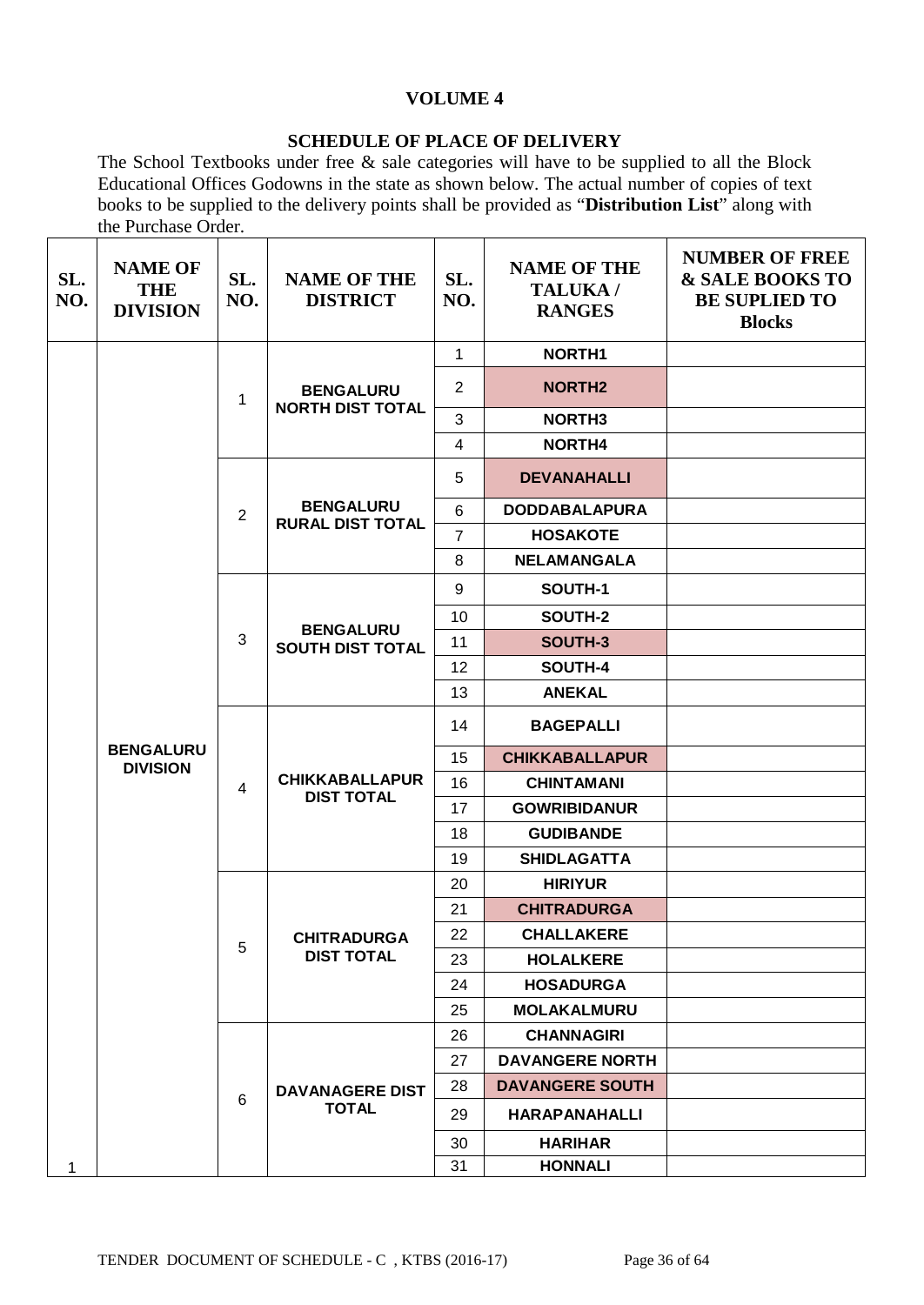|   |                                  |                |                                          | 32       | <b>JAGALUR</b>        |  |
|---|----------------------------------|----------------|------------------------------------------|----------|-----------------------|--|
|   |                                  |                |                                          |          | <b>BANGARPET</b>      |  |
|   |                                  |                |                                          | 33<br>34 | K.G.F                 |  |
|   |                                  |                |                                          |          |                       |  |
|   |                                  | $\overline{7}$ | <b>KOLAR DIST TOTAL</b>                  | 35       | <b>KOLAR</b>          |  |
|   |                                  |                |                                          | 36       | <b>MALUR</b>          |  |
|   |                                  |                |                                          | 37       | <b>MULABAGAL</b>      |  |
|   |                                  |                |                                          | 38       | <b>SRINIVASPUR</b>    |  |
|   |                                  |                |                                          | 39       | <b>KORATAGERE</b>     |  |
|   |                                  | 8              | <b>MADHUGIRI DIST</b><br><b>TOTAL</b>    | 40       | <b>MADHUGIRI</b>      |  |
|   |                                  |                |                                          | 41       | <b>PAVAGADA</b>       |  |
|   |                                  |                |                                          | 42       | <b>SIRA</b>           |  |
|   |                                  |                |                                          | 43       | <b>CHANNAPATNA</b>    |  |
|   |                                  | 9              | <b>RAMANAGAR DIST</b>                    | 44       | <b>KANAKAPURA</b>     |  |
|   |                                  |                | <b>TOTAL</b>                             | 45       | <b>MAGADI</b>         |  |
|   |                                  |                |                                          | 46       | <b>RAMANAGAR</b>      |  |
|   |                                  |                |                                          | 47       | <b>BADRAVATHI</b>     |  |
|   |                                  |                |                                          | 48       | <b>HOSANAGARA</b>     |  |
|   |                                  |                | <b>SHIVAMOGGA DIST</b>                   | 49       | <b>SAGARA</b>         |  |
|   |                                  | 10             | <b>TOTAL</b>                             | 50       | <b>SHIKARIPURA</b>    |  |
|   |                                  |                |                                          | 51       | <b>SHIVAMOGGA</b>     |  |
|   |                                  |                |                                          | 52       | <b>SORABA</b>         |  |
|   |                                  |                |                                          | 53       | <b>TIRTHAHALLI</b>    |  |
|   |                                  |                |                                          | 54       | <b>CN HALLY</b>       |  |
|   |                                  |                |                                          | 55       | <b>GUBBI</b>          |  |
|   |                                  | 11             | <b>TUMAKURU DIST</b>                     | 56       | <b>KUNIGAL</b>        |  |
|   |                                  |                | <b>TOTAL</b>                             | 57       | <b>TIPTUR</b>         |  |
|   |                                  |                |                                          | 58       | <b>TUMAKURU</b>       |  |
|   |                                  |                |                                          | 59       | <b>TURVEKERE</b>      |  |
|   |                                  |                |                                          | 60       | <b>CHAMARAJ NAGAR</b> |  |
|   |                                  |                |                                          | 61       | <b>GUNDLUPET</b>      |  |
|   |                                  | 12             | <b>CHAMRAJNAGAR</b><br><b>DIST TOTAL</b> | 62       | <b>KOLLEGALA</b>      |  |
|   |                                  |                |                                          | 63       | <b>HANURU</b>         |  |
|   |                                  |                |                                          | 64       | <b>YALANDURU</b>      |  |
|   |                                  |                |                                          | 65       | <b>BIRURU</b>         |  |
|   |                                  |                |                                          | 66       | <b>CHIKKAMAGALURU</b> |  |
|   |                                  |                |                                          | 67       | <b>KADUR</b>          |  |
| 2 | <b>MYSURU</b><br><b>DIVISION</b> | 13             | <b>CHIKKAMAGALURU</b>                    | 68       | <b>KOPPA</b>          |  |
|   |                                  |                | <b>DIST TOTAL</b>                        | 69       | <b>MUDIGERE</b>       |  |
|   |                                  |                |                                          | 70       | <b>N.R.PURA</b>       |  |
|   |                                  |                |                                          | 71       | <b>SRINGERI</b>       |  |
|   |                                  |                |                                          | 72       | <b>TARIKERE</b>       |  |
|   |                                  |                | <b>DAKSHINA</b>                          | 73       | <b>BANTWAL</b>        |  |
|   |                                  | 14             | <b>KANNADA</b><br><b>DISTRICT TOTAL</b>  | 74       | <b>BELTHANGADY</b>    |  |
|   |                                  |                |                                          | 75       | <b>MANGALURU CITY</b> |  |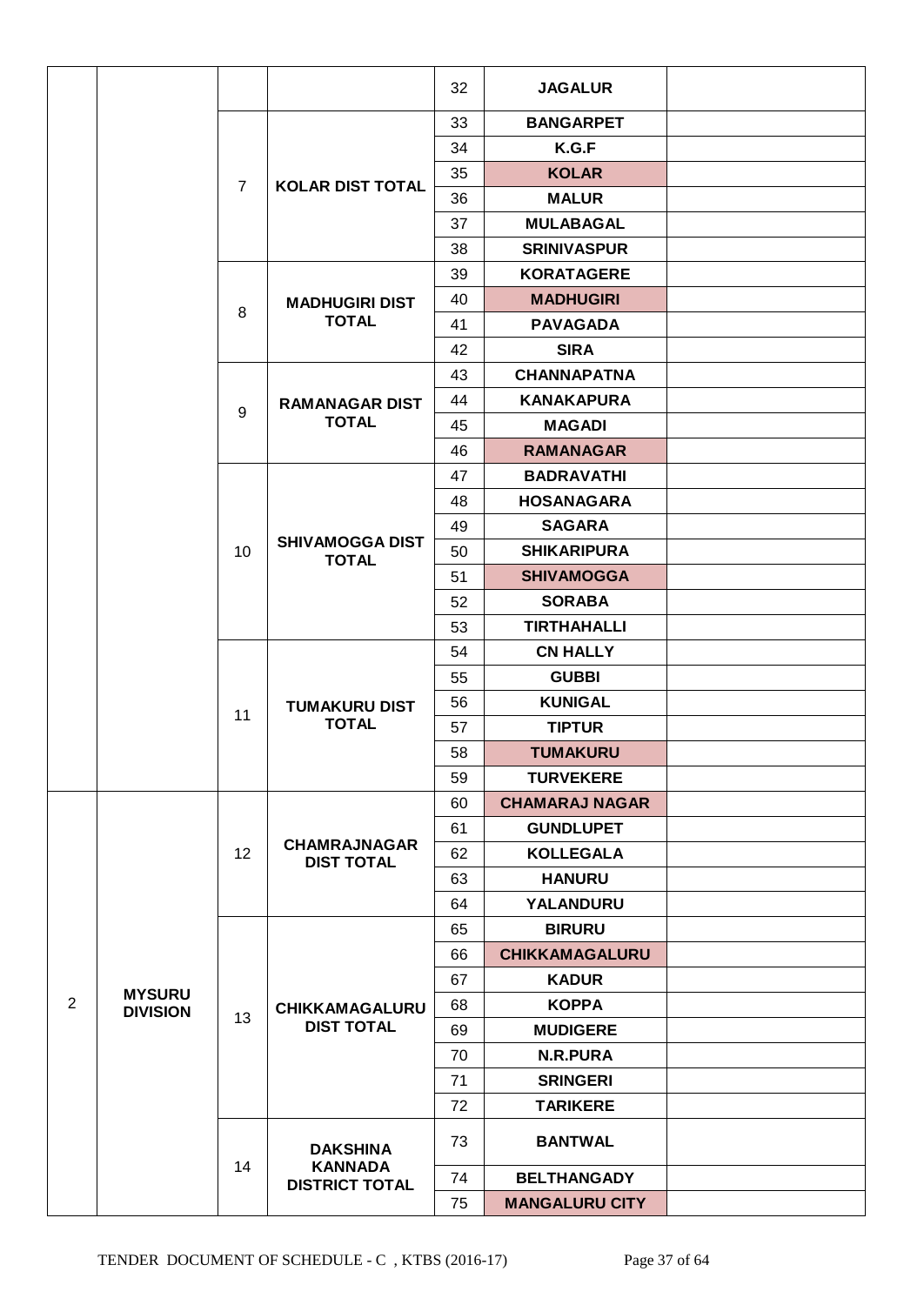|   |                 |    |                                    | 76  | <b>MANGALURU TALUK</b> |  |
|---|-----------------|----|------------------------------------|-----|------------------------|--|
|   |                 |    |                                    | 77  | <b>MOODABIDRE</b>      |  |
|   |                 |    |                                    | 78  | <b>PUTTUR</b>          |  |
|   |                 |    |                                    | 79  | <b>SULLYA</b>          |  |
|   |                 |    |                                    | 80  | <b>ALUR</b>            |  |
|   |                 |    |                                    | 81  | <b>ARAKALGUD</b>       |  |
|   |                 |    |                                    | 82  | <b>ARSIKERE</b>        |  |
|   |                 |    | <b>HASSAN DIST</b>                 | 83  | <b>BELUR</b>           |  |
|   |                 | 15 | <b>TOTAL</b>                       | 84  | <b>CHANNARAYAPATNA</b> |  |
|   |                 |    |                                    | 85  | <b>HASSAN</b>          |  |
|   |                 |    |                                    | 86  | <b>HOLENARASIPURA</b>  |  |
|   |                 |    |                                    | 87  | <b>SAKALESHPURA</b>    |  |
|   |                 |    |                                    | 88  | <b>MADIKERI</b>        |  |
|   |                 | 16 | <b>KODAGU DIST</b><br><b>TOTAL</b> | 89  | <b>SOMAWARPET</b>      |  |
|   |                 |    |                                    | 90  | <b>VIRAJPET</b>        |  |
|   |                 |    |                                    | 91  | <b>KRPET</b>           |  |
|   |                 |    |                                    | 92  | <b>MADDUR</b>          |  |
|   |                 |    |                                    | 93  | <b>MALAVALLY</b>       |  |
|   |                 |    | <b>MANDYA DIST</b>                 | 94  | <b>MANDYA SOUTH</b>    |  |
|   |                 | 17 | <b>TOTAL</b>                       | 95  | <b>MANDYA NORTH</b>    |  |
|   |                 |    |                                    | 96  | <b>NAGAMANGALA</b>     |  |
|   |                 |    |                                    | 97  | <b>PANDAVAPURA</b>     |  |
|   |                 |    |                                    | 98  | <b>S.R.PATNA</b>       |  |
|   |                 |    |                                    | 99  | <b>HDKOTE</b>          |  |
|   |                 |    |                                    | 100 | <b>HUNSUR</b>          |  |
|   |                 |    |                                    | 101 | <b>K.R NAGAR</b>       |  |
|   |                 |    |                                    | 102 | <b>MYSURU NORTH</b>    |  |
|   |                 | 18 | <b>MYSURU DIST</b><br><b>TOTAL</b> | 103 | <b>MYSURU TALUK</b>    |  |
|   |                 |    |                                    | 104 | <b>MYSURU SOUTH</b>    |  |
|   |                 |    |                                    | 105 | <b>NANJANGUD</b>       |  |
|   |                 |    |                                    | 106 | <b>PERIAPATNA</b>      |  |
|   |                 |    |                                    | 107 | <b>T. NARASAPUR</b>    |  |
|   |                 |    |                                    | 108 | <b>BYNDOOR</b>         |  |
|   |                 |    |                                    | 109 | <b>KUNDAPURA</b>       |  |
|   |                 | 19 | <b>UDUPI DIST TOTAL</b>            | 110 | <b>BRAHMMAVARA</b>     |  |
|   |                 |    |                                    | 111 | <b>UDUPI</b>           |  |
|   |                 |    |                                    | 112 | <b>KARKALA</b>         |  |
|   |                 |    |                                    | 113 | <b>BADAMI</b>          |  |
|   |                 |    |                                    | 114 | <b>BAGALAKOT</b>       |  |
|   | <b>BELAGAVI</b> |    | <b>BAGALKOT DIST</b>               | 115 | <b>BILAGI</b>          |  |
| 3 | <b>DIVISION</b> | 20 | <b>TOTAL</b>                       | 116 | <b>HUNAGUND</b>        |  |
|   | <b>TOTAL</b>    |    |                                    | 117 | <b>JAMAKHANDI</b>      |  |
|   |                 |    |                                    | 118 | <b>MUDHOL</b>          |  |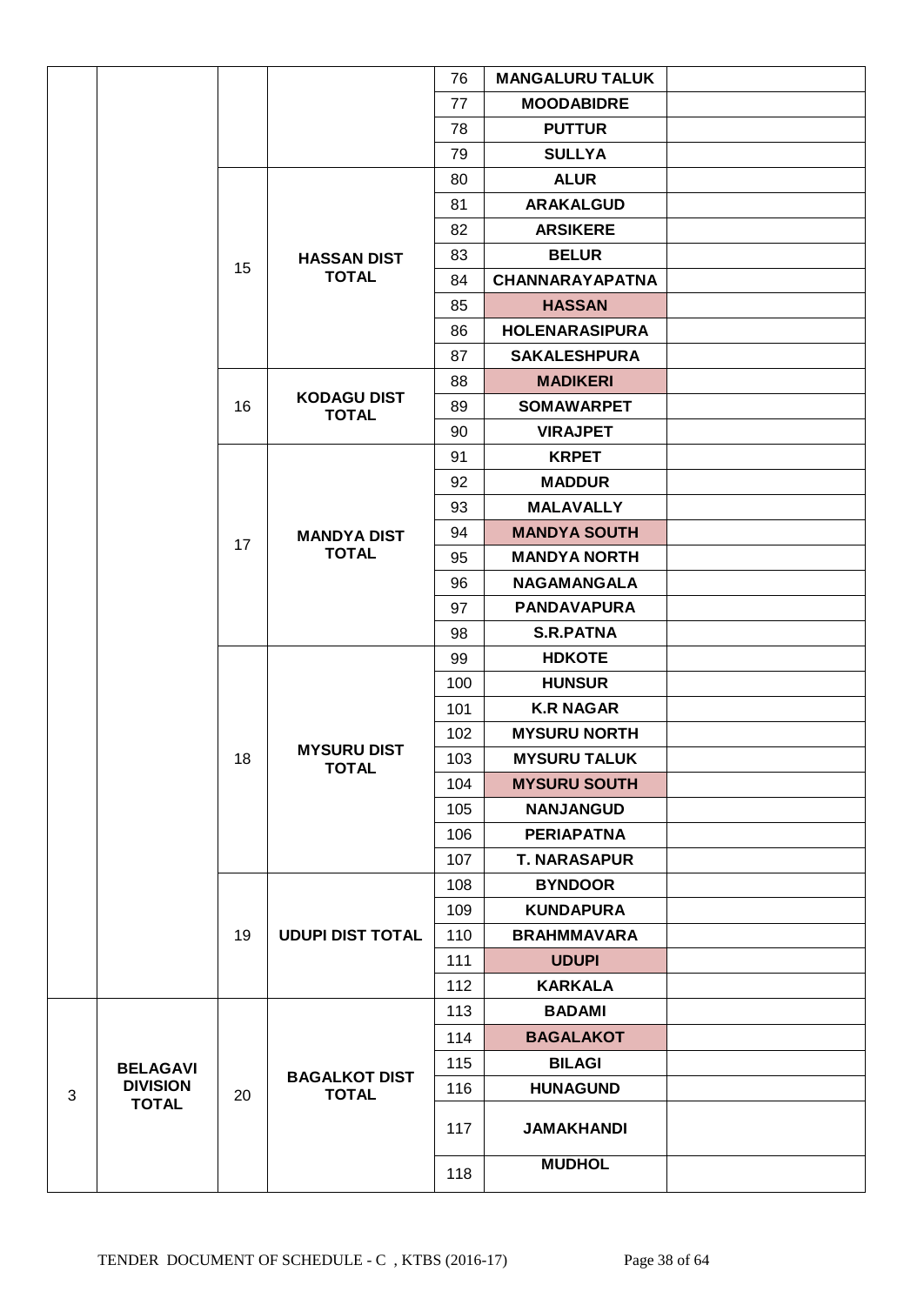|  |    |                                        | 119 | <b>BELAGAVI TALUK</b>   |  |
|--|----|----------------------------------------|-----|-------------------------|--|
|  |    |                                        | 120 | <b>BELAGAVI CITY</b>    |  |
|  |    | <b>BELAGAVI DIST</b>                   | 121 | <b>BAILHONGAL</b>       |  |
|  | 21 | <b>TOTAL</b>                           | 122 | <b>KITTURU</b>          |  |
|  |    |                                        | 123 | <b>KHANAPUR</b>         |  |
|  |    |                                        | 124 | <b>RAMADURGA</b>        |  |
|  |    |                                        | 125 | <b>SAVADATTI</b>        |  |
|  |    |                                        | 126 | <b>BAGEWADI</b>         |  |
|  |    |                                        | 127 | <b>VIJAYAPURA CITY</b>  |  |
|  |    |                                        | 128 | <b>VIJAYAPURA RURAL</b> |  |
|  | 22 | <b>VIJAYAPURA DIST</b><br><b>TOTAL</b> | 129 | <b>CHADACHAN</b>        |  |
|  |    |                                        | 130 | <b>INDI</b>             |  |
|  |    |                                        | 131 | <b>MUDDEBIHAL</b>       |  |
|  |    |                                        | 132 | <b>SINDAGI</b>          |  |
|  |    |                                        | 133 | <b>ATHANI</b>           |  |
|  |    |                                        | 134 | <b>KAGWAD</b>           |  |
|  |    |                                        | 135 | <b>CHIKKODI</b>         |  |
|  |    | <b>CHIKKODI DIST</b>                   | 136 | <b>NIPPANI</b>          |  |
|  | 23 | <b>TOTAL</b>                           | 137 | <b>GOKAK</b>            |  |
|  |    |                                        | 138 | <b>MUDALAGI</b>         |  |
|  |    |                                        | 139 | <b>HUKKERI</b>          |  |
|  |    |                                        | 140 | <b>RAIBAG</b>           |  |
|  |    |                                        | 141 | <b>DHARWAD RURAL</b>    |  |
|  |    |                                        | 142 | <b>DHARWAD CITY</b>     |  |
|  |    | <b>DHARWAD DIST</b>                    | 143 | <b>HUBBALLI RURAL</b>   |  |
|  | 24 | <b>TOTAL</b>                           | 144 | <b>HUBBALLI CITY</b>    |  |
|  |    |                                        | 145 | <b>KALAGATAGI</b>       |  |
|  |    |                                        | 146 | <b>KUNDGOLA</b>         |  |
|  |    |                                        | 147 | <b>NAVALGUNDA</b>       |  |
|  |    |                                        | 148 | <b>GADAG CITY</b>       |  |
|  |    |                                        | 149 | <b>GADAG RURAL</b>      |  |
|  | 25 | <b>GADAG DIST</b>                      | 150 | <b>MUNDARGI</b>         |  |
|  |    | <b>TOTAL</b>                           | 151 | <b>NARGUND</b>          |  |
|  |    |                                        | 152 | <b>RON</b>              |  |
|  |    |                                        | 153 | <b>SHIRAHTTI</b>        |  |
|  |    |                                        | 154 | <b>BYADAGI</b>          |  |
|  |    |                                        | 155 | <b>HANGAL</b>           |  |
|  |    |                                        | 156 | <b>HAVERI</b>           |  |
|  | 26 | <b>HAVERI DIST</b><br><b>TOTAL</b>     | 157 | <b>HIREKERUR</b>        |  |
|  |    |                                        | 158 | <b>RANEBENNUR</b>       |  |
|  |    |                                        | 159 | <b>SAVANUR</b>          |  |
|  |    |                                        | 160 | <b>SHIGGAON</b>         |  |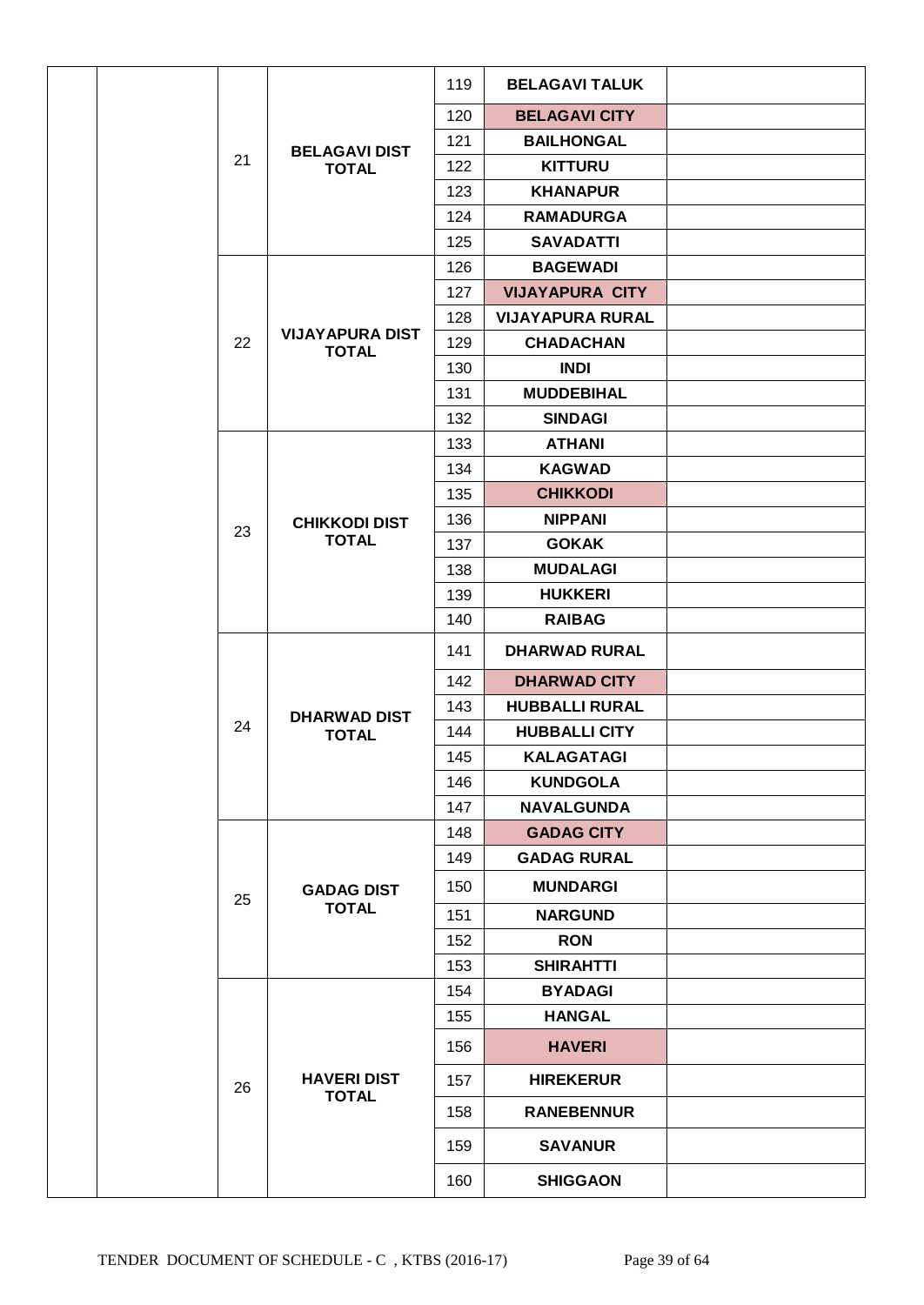|   |                                 |    |                                           | 161 | <b>SIRSI</b>            |  |
|---|---------------------------------|----|-------------------------------------------|-----|-------------------------|--|
|   |                                 |    |                                           | 162 | <b>SIDDAPUR</b>         |  |
|   |                                 |    | <b>SIRSI DIST TOTAL</b>                   | 163 | <b>YELLAPUR</b>         |  |
|   |                                 | 27 |                                           | 164 | <b>MUNDAGOD</b>         |  |
|   |                                 |    |                                           | 165 | <b>HALIYAL</b>          |  |
|   |                                 |    |                                           | 166 | <b>JOIDA</b>            |  |
|   |                                 |    |                                           | 167 | <b>KARWAR</b>           |  |
|   |                                 |    |                                           | 168 | <b>ANKOLA</b>           |  |
|   |                                 | 28 | <b>UTTAR KANNADA</b><br><b>DIST TOTAL</b> | 169 | <b>KUMATA</b>           |  |
|   |                                 |    |                                           | 170 | <b>HONNAVAR</b>         |  |
|   |                                 |    |                                           | 171 | <b>BHATKAL</b>          |  |
|   |                                 |    |                                           | 172 | <b>BALLARI EAST</b>     |  |
|   |                                 |    |                                           | 173 | <b>KURUGODU</b>         |  |
|   |                                 |    |                                           | 174 | <b>HADAGALI</b>         |  |
|   |                                 |    | <b>BALLARI DIST</b>                       | 175 | <b>HB HALLI</b>         |  |
|   |                                 | 29 | <b>TOTAL</b>                              | 176 | <b>HOSPET</b>           |  |
|   |                                 |    |                                           | 177 | <b>KUDLIGI</b>          |  |
|   |                                 |    |                                           | 178 | <b>SANDUR</b>           |  |
|   |                                 |    |                                           | 179 | <b>SIRUGUPPA</b>        |  |
|   |                                 |    |                                           | 180 | <b>AURAD</b>            |  |
|   |                                 |    |                                           | 181 | <b>BASAVAKALYAN</b>     |  |
|   |                                 | 30 | <b>BIDAR DIST TOTAL</b>                   | 182 | <b>BHALKI</b>           |  |
|   |                                 |    |                                           | 183 | <b>BIDAR</b>            |  |
|   |                                 |    |                                           | 184 | <b>HUMNABAD</b>         |  |
|   |                                 |    |                                           | 185 | <b>AFZALPUR</b>         |  |
|   |                                 |    |                                           | 186 | <b>ALAND</b>            |  |
|   | <b>KALABURAGI</b>               |    |                                           | 187 | <b>CHINCHOLI</b>        |  |
| 4 | <b>DIVISION</b><br><b>TOTAL</b> | 31 | <b>KALABURAGI DIST</b>                    | 188 | <b>CHITTAPUR</b>        |  |
|   |                                 |    | <b>TOTAL</b>                              | 189 | <b>KALABURAGI NORTH</b> |  |
|   |                                 |    |                                           | 190 | <b>KALABURAGI SOUTH</b> |  |
|   |                                 |    |                                           | 191 | <b>JEWARGI</b>          |  |
|   |                                 |    |                                           | 192 | <b>SEDAM</b>            |  |
|   |                                 |    |                                           | 193 | <b>KOPPAL</b>           |  |
|   |                                 | 32 | <b>KOPPAL DIST</b>                        | 194 | <b>GANGAVTI</b>         |  |
|   |                                 |    | <b>TOTAL</b>                              | 195 | <b>KUSTAGI</b>          |  |
|   |                                 |    |                                           | 196 | <b>YELBURGA</b>         |  |
|   |                                 |    |                                           | 197 | <b>DEVDURGA</b>         |  |
|   |                                 |    |                                           | 198 | <b>LINGASUGURU</b>      |  |
|   |                                 |    |                                           | 199 | <b>MANVI</b>            |  |
|   |                                 | 33 | <b>RAICHUR DIST</b>                       | 200 | <b>RAICHUR</b>          |  |
|   |                                 |    | <b>TOTAL</b>                              | 201 | <b>SINDHANUR</b>        |  |
|   |                                 |    |                                           | 202 | <b>SHAHAPUR</b>         |  |
|   |                                 | 34 | <b>YADGIR DIST</b><br><b>TOTAL</b>        | 203 | <b>SURPUR</b>           |  |
|   |                                 |    |                                           | 204 | <b>YADGIR</b>           |  |
|   |                                 |    | <b>STATE GODOWN</b>                       | 205 | <b>MADIWALA GODOWN</b>  |  |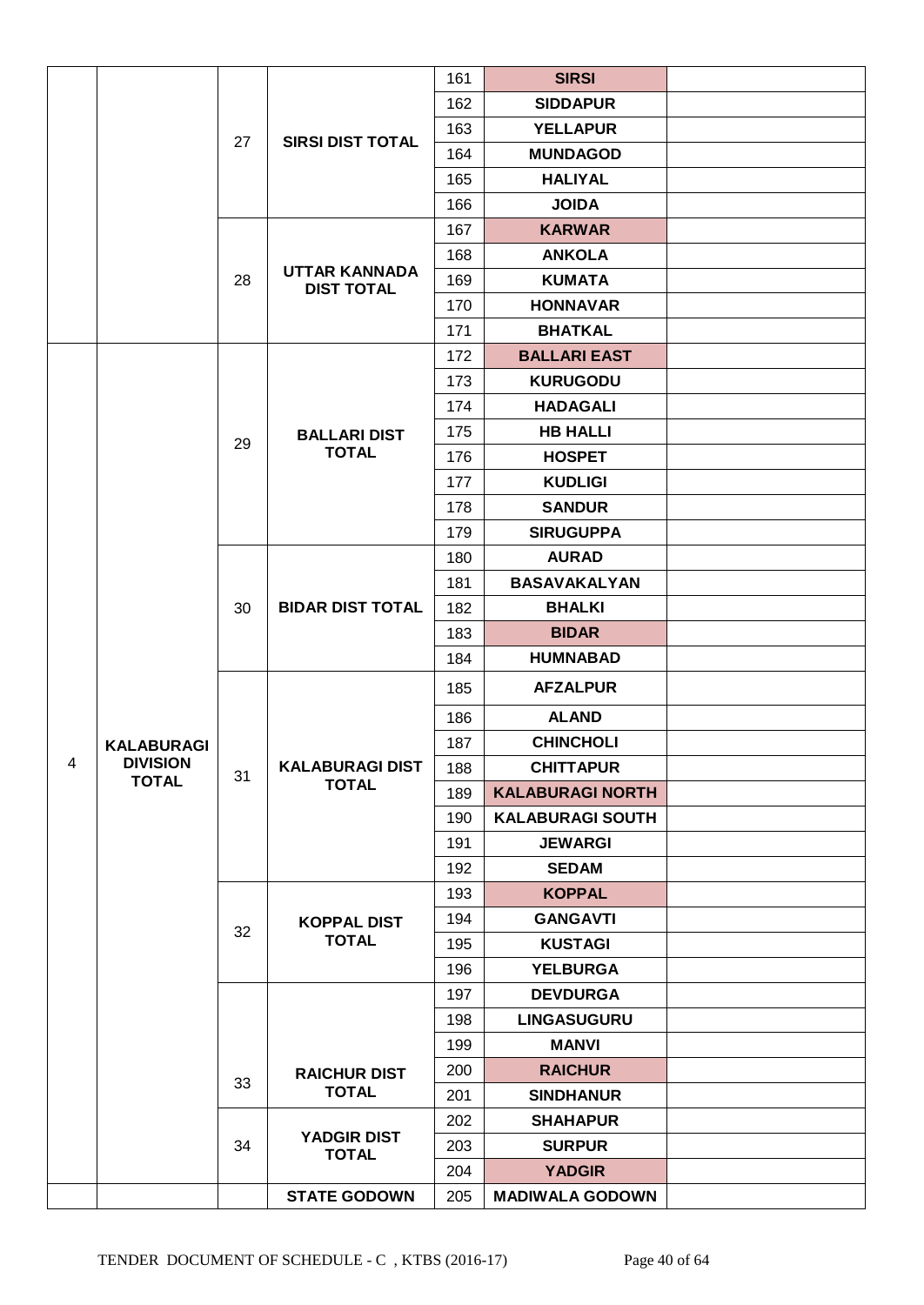# **VOLUME – 05** PACKAGE WISE TITLES 2016-17

| <b>Pkg</b><br>wise<br>Sl No. | <b>Title</b><br><b>Code</b> | Pk<br>g<br>No. | Class        | <b>Titles</b>                             | <b>Size</b> | Colour                  | <b>Approx</b><br>No. of<br><b>Pages</b> | <b>Approxima</b><br>t e No. of<br><b>Books</b> | <b>Total No. of</b><br>pages |
|------------------------------|-----------------------------|----------------|--------------|-------------------------------------------|-------------|-------------------------|-----------------------------------------|------------------------------------------------|------------------------------|
|                              |                             |                |              | Package-29                                |             |                         |                                         |                                                |                              |
| 152                          | 77                          | 29             | 3            | HINDI_MATHS                               | 1/4th Crown | B/W                     | 300                                     | 431                                            | 1,29,300                     |
| 153                          | 63                          | 29             | $\mathbf{3}$ | NaliKali_KAN                              | 1/4th Crown | 4                       | 150                                     | 5,22,387                                       | 7,83,58,050                  |
| 154                          | 62                          | 29             | 3            | KAN_PARICHAYABASHE                        | 1/4th Crown | 4                       | 100                                     | 66,385                                         | 66,38,500                    |
| 155                          | 70                          | 29             | 3            | URDU_READER                               | 1/4th Crown | 4                       | 132                                     | 50,034                                         | 66,04,488                    |
|                              |                             |                |              |                                           |             |                         | Package-29-Total                        | 6,39,237                                       | 9,17,30,338                  |
|                              | Package-30                  |                |              |                                           |             |                         |                                         |                                                |                              |
| 156                          | 71                          | 30             | 3            | <b>URDU_MATHS</b>                         | 1/4th Crown | 4                       | 300                                     | 44,119                                         | 1,32,35,700                  |
| 157                          | 72                          | 30             | $\mathbf{3}$ | URDU_PARISARA_ADHYAYAN<br>A               | 1/4th Crown | $\overline{\mathbf{4}}$ | 212                                     | 43,278                                         | 91,74,936                    |
| 158                          | 73                          | 30             | 3            | <b>MAYA MARATI</b>                        | 1/4th Crown | 4                       | 94                                      | 11,415                                         | 10,73,010                    |
| 159                          | 76                          | 30             | 3            | <b>HINDI_READER</b>                       | 1/4th Crown | B/W                     | 100                                     | 2,917                                          | 2,91,700                     |
| 160                          | 59                          | 30             | 3            | <b>SAVI KANNADA</b>                       | 1/4th Crown | 4                       | 132                                     | 3,49,415                                       | 4,61,22,780                  |
| 161                          | 79                          | 30             | $\mathbf{3}$ | TAMIL_FL                                  | 1/4th Crown | B/W                     | 148                                     | 834                                            | 1,23,432                     |
|                              |                             |                |              |                                           |             |                         | Package-30-Total                        | 4,51,978                                       | 7,00,21,558                  |
|                              |                             |                |              | Package-31                                |             |                         |                                         |                                                |                              |
| 162                          | 64                          | 31             | $\mathbf{3}$ | NaliKali_KAN_MATHS                        | 1/4th Crown | $\overline{\mathbf{4}}$ | 196                                     | 5,17,513                                       | 10, 14, 32, 548              |
| 163                          | 68                          | 31             | $\mathbf{3}$ | ENGLISH_PARISARA_ADHYAY<br><b>ANA</b>     | 1/4th Crown | 4                       | 212                                     | 97,972                                         | 2,07,70,064                  |
| 164                          | 74                          | 31             | $\mathbf{3}$ | <b>MAR_MATHS</b>                          | 1/4th Crown | $\overline{\mathbf{4}}$ | 300                                     | 10,417                                         | 31,25,100                    |
| 165                          | 75                          | 31             | $\mathbf{3}$ | MAR PARISARA ADHYAYAN<br>A                | 1/4th Crown | 4                       | 212                                     | 10,107                                         | 21,42,684                    |
|                              |                             |                |              |                                           |             |                         | Package-31-Total                        | 6,36,009                                       | 12,74,70,396                 |
|                              |                             |                |              | Package-32                                |             |                         |                                         |                                                |                              |
| 166                          | 60                          | 32             | $\mathbf{3}$ | <b>KAN_MATHS</b>                          | 1/4th Crown | $\overline{\mathbf{4}}$ | 300                                     | 1,32,236                                       | 3,96,70,800                  |
| 167                          | 80                          | 32             | $\mathbf{3}$ | TAMIL_MATHS                               | 1/4th Crown | B/W                     | 300                                     | 801                                            | 2,40,300                     |
| 168                          | 61                          | 32             | $\mathbf{3}$ | KAN_PARISARA_ADHYAYANA                    | 1/4th Crown | $\overline{\mathbf{4}}$ | 212                                     | 1,42,322                                       | 3,01,72,264                  |
| 169                          | 67                          | 32             | $\mathbf{3}$ | <b>ENGLISH_MATHS</b><br>Package-32- Total | 1/4th Crown | $\boldsymbol{4}$        | 300                                     | 95,492<br>3,70,851                             | 2,86,47,600<br>9,87,30,964   |
|                              |                             |                |              |                                           |             |                         |                                         |                                                |                              |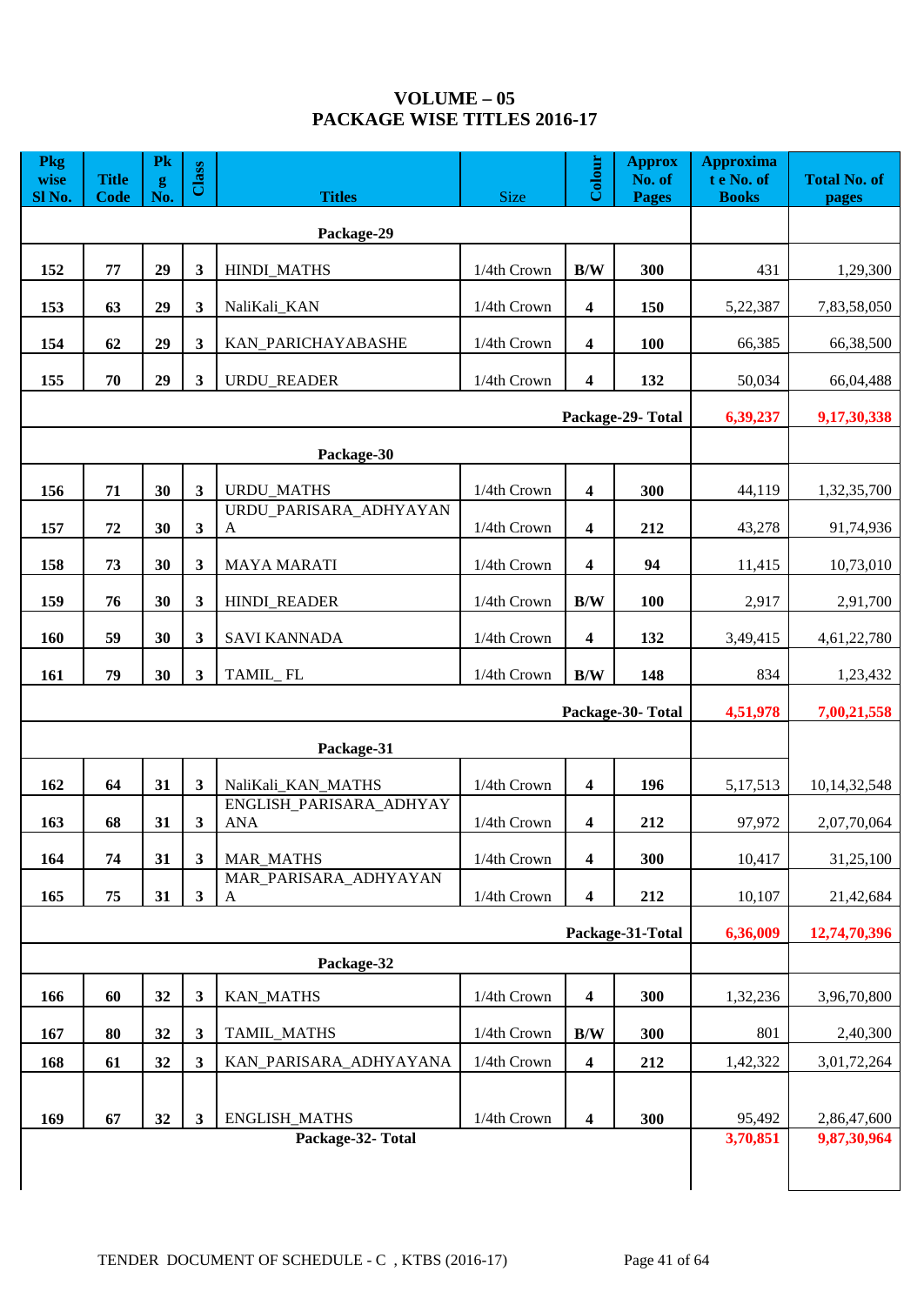| 170        | 65         | 33 | $\mathbf{3}$     | Package-33<br>NaliKali_KAN_PARISARA_ADH<br>YAYANA | 1/4th Crown     | 4                       | 244              | 5,14,150 | 12,54,52,600    |
|------------|------------|----|------------------|---------------------------------------------------|-----------------|-------------------------|------------------|----------|-----------------|
| 171        | 81         | 33 | 3                | TAMIL PARISARA ADHYAYA<br><b>NA</b>               | 1/4th Crown     | B/W                     | 212              | 1,166    | 2,47,192        |
| 172        | 82         | 33 | 3                | PASIDI TELUGU                                     | 1/4th Crown     | B/W                     | 116              | 2,786    | 3,23,176        |
| 173        | 66         | 33 | 3                | ENGLISH_READER                                    | 1/4th Crown     | $\overline{\mathbf{4}}$ | 172              | 89,492   | 1,53,92,624     |
|            |            |    | Package-33-Total | 6,07,594                                          | 14, 14, 15, 592 |                         |                  |          |                 |
|            | Package-34 |    |                  |                                                   |                 |                         |                  |          |                 |
| 174        | 69         | 34 | 3                | ENGLISH_ACTIVITY_BOOK                             | 1/4th Crown     | $\overline{\mathbf{4}}$ | 132              | 6,99,038 | 9,22,73,016     |
| 175        | 78         | 34 | 3                | HINDI_PARISARA_ADHYAYAN<br>$\mathbf{A}$           | 1/4th Crown     | B/W                     | 212              | 431      | 91,372          |
| 176        | 83         | 34 | 3                | TELUGU_MATHS                                      | 1/4th Crown     | B/W                     | 300              | 2863     | 8,58,900        |
| 177        | 84         | 34 | 3                | TELUGU_PARISARA_ADHYAY<br><b>ANA</b>              | 1/4th Crown     | B/W                     | 212              | 7458     | 15,81,096       |
|            |            |    |                  |                                                   |                 |                         | Package-34-Total | 7,09,790 | 9,48,04,384     |
|            |            |    |                  | Package-35                                        |                 |                         |                  |          |                 |
| 178        | 156        | 35 | 6                | HIN_TL(Sem1_Sem2)                                 | 1/4th Crown     | 4                       | 132              | 7,49,037 | 9,88,72,884     |
| 179        | 152        | 35 | 6                | HIN_FL(Sem1_Sem2)                                 | 1/4th Crown     | $\mathbf{B}/\mathbf{W}$ | 132              | 1,351    | 1,78,332        |
|            |            |    |                  |                                                   |                 |                         | Package-35-Total | 7,50,388 | 9,90,51,216     |
|            |            |    |                  | Package-36                                        |                 |                         |                  |          |                 |
| 180        | 151        | 36 | 6                | MAR_MED_PHY_EDU                                   | 1/4th Crown     | $\overline{\mathbf{4}}$ | 136              | 10,787   | 14,67,032       |
| 181        | 131        | 36 | 6                | KAN_FL(Sem1_Sem2)                                 | 1/4th Crown     | 4                       | 164              | 7,11,629 | 11,67,07,156    |
| 182        | 153        | 36 | 6                | HIN_MED_CORE_SUB_SEM_1                            | 1/4th Crown     | B/W                     | 412              | 276      | 1,13,712        |
| 183        | 154        | 36 | 6                | HIN_MED_CORE_SUB_SEM_2                            | 1/4th Crown     | B/W                     | 476              | 276      | 1,31,376        |
| 184        | 155        | 36 | 6                | HIN_MED_PHY_EDU                                   | 1/4th Crown     | B/W                     | 132              | 276      | 36,432          |
|            |            |    |                  |                                                   |                 |                         | Package-36-Total | 7,23,244 | 11,84,55,708    |
|            |            |    |                  | Package-37                                        |                 |                         |                  |          |                 |
| 185        | 132        | 37 | 6                | KAN_MED_CORE_SUB_SEM_1                            | 1/4th Crown     | $\overline{\mathbf{4}}$ | 412              | 5,82,540 | 24,00,06,480    |
| 186        | 137        | 37 | 6                | ENGLISH_FL(Sem1_Sem2)                             | 1/4th Crown     | $\overline{\mathbf{4}}$ | 148              | 1,32,642 | 1,96,31,016     |
| 187        | 168        | 37 | 6                | Tulu_TL(Sem1_Sem2)                                | 1/4th Crown     | B/W                     | 124              | 2219     | 2,75,156        |
| 188        | 169        | 37 | 6                | Arabic_TL(Sem1_Sem2)                              | 1/4th Crown     | B/W                     | 72               | 510      | 36,720          |
| 189        | 170        | 37 | 6                | Persian_TL(Sem1_Sem2)                             | 1/4th Crown     | $\mathbf{B}/\mathbf{W}$ | 68               | 510      | 34,680          |
| <b>190</b> | 161        | 37 | 6                | TELUGU MANJARI_(FL)<br>(Sem1_Sem2)                | 1/4th Crown     | B/W                     | 148              | 968      | 1,43,264        |
| 191        | 162        | 37 | 6                | TEL_MED_CORE_SUB_SEM_1                            | 1/4th Crown     | B/W                     | 412              | 999      | 4,11,588        |
| 192        | 142        | 37 |                  | ENGLISH_TL(Sem1_Sem2)                             | 1/4th Crown     | $\overline{\mathbf{4}}$ | 112              | 51,772   | 57,98,464       |
|            |            |    |                  |                                                   |                 |                         | Package-37-Total | 7,72,160 | 26, 63, 37, 368 |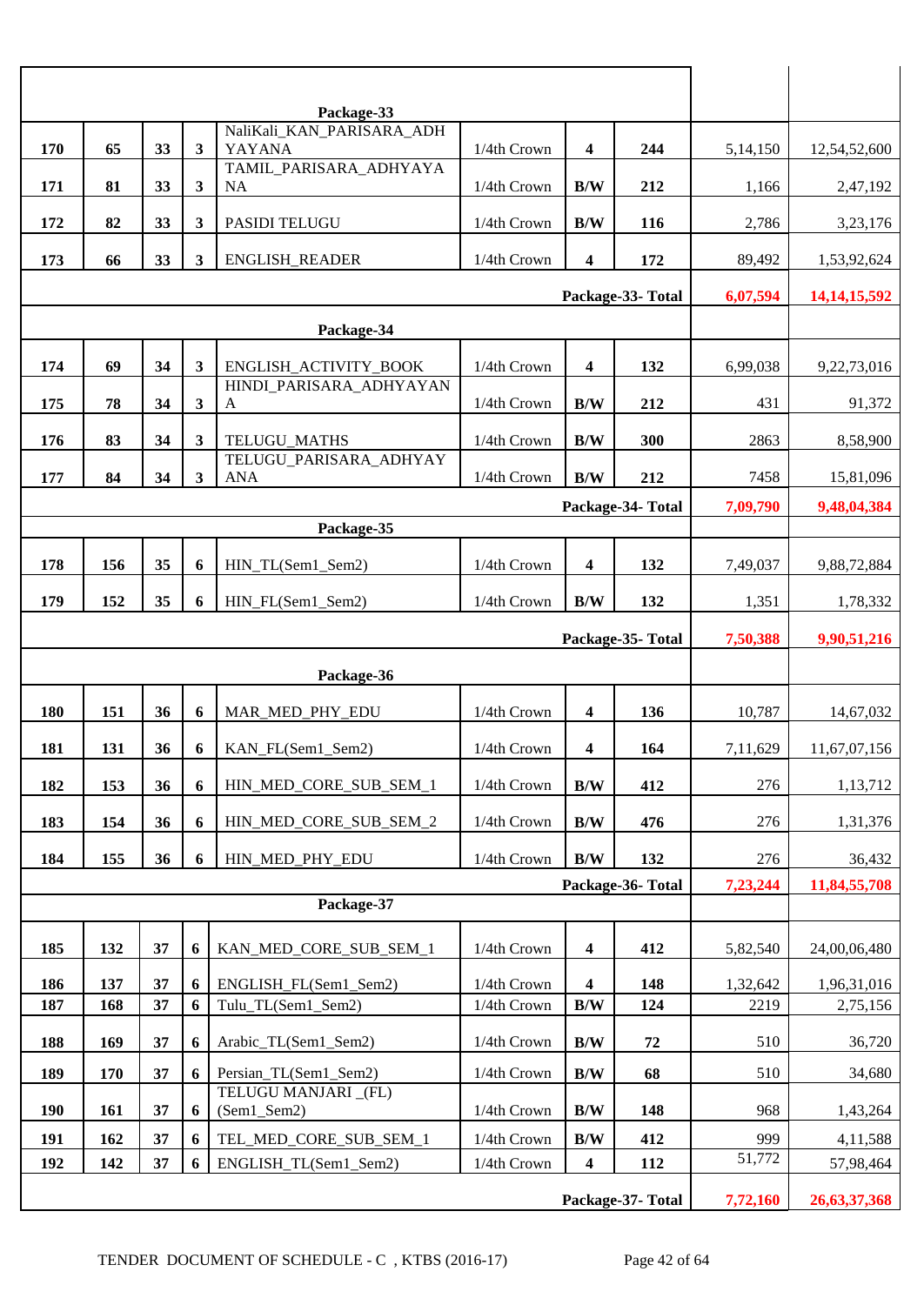|                  |            |    |   | Package-38                     |             |                         |                   |          |              |
|------------------|------------|----|---|--------------------------------|-------------|-------------------------|-------------------|----------|--------------|
| 193              | 133        | 38 | 6 | KAN_MED_CORE_SUB_SEM_2         | 1/4th Crown | 4                       | 484               | 5,77,651 | 27,95,83,084 |
| 194              | 136        | 38 | 6 | KAN_TL(Sem1_Sem2)              | 1/4th Crown | 4                       | 136               | 13,972   | 19,00,192    |
| 195              | 157        | 38 | 6 | TAM FL(Sem1 Sem2)              | 1/4th Crown | B/W                     | 176               | 902      | 1,58,752     |
| 196              | 158        | 38 | 6 | TAM_MED_CORE_SUB_SEM_1         | 1/4th Crown | B/W                     | 416               | 905      | 3,76,480     |
| 197              | 159        | 38 | 6 | TAM_MED_CORE_SUB_SEM_2         | 1/4th Crown | B/W                     | 492               | 905      | 4,45,260     |
| 198              | <b>160</b> | 38 | 6 | TAM_MED_PHY_EDU                | 1/4th Crown | B/W                     | <b>140</b>        | 905      | 1,26,700     |
| 199              | 135        | 38 | 6 | KAN_SL(Sem1_Sem2)              | 1/4th Crown | 4                       | 144               | 1,49,310 | 2,15,00,640  |
|                  |            |    |   |                                |             |                         | Package-38-Total  | 7,44,550 | 30,40,91,108 |
|                  |            |    |   | Package-39                     |             |                         |                   |          |              |
| 200              | 134        | 39 | 6 | KAN_MED_PHY_EDU                | 1/4th Crown | 4                       | 124               | 5,58,165 | 6,92,12,460  |
| 201              | 143        | 39 | 6 | URDU_FL(Sem1_Sem2)             | 1/4th Crown | 4                       | 204               | 43,639   | 89,02,356    |
| 202              | 144        | 39 | 6 | URDU_MED_CORE_SUB_SEM_<br>1    | 1/4th Crown | 4                       | 424               | 39,062   | 1,65,62,288  |
| 203              | 166        | 39 | 6 | Kon_(Dev)_TL(Sem1_Sem2)        | 1/4th Crown | B/W                     | 126               | 125      | 15,750       |
| 204              | 167        | 39 | 6 | Kon_(Kan)_TL(Sem1_Sem2)        | 1/4th Crown | B/W                     | 126               | 15       | 1,890        |
| 205              | 163        | 39 | 6 | TEL_MED_CORE_SUB_SEM_2         | 1/4th Crown | B/W                     | 484               | 999      | 4,83,516     |
| 206              | 164        | 39 | 6 | TEL_MED_PHY_EDU                | 1/4th Crown | B/W                     | 127               | 999      | 1,26,873     |
| 207              | 150        | 39 | 6 | MAR_CORE_SUB_SEM_2             | 1/4th Crown | 4                       | 484               | 11,263   | 54,51,292    |
|                  |            |    |   |                                |             |                         | Package-39-Total  | 6,54,267 | 10,07,56,425 |
|                  |            |    |   | Package-40                     |             |                         |                   |          |              |
| 208              | 138        | 40 | 6 | ENG MED CORE SUB SEM 1         | 1/4th Crown | 4                       | 412               | 2,20,354 | 9,07,85,848  |
| 209              | 139        | 40 | 6 | ENG_MED_CORE_SUB_SEM_2         | 1/4th Crown | 4                       | 492               | 2,13,808 | 10,51,93,536 |
| 210              | 140        | 40 | 6 | ENG MED PHY EDU                | 1/4th Crown | $\overline{\mathbf{4}}$ | 124               | 1,58,487 | 1,96,52,388  |
| 211              | 147        | 40 | 6 | URDU_TL(Sem1_Sem2)             | 1/4th Crown | $\overline{\mathbf{4}}$ | 124               | 1166     | 1,44,584     |
| 212              | 146        | 40 | 6 | URDU_MED_PHY_EDU               | 1/4th Crown | $\overline{\mathbf{4}}$ | 124               | 35,351   | 43,83,524    |
| 213              | 149        | 40 | 6 | MAR_CORE_SUB_SEM_1             | 1/4th Crown | 4                       | 412               | 13,752   | 56,65,824    |
| 214              | 148        | 40 | 6 | MAYA MARTI (FL)<br>(Sem1_Sem2) | 1/4th Crown | 4                       | 164               | 11,404   | 18,70,256    |
| Package-40-Total |            |    |   |                                |             |                         |                   | 6,54,322 | 22,76,95,960 |
|                  |            |    |   | Package-41                     |             |                         |                   |          |              |
| 215              | 141        | 41 | 6 | ENG_SL(Sem1_Sem2)              | 1/4th Crown | 4                       | 180               | 6,39,814 | 11,51,66,520 |
| 216              | 165        | 41 | 6 | SAN TL(Sem1 Sem2)              | 1/4th Crown | B/W                     | 148               | 1,066    | 1,57,768     |
| 217              | 145        | 41 | 6 | URDU_MED_CORE_SUB_SEM_<br>2    | 1/4th Crown | $\overline{\mathbf{4}}$ | 496               | 38,865   | 1,92,77,040  |
|                  |            |    |   |                                |             |                         | Package-41- Total | 6,79,745 | 13,46,01,328 |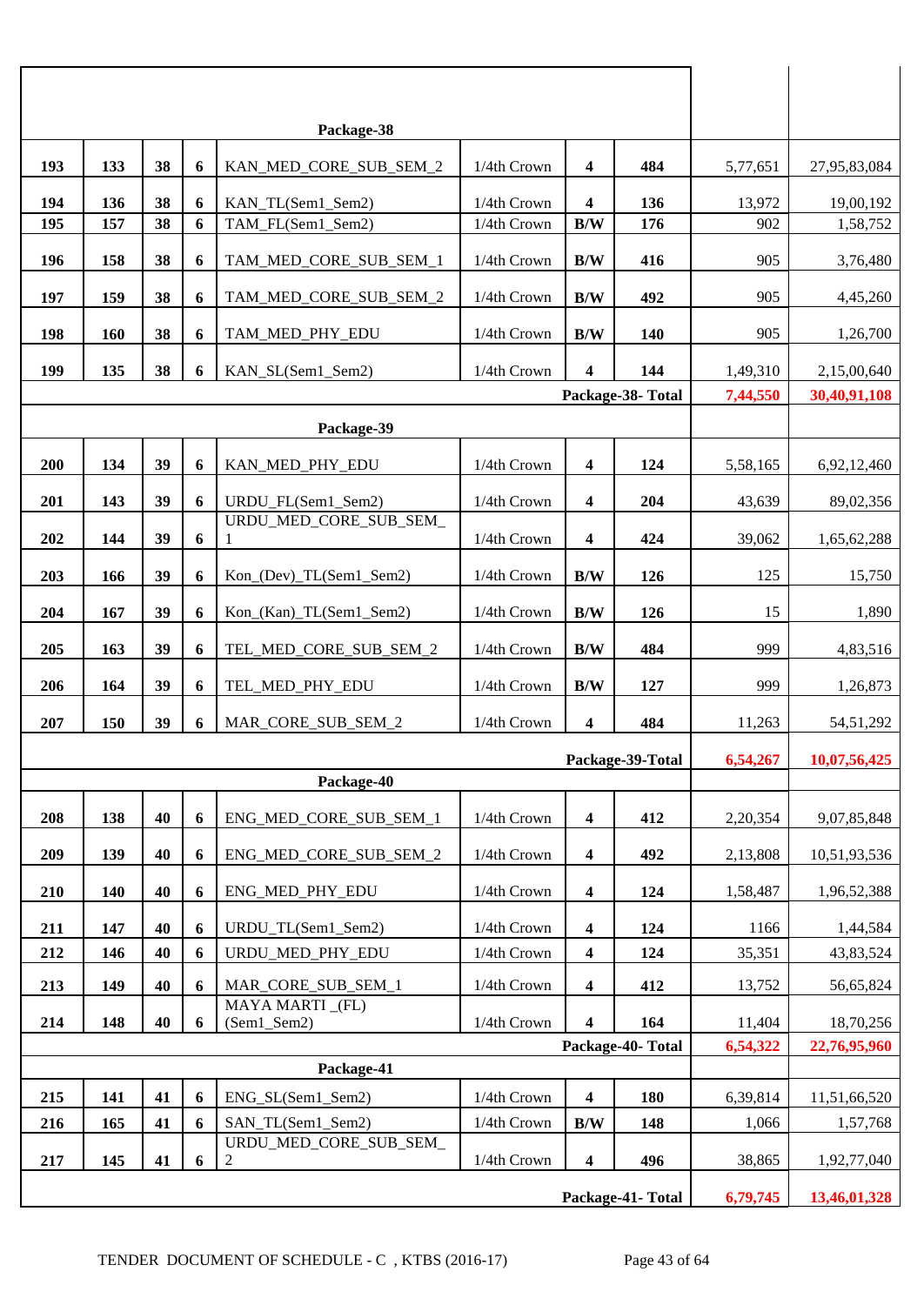| 218                          | 220                                                           | 42 | 8                | ENGLISH_SCIENCE     | 1/4th Crown | $\overline{\mathbf{4}}$ | 324               | 2,41,499        | 7,82,45,676  |
|------------------------------|---------------------------------------------------------------|----|------------------|---------------------|-------------|-------------------------|-------------------|-----------------|--------------|
| 219                          | 222                                                           | 42 | 8                | ENG_MED_PHY_EDU     | 1/4th Crown | 4                       | 132               | 1,99,536        | 2,63,38,752  |
| 220                          | 227                                                           | 42 | 8                | URDU_SCIENCE        | 1/4th Crown | 4                       | 372               | 29,062          | 1,08,11,064  |
| 221                          | 235                                                           | 42 | 8                | MAR_MED_PHY_EDU     | 1/4th Crown | 4                       | 132               | 11,229          | 14,82,228    |
| 222                          | URDU_MED_PHY_EDU<br>1/4th Crown<br>229<br>42<br>8<br>4<br>132 |    |                  |                     |             |                         | 28,044            | 37,01,808       |              |
|                              |                                                               |    |                  |                     |             |                         | Package-42- Total | 5,09,370        | 12,05,79,528 |
|                              |                                                               |    |                  |                     |             |                         |                   |                 |              |
| 223                          | 215                                                           | 43 | 8                | KAN MED PHY EDU     | 1/4th Crown | 4                       | 132               | 5,25,444        | 6,93,58,608  |
| 224                          | 252                                                           | 43 | 8                | SANSKRIT_FL         | 1/4th Crown | B/W                     | 176               | 12,504          | 22,00,704    |
| Package-43-Total<br>5,37,948 |                                                               |    |                  |                     |             |                         |                   |                 | 7,15,59,312  |
|                              |                                                               |    |                  | Package-44          |             |                         |                   |                 |              |
| 225                          | 213                                                           | 44 | 8                | KAN_SCIENCE         | 1/4th Crown | $\overline{\mathbf{4}}$ | 324               | 5,33,457        | 17,28,40,068 |
| 226                          | 253                                                           | 44 | 8                | SANSKRIT_TL         | 1/4th Crown | B/W                     | 130               | 5,496           | 7,14,480     |
| 227                          | 254                                                           | 44 | 8                | Konkani TL - Kan    | 1/4th Crown | B/W                     | 116               | 25              | 2,900        |
| Package-44- Total            |                                                               |    |                  |                     |             |                         | 5,38,978          | 17, 35, 57, 448 |              |
| Package-45                   |                                                               |    |                  |                     |             |                         |                   |                 |              |
|                              |                                                               |    |                  |                     |             |                         |                   |                 |              |
| 228                          | 233                                                           | 45 | 8                | MARTHI_SCIENCE      | 1/4th Crown | 4                       | 328               | 12,779          | 41,91,512    |
| 229                          | 212                                                           | 45 | 8                | <b>KAN_MATHS</b>    | 1/4th Crown | B/W                     | 388               | 5,31,774        | 20,63,28,312 |
| 230                          | 243                                                           | 45 | 8                | TAMIL_MATHS         | 1/4th Crown | $\mathbf{B}/\mathbf{W}$ | 406               | 433             | 1,75,798     |
| 231                          | 246                                                           | 45 | 8                | TAM_MED_PHY_EDU     | 1/4th Crown | $\mathbf{B}/\mathbf{W}$ | 132               | 433             | 57,156       |
|                              |                                                               |    |                  |                     |             |                         | Package-45-Total  | 5,45,419        | 21,07,52,778 |
|                              |                                                               |    |                  | Package-46          |             |                         |                   |                 |              |
| 232                          | 264                                                           | 46 | $\boldsymbol{9}$ | KAN_SCIENCE         | 1/4th Crown | $\overline{\mathbf{4}}$ | 388               | 4,84,813        | 18,81,07,444 |
| 233                          | 278                                                           | 46 | $\boldsymbol{9}$ | <b>URDU_SCIENCE</b> | 1/4th Crown | $\overline{\mathbf{4}}$ | 404               | 24,329          | 98,28,916    |
| 234                          | 280                                                           | 46 | $\boldsymbol{9}$ | URDU_MED_PHY_EDU    | 1/4th Crown | $\overline{\mathbf{4}}$ | 140               | 24,047          | 33,66,580    |
| 235                          | 284                                                           | 46 | $\boldsymbol{9}$ | MAR_SCIENCE         | 1/4th Crown | $\overline{\mathbf{4}}$ | 388               | 12,574          | 48,78,712    |
| 236                          | 286                                                           | 46 | 9                | MAR_MED_PHY_EDU     | 1/4th Crown | $\boldsymbol{4}$        | 136               | 13,057          | 17,75,752    |
| 237                          | 271                                                           | 46 | 9                | ENGLISH_SCIENCE     | 1/4th Crown | $\overline{\mathbf{4}}$ | 388               | 2,25,289        | 8,74,12,132  |
|                              |                                                               |    |                  | Package-46-Total    |             |                         |                   | 7,84,109        | 29,53,69,536 |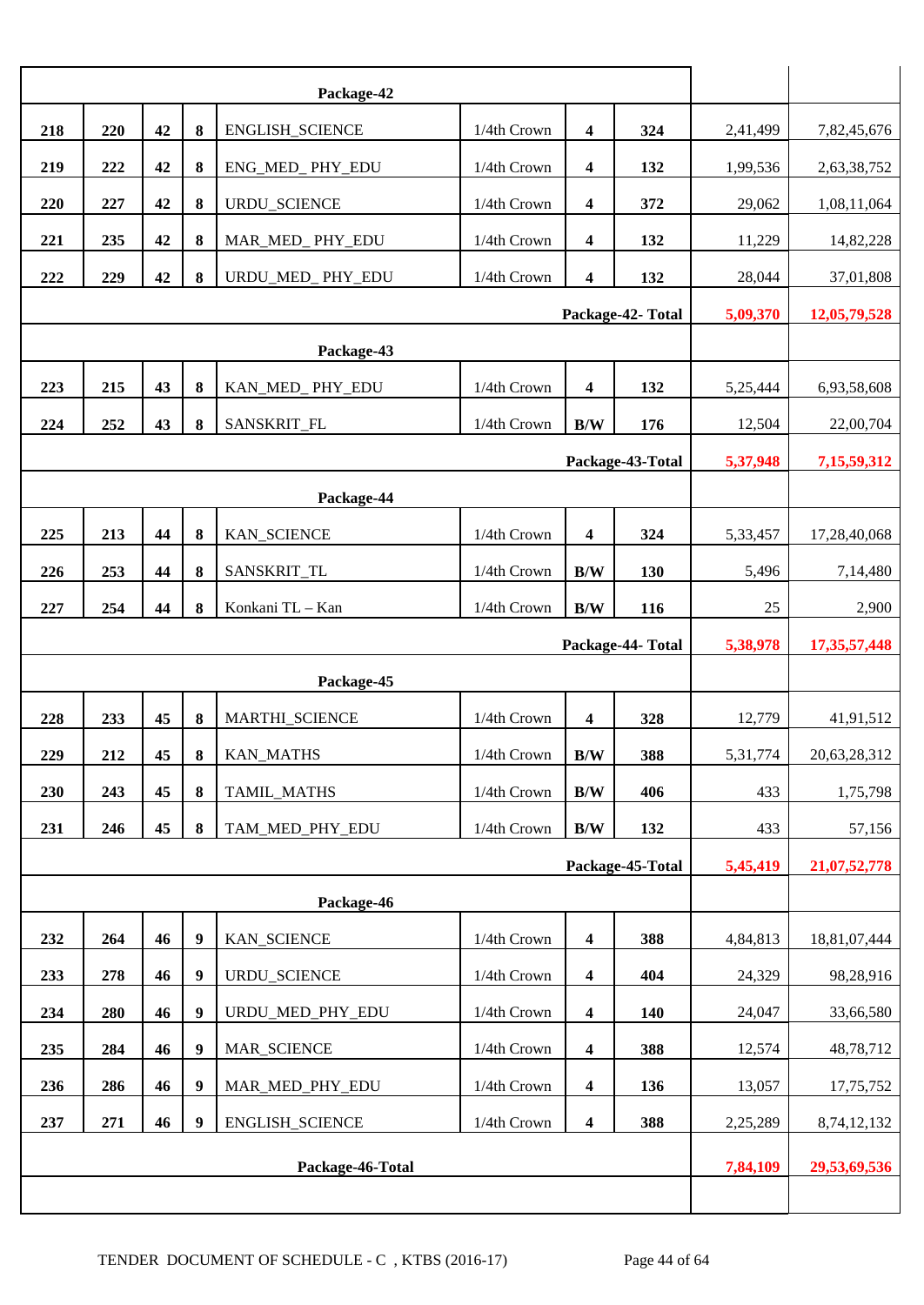|                                |                                               |    |                | Package-47                       |             |                         |                  |          |                             |  |
|--------------------------------|-----------------------------------------------|----|----------------|----------------------------------|-------------|-------------------------|------------------|----------|-----------------------------|--|
| 238                            | 171                                           | 47 | 7              | KAN_FL(Sem1_Sem2)                | 1/4th Crown | 4                       | 180              | 7,09,431 | 12,76,97,580                |  |
| 239                            | 206                                           | 47 | 7              | Kon_(Dev)_TL(Sem1_Sem2)          | 1/4th Crown | B/W                     | 140              | 116      | 16,240                      |  |
| 240                            | 207                                           | 47 | 7              | Kon_(Kan)_TL(Sem1_Sem2)          | 1/4th Crown | B/W                     | 140              | 15       | 2,100                       |  |
|                                |                                               |    |                |                                  |             |                         |                  |          |                             |  |
|                                | Package-47- Total<br>7,09,562<br>12,77,15,920 |    |                |                                  |             |                         |                  |          |                             |  |
|                                |                                               |    |                | Package-48                       |             |                         |                  |          |                             |  |
| 241                            | 172                                           | 48 | 7              | KAN_MED_CORE_SUB_SEM_1           | 1/4th Crown | $\overline{\mathbf{4}}$ | 500              | 5,71,479 | 28,57,39,500                |  |
| 242                            | 183                                           | 48 | 7              | URDU_FL(Sem1_Sem2)               | 1/4th Crown | $\boldsymbol{4}$        | 196              | 44,445   | 87,11,220                   |  |
| 243                            | 208                                           | 48 | 7              | Tulu_TL(Sem1_Sem2)               | 1/4th Crown | B/W                     | 132              | 2648     | 3,49,536                    |  |
| 244                            | 176                                           | 48 | 7              | KAN_TL(Sem1_Sem2)                | 1/4th Crown | 4                       | 108              | 8,311    | 8,97,588                    |  |
|                                |                                               |    |                |                                  |             |                         | Package-48-Total | 6,26,883 | 29,56,97,844                |  |
|                                |                                               |    |                | Package-49                       |             |                         |                  |          |                             |  |
| 245                            | 173                                           | 49 | 7              | KAN_MED_CORE_SUB_SEM_2           | 1/4th Crown | 4                       | 532              | 5,79,501 | 30,82,94,532                |  |
| 246                            | 186                                           | 49 | 7              | URDU_MED_PHY_EDU                 | 1/4th Crown | $\overline{\mathbf{4}}$ | 136              | 37,697   | 51,26,792                   |  |
|                                |                                               |    |                |                                  |             |                         |                  | 6,17,198 | 31, 34, 21, 324             |  |
| Package-49-Total<br>Package-50 |                                               |    |                |                                  |             |                         |                  |          |                             |  |
| 247                            | 182                                           | 50 | 7              | ENGLISH_TL(Sem1_Sem2)            | 1/4th Crown | 4                       | 116              | 54,178   | 62,84,648                   |  |
| 248                            | 175                                           | 50 | 7              | KAN_SL(Sem1_Sem2)                | 1/4th Crown | 4                       | 140              | 1,58,087 | 2,21,32,180                 |  |
| 249                            | 188                                           | 50 | $\overline{7}$ | MAYA MARTI_(FL)<br>(Sem1_Sem2)   | 1/4th Crown | $\overline{\mathbf{4}}$ | 172              | 12,637   | 21,73,564                   |  |
| 250                            | 189                                           | 50 | 7              | MAR_CORE_SUB_SEM_1               | 1/4th Crown | $\overline{\mathbf{4}}$ | 500              | 11,665   |                             |  |
|                                | 184                                           | 50 | 7              | URDU MED CORE SUB SEM            | 1/4th Crown | 4                       | 500              | 39,149   | 58,32,500                   |  |
| 251<br>252                     | 178                                           | 50 | 7              | 1<br>ENG_MED_CORE_SUB_SEM_1      | 1/4th Crown | $\overline{\mathbf{4}}$ | 508              |          | 1,95,74,500<br>11,54,26,744 |  |
|                                |                                               |    |                |                                  |             |                         |                  | 2,27,218 |                             |  |
|                                |                                               |    |                |                                  |             |                         | Package-50-Total | 5,02,934 | 17, 14, 24, 136             |  |
|                                |                                               |    |                | Package-51<br>HINDI VALLARI_(TL) |             |                         |                  |          |                             |  |
| 253                            | 196                                           | 51 | $\overline{7}$ | (Sem1_Sem2)                      | 1/4th Crown | $\overline{\mathbf{4}}$ | 112              | 7,42,321 | 8,31,39,952                 |  |
| 254                            | 209                                           | 51 | $\overline{7}$ | Arabic_TL(Sem1_Sem2)             | 1/4th Crown | $\mathbf{B}/\mathbf{W}$ | 84               | 5165     | 4,33,860                    |  |
| 255                            | 210                                           | 51 | $\overline{7}$ | Persian_TL(Sem1_Sem2)            | 1/4th Crown | $\mathbf{B}/\mathbf{W}$ | 76               | 1920     | 1,45,920                    |  |
|                                |                                               |    |                |                                  |             |                         |                  |          |                             |  |
|                                |                                               |    |                |                                  |             |                         | Package-51-Total | 7,49,406 | 8, 37, 19, 732              |  |
|                                |                                               |    |                |                                  |             |                         |                  |          |                             |  |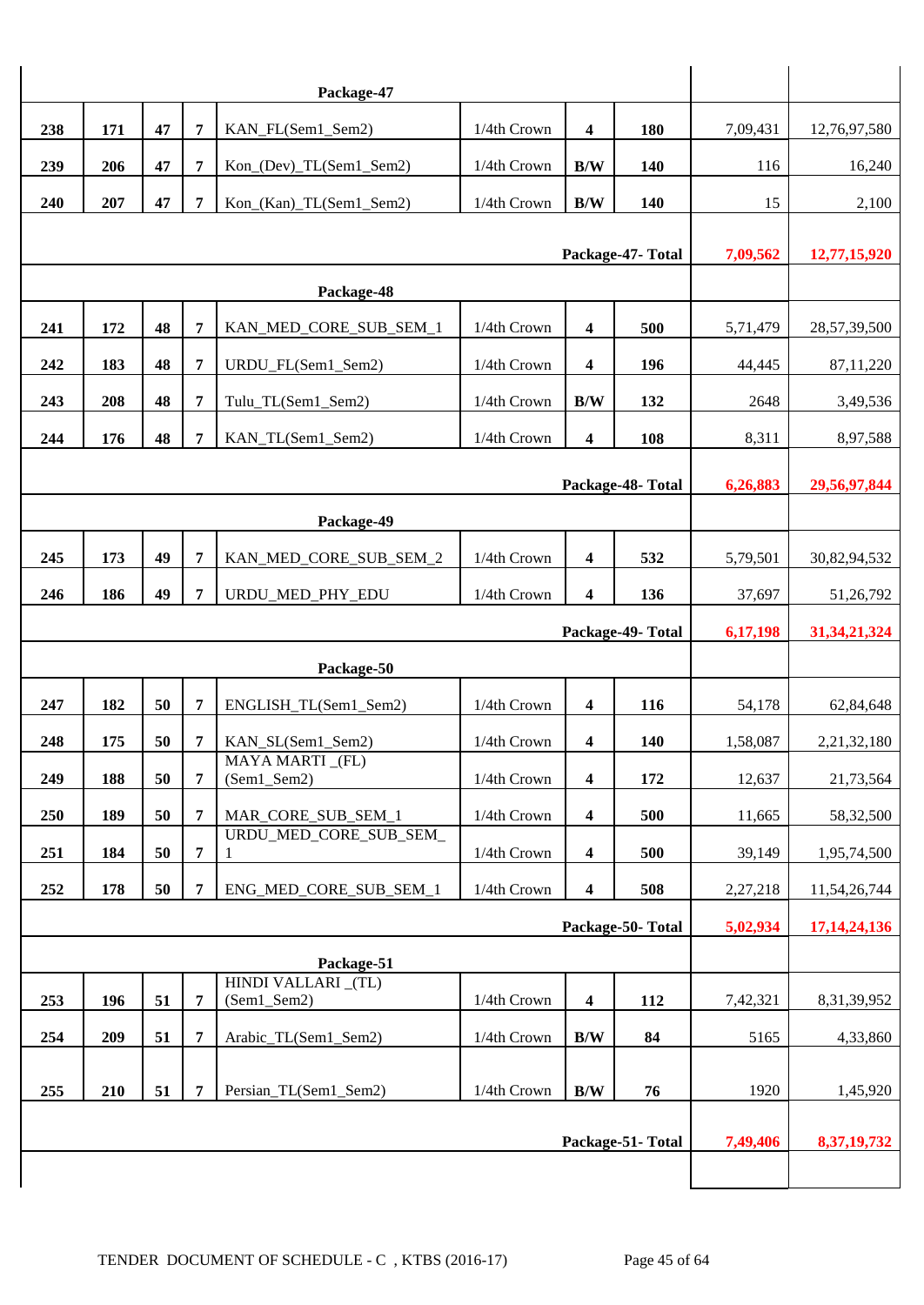| 256        | 179 | 52 | 7 | ENG_MED_CORE_SUB_SEM_2                  | 1/4th Crown | $\overline{\mathbf{4}}$ | 540              | 2,15,410    | 11,63,21,400    |
|------------|-----|----|---|-----------------------------------------|-------------|-------------------------|------------------|-------------|-----------------|
| 257        | 191 | 52 | 7 | MAR MED PHY EDU                         | 1/4th Crown | 4                       | 136              | 10,321      | 14,03,656       |
| 258        | 177 | 52 | 7 | ENGLISH FL(Sem1 Sem2)                   | 1/4th Crown | 4                       | 132              | 1,27,870    | 1,68,78,840     |
| 259        | 185 | 52 | 7 | URDU MED CORE SUB SEM<br>$\overline{c}$ | 1/4th Crown | 4                       | 532              | 37,159      | 1,97,68,588     |
| 260        | 187 | 52 | 7 | URDU_TL(Sem1_Sem2)                      | 1/4th Crown | 4                       | 92               | 2491        | 2,29,172        |
| 261        | 190 | 52 | 7 | MAR CORE SUB SEM 2                      | 1/4th Crown | 4                       | 540              | 12,139      | 65,55,060       |
|            |     |    |   |                                         |             |                         | Package-52-Total | 4,05,390    | 16, 11, 56, 716 |
| Package-53 |     |    |   |                                         |             |                         |                  |             |                 |
| 262        | 181 | 53 | 7 | ENGLISH_SL(Sem1_Sem2)                   | 1/4th Crown | 4                       | 164              | 6,36,304    | 10,43,53,856    |
| 263        | 192 | 53 | 7 | HINDI SUMAN (FL)<br>(Sem1_Sem2)         | 1/4th Crown | B/W                     | 132              | 1,638       | 2,16,216        |
| 264        | 205 | 53 | 7 | SAN_TL(Sem1_Sem2)                       | 1/4th Crown | B/W                     | 112              | 2,356       | 2,63,872        |
| 265        | 193 | 53 | 7 | HIN MED CORE SUB SEM 1                  | 1/4th Crown | B/W                     | 500              | 243         | 1,21,500        |
| 266        | 194 | 53 | 7 | HIN_MED_CORE_SUB_SEM_2                  | 1/4th Crown | B/W                     | 532              | 243         | 1,29,276        |
| 267        | 195 | 53 | 7 | HIN MED PHY EDU                         | 1/4th Crown | B/W                     | 136              | 243         | 33,048          |
|            |     |    |   |                                         |             |                         | Package-53-Total | 6,41,027    | 10,51,17,768    |
|            |     |    |   |                                         |             |                         |                  |             |                 |
|            |     |    |   | Schedule-C-Total                        |             |                         |                  | 1,55,62,359 | 4,00,52,34,387  |

**Note :** 

- **1. The Printer can Quote for any of the 04 Packages in the descending order of preference.**
- **2. Packages under 29 to 53 available for quoting .**
- 3. **Number of copies allotted for Printing shall be categorised as Free & Sale and they are to be bundled seperately and supplied using separate coloured Delivery Challans as per the Purchase order. Distribution list shall be provided with the Purchase order .**
- 4. **Numbers are all indicative in nature and final numbers which may be allotted under various packages may vary upto 20% to the extent provided in the Purchase order .**
- 5. **Titles which are classified as ( B/W) have single colour inner pages. However all books are bound by 04 colour Cover pages.**

Sd/-

 **Managing Director Karnataka Textbook Society®**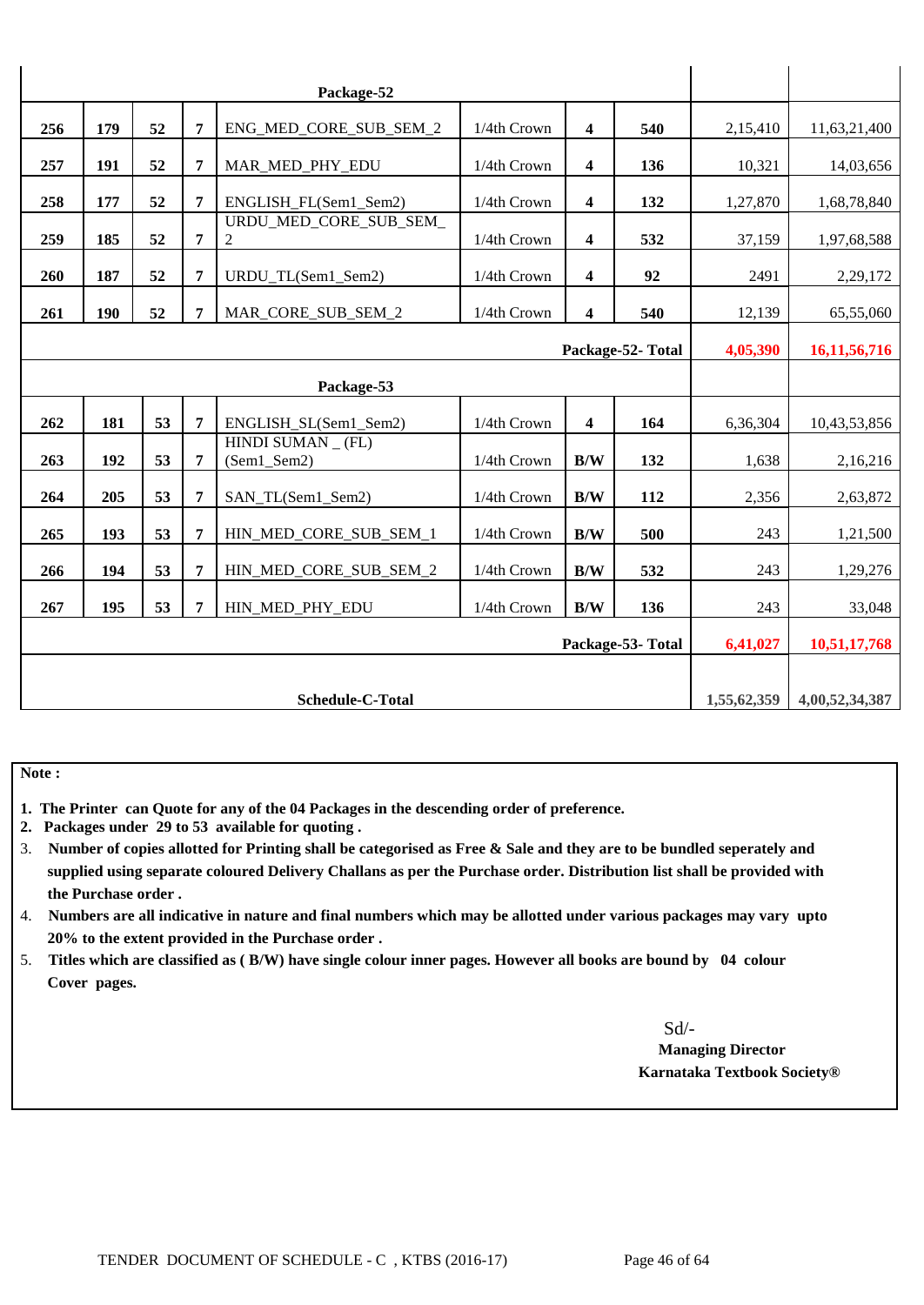# **TABLE-I**

### **BID FORM**

To

The Managing Director, Karnataka Textbook Society®, No.4, DSERT Building, 100 Ft ring Road, BSK III Stage, Bengaluru - 560 085.

#### Sir/Madam,

Having examined the Bidding Documents including Addenda No.\_\_\_\_\_\_\_\_\_the receipt of which is hereby duly acknowledged, we, the undersigned, offer to print and supply School textbooks to all the Block Educational Offices in State for which necessary Bid security ( EMD) amounting to Rs. 6,00,000/- is remitted via e-payment mode.

Terms & conditions:-

- 1. We undertake, if our Bid is accepted, to supply of School Books to all the Block Educational Offices in the State in accordance with the terms and conditions in the Bidding document.
- 2. If our bid is accepted we will furnish the bank guarantee for the due performance of the Contract, in the form prescribed by the purchaser.
- 3. We agree to abide by this bid for a period of 240 days after the date fixed for bid opening of Second Envelope under Clause 19 of the Instruction to Bidders and shall remain binding upon us and may be accepted at any time before the expiry of that period.
- 4. We understand that in competing for (and if the award is made to us, in executing the above contract,) we will strictly observe the laws against fraud and corruption in force in India namely "Prevention of Corruption Act 1988 ".
- 5. We understand that you are not bound to accept the lowest or any bid you may receive.
- 1. We understand that contract conditions and the time stipulated for execution of tender is 120 days.

Dated this day of 2015

Signature: \_\_\_\_\_\_\_\_\_\_\_\_\_\_\_\_\_\_\_\_(in

the Capacity of):\_\_\_\_\_\_\_\_\_\_

Duly Authorized to sign bid for and on behalf of

Place : \_\_\_\_\_\_\_\_\_\_\_\_\_\_\_\_\_\_\_\_\_\_\_\_\_\_\_\_\_\_\_\_\_\_\_\_\_\_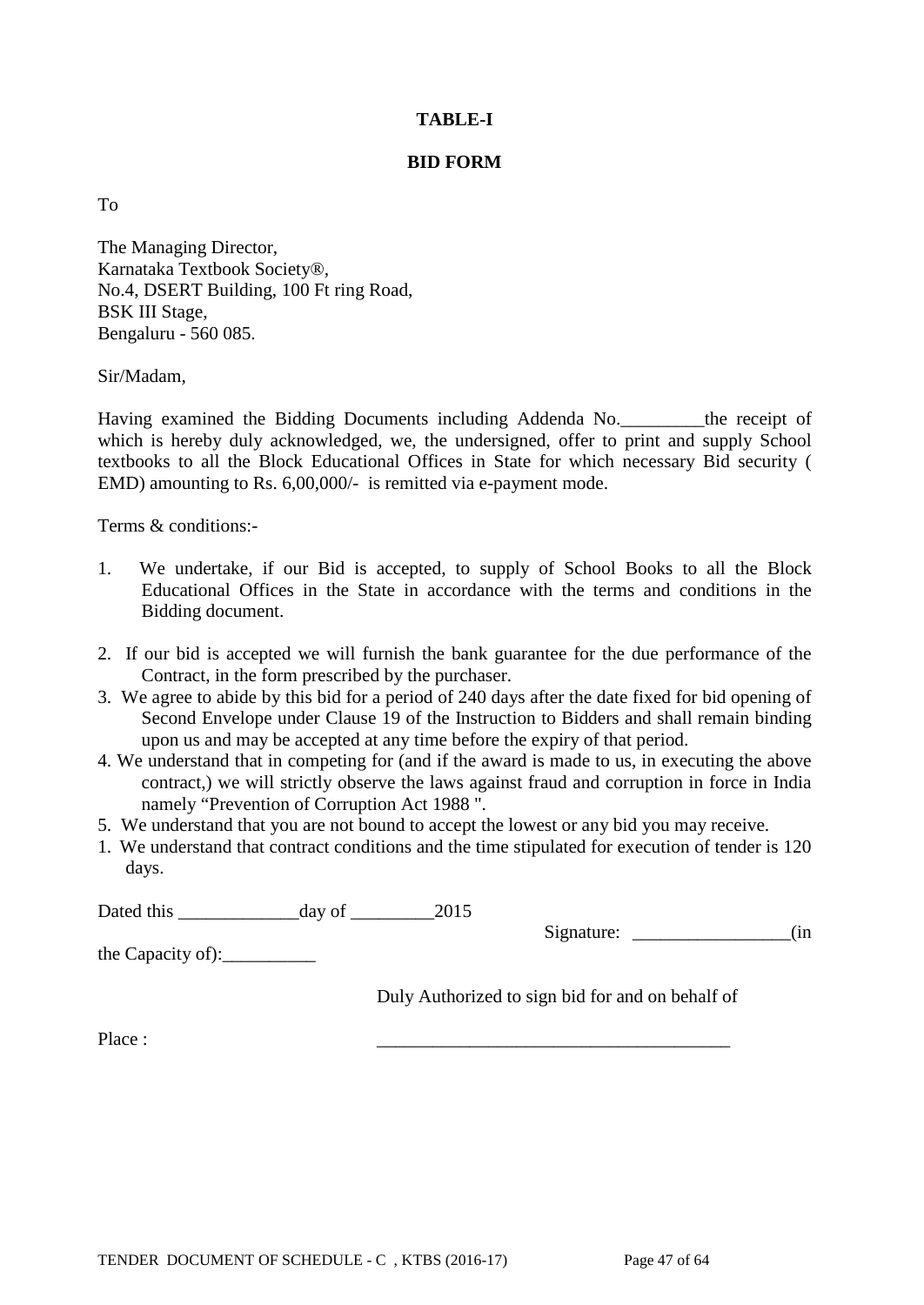# **APPENDIX A**

# **Format for Letter of Proposal**

# **(On the Letter head of the Bidder)**

#### **Date**

**To,**

The Managing Director, Karnataka Textbook Society®, No.4, DSERT Building,100 Ft ring Road, BSK III Stage, Bengaluru - 560 085.

Sir,

#### **Re : Implementation of printing and supply of Government School textbooks in Karnataka**

Being duly authorized to represent and act on behalf of ......................................... (hereinafter referred to as "the Bidder"), and having reviewed and fully understood all of the Proposal requirements and information provided, the undersigned hereby submits the Proposal for the project referred above.

We confirm that our Proposal is valid for a period of 240 days from ........................... (Proposal Due Date)

Yours faithfully,

(Signature of the Authorized Signatory of Bidder) (Name and designation of the Authorized Signatory of Bidder)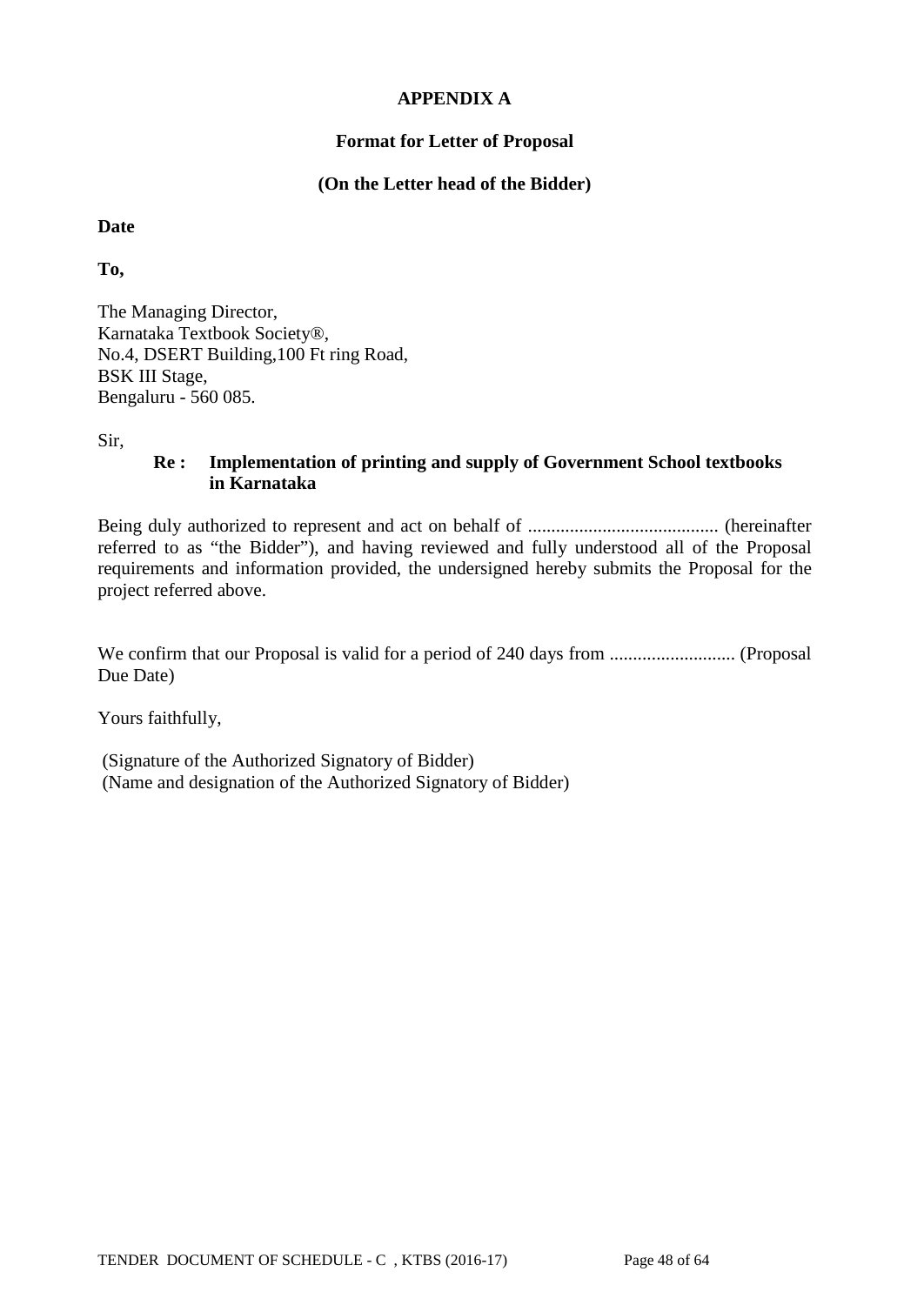#### **APPENDIX B**

#### **Format for Power of Attorney for Signing of Proposal (On stamp paper of appropriate value)**

#### **POWER OF ATTORNEY**

Know all men by these presents, we .................................................... (name and address of the registered office) do hereby constitute, appoint and authorize Mr. / Ms. ............................................................................. (name and residential address) who is presently employed with us and holding the position of .................................................... as our attorney, to do in our name and on our behalf, all such acts, deeds and things necessary in connection with or incidental to our bid for the project envisaging Implementation of printing and supply of textbooks in Government / aided Schools under Karnataka Textbook society(R) in Karnataka, including signing and submission of all documents and providing information / responses to KTBS, representing us in all matters before KTBS, and generally dealing with KTBS in all matters in connection with our bid for the said Project.

We hereby agree to ratify all acts, deeds and things lawfully done by our said attorney pursuant to this Power of Attorney and that all acts, deeds and things done by our aforesaid attorney shall and shall be deemed to have been done by us.

> For ............................................. ............................................. (Signature) ............................................. (Name, Title and Address)

Accepted

............................................. (Signature)

............................................. (Name, Title and Address of the Attorney)

Note:

- 1. The mode of execution of the Power of Attorney should be in accordance with the procedure, if any, laid down by the applicable law and the charter documents of the executants(s) and when it is so required the same be affixed under common seal in accordance with the required procedure. The Power of Attorney should be on a stamp paper of appropriate value.
- 2. Also, wherever required, the Bidder should submit for verification the extract of the charter documents such as a resolution/power of attorney in favor of the Person executing this Power of Attorney for the delegation of power hereunder on behalf of the Bidder.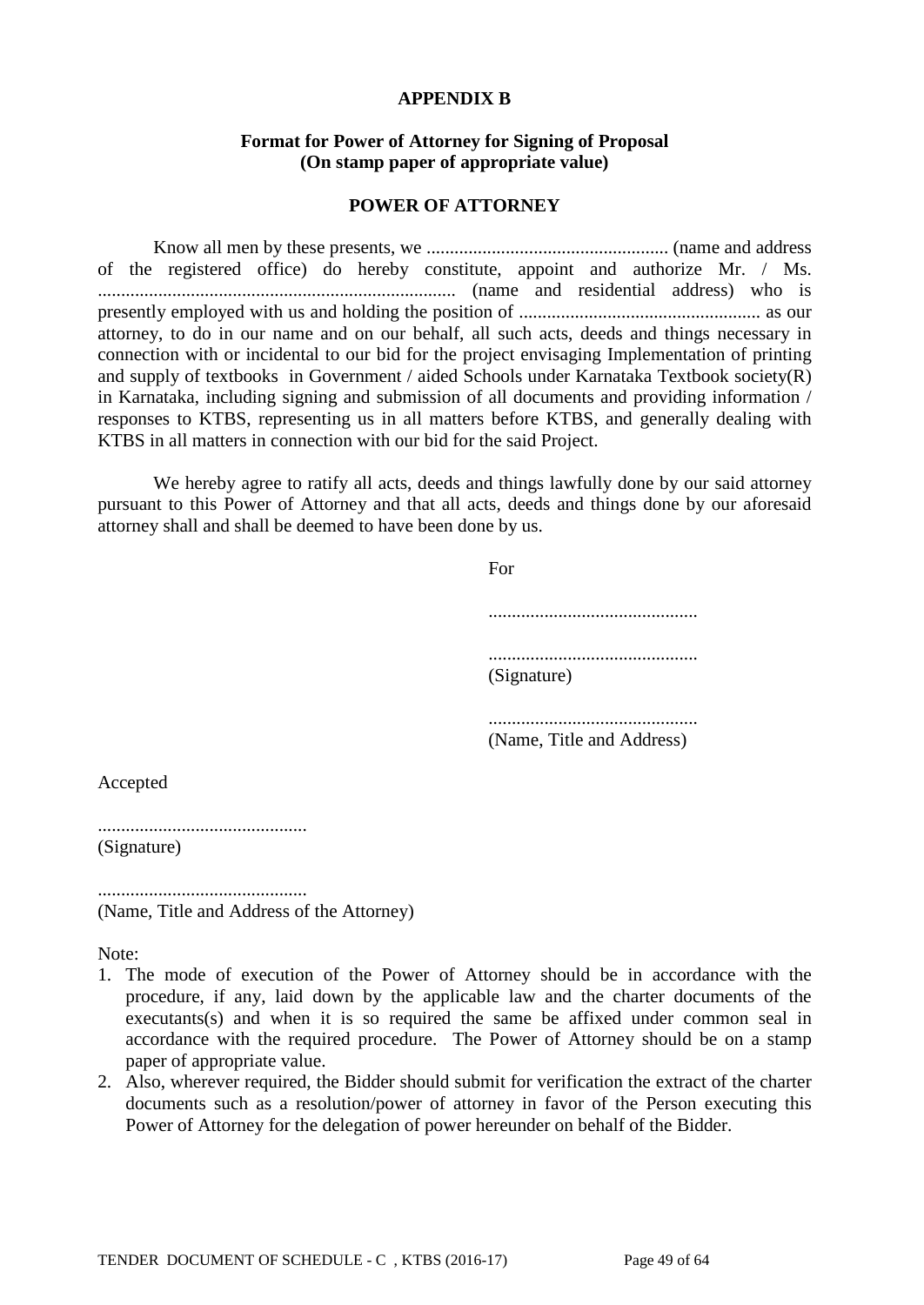### **APPENDIX C**

#### **Details of Bidder**

- 1. Name
- 2. Address of the office(s)
- 3. Printing press Address (Place of production):
- 4. Date of incorporation and/or commencement of business
- 5. Sales Tax/VAT Registration No
- 6. Service Tax Registration No
- 7. Brief description of the Legal Entity including details of its main lines of business.
- 8. Name, Designation, Address and Phone Numbers of Authorized Signatory of the Bidder:
	- a. Name :
	- b. Designation :
	- c. Legal Entity :
	- d. Address :
	- e. Telephone Number :
	- f. Fax Number :
	- g. Mobile Number :
	- h. E-Mail Address :
- 9. Details of individual (s) who will serve as the point of contact / communication with The Karnataka Textbook Society® :
	- a. Name : b. Designation : c. Legal Entity : d. Address : e. Telephone Number: f. Fax Number : g. Mobile Number : h. E-Mail Address :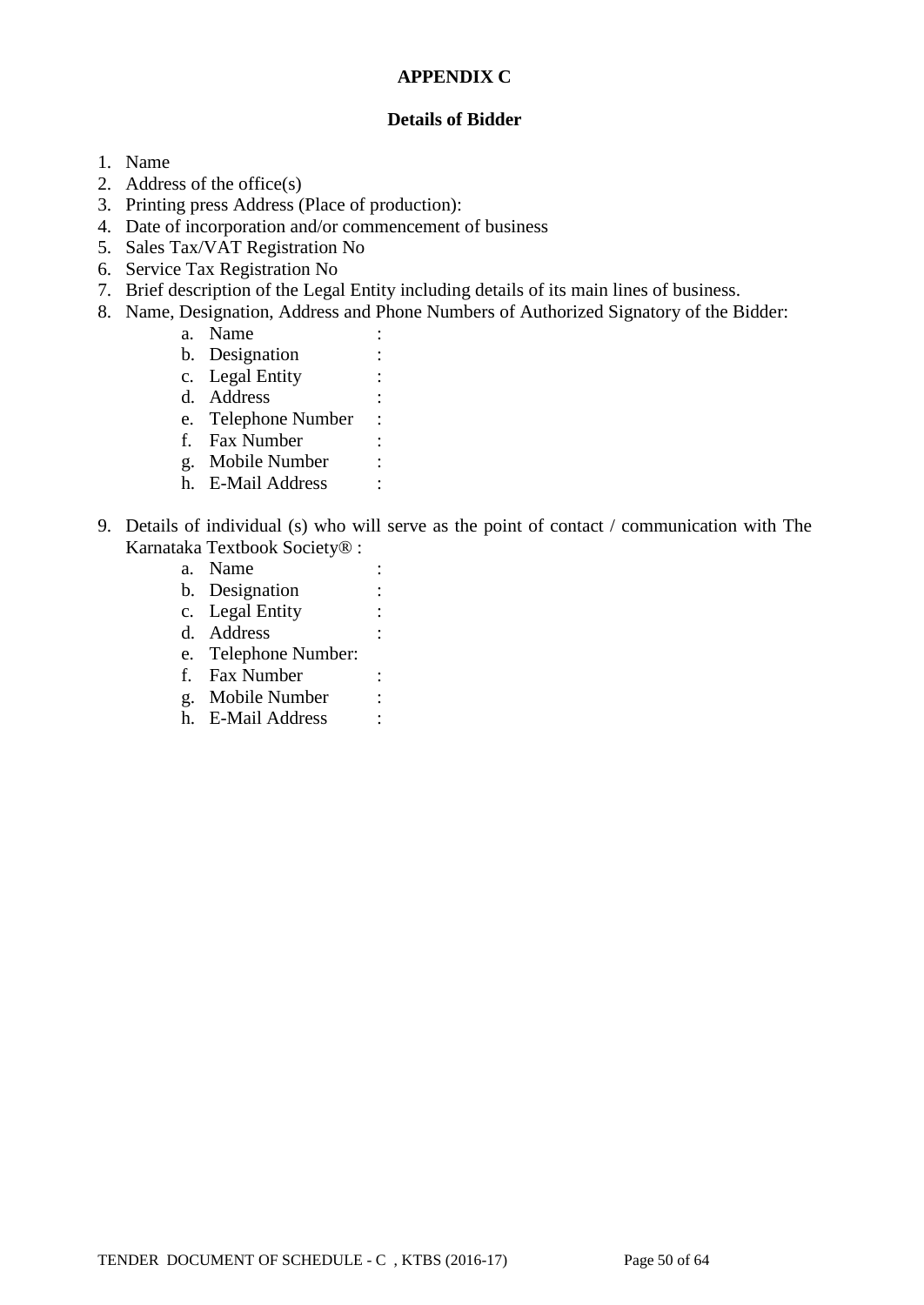#### APPENDIX D **Format for Anti-Collusion & Eligibility Certificate (On the Letterhead of the Bidder)**

We hereby certify and confirm that in the preparation and submission of our Proposal for the Implementation of printing and supply of textbooks in Government Schools in Karnataka, we have not acted in concert or in collusion with any other Bidder or other person(s) and also not done any act, deed or thing which is or could be regarded as anticompetitive.

We further confirm that we have not offered nor will offer any illegal gratification in cash or kind to any person or agency in connection with the instant Proposal.

We further confirm that we have not been barred by Education Department, Government of Karnataka/any other State Governments in India/any agencies of GOK, and thereby have not been proven ineligible to bid.

Dated this ..................................... Day of .............................., 2015

........................................

(Name of the Bidder)

(Signature of the Authorized Person)

----------------------------------

-----------------------------------

(Name and designation of the Authorized Person)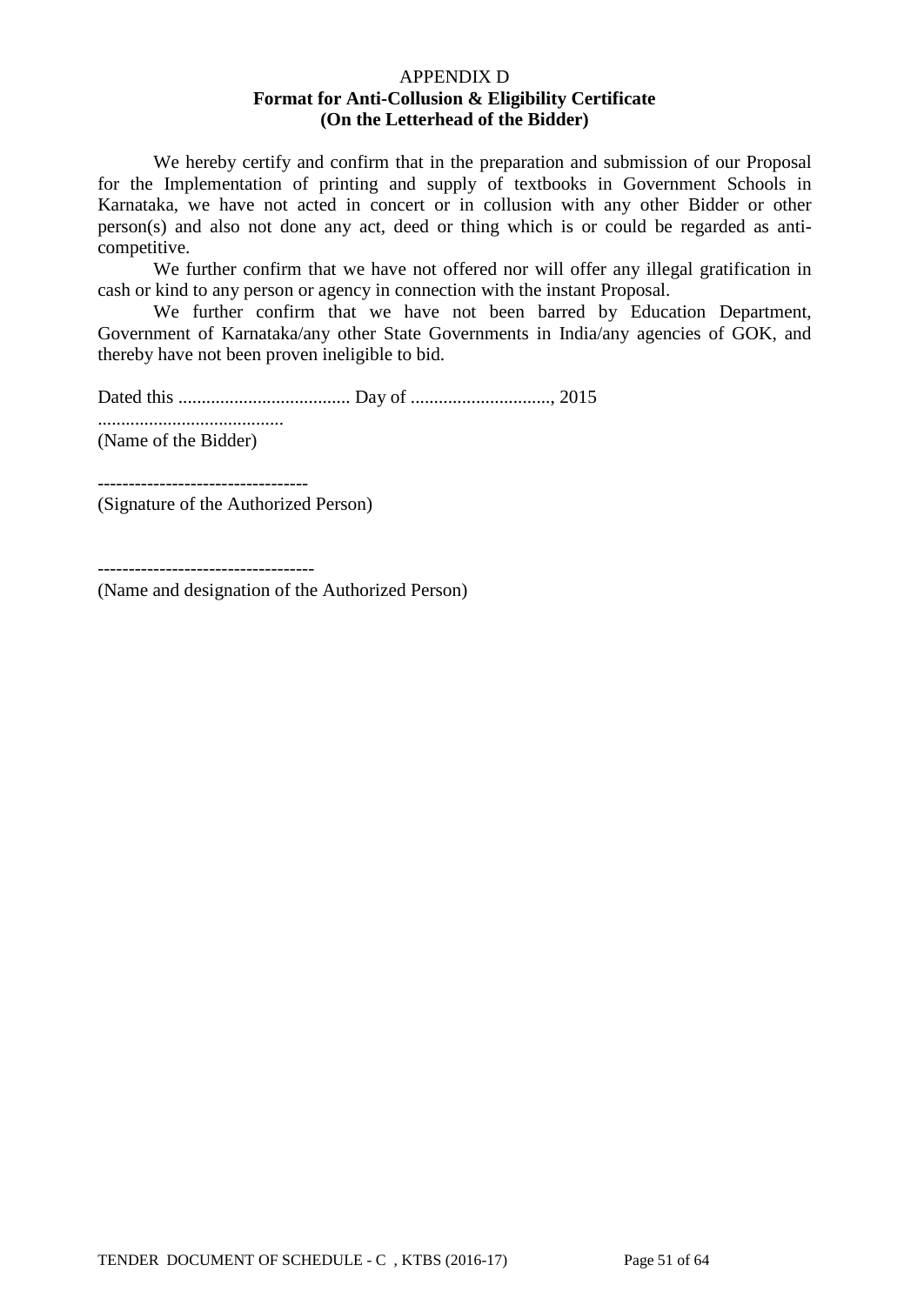#### **APPENDIX E**

# **Format for Performance Bank Guarantee (To be issued by a Nationalized / Scheduled Bank in India)**

B.G. No. .................................................... dated ......................This Deed of Guarantee executed at ...................... by ........................ (Name of Bank) having its Head/Registered office at ............................. .................. (herein after referred to as "the Guarantor") which expression shall unless it be repugnant to the subject or context thereof include its, successors and assigns;

In favor of, The Managing Director, The Karnataka Textbook Society(R), (hereinafter referred to as "The Karnataka Textbook Society(R)") having its office at No.4, DSERT Building,100 Ft Ring Road, Hosakerehalli cross, BSK III Stage, Bengaluru - 560 085, Karnataka State, India, which expression shall unless it be repugnant to the subject or context thereof include its successors and assigns;

# WHEREAS

A. M/s. ........................................... a Legal Entity having its registered office at ............... (hereinafter called "the Bidder") which expression shall unless it be repugnant to the subject or context thereof include its / their executors administrators, successors and assigns, intends to bid implementation of printing and supply of text books to schools across Karnataka.

B. In terms of **Clause 2.10** of the Tender Document dated ....................issued in respect of the Project, the Bidder is required to furnish to The Karnataka Text book Society(R) an unconditional and irrevocable Bank Guarantee for an amount of Rs. .................. (Rupees ............... only) as Bid Security for the Project.

The Guarantor has at the request of the Bidder and for valid consideration agreed to provide such Bank Guarantee being these presents:

NOW THEREFORE THIS DEED WITNESSETH AS FOLLOWS:

- A. The Guarantor, as primary obligor shall, without demur, pay to The Karnataka Text book Society(R) Bengaluru an amount not exceeding Rs.................(Rupees.................only), within 5 days of receipt of a written demand from The Karnataka Text book Society(R) calling upon the Guarantor to pay the said amount.
- B. Any such demand made on the Guarantor by The Karnataka Text book Society(R) Bengaluru shall be conclusive and absolute as regards the forfeiture of Bid security and the amount due and payable by the Guarantor under this Guarantee.
- C. The above payment shall be made without any reference to the Bidder or any other person and irrespective of whether the claim of The Karnataka Text book Society(R) Bengaluru is disputed by the Bidder or not.
- D. This Guarantee shall be irrevocable and remain in full force upto **31st March 2017** or for such extended period as may be mutually agreed between The Karnataka Text book Society(R), Bengaluru and the bidder and shall continue to be enforceable till all amounts under this Guarantee are paid.
- E. The Guarantee shall not be affected by any change in the constitution or winding up of the Bidder/the Guarantor or any absorption, merger or amalgamation of the Bidder/the Guarantor with any other person.
- F. In order to give full effect to this Guarantee, The Karnataka Text book Society(R), Bengaluru, shall be entitled to treat the Guarantor as Principal debtor. The obligations of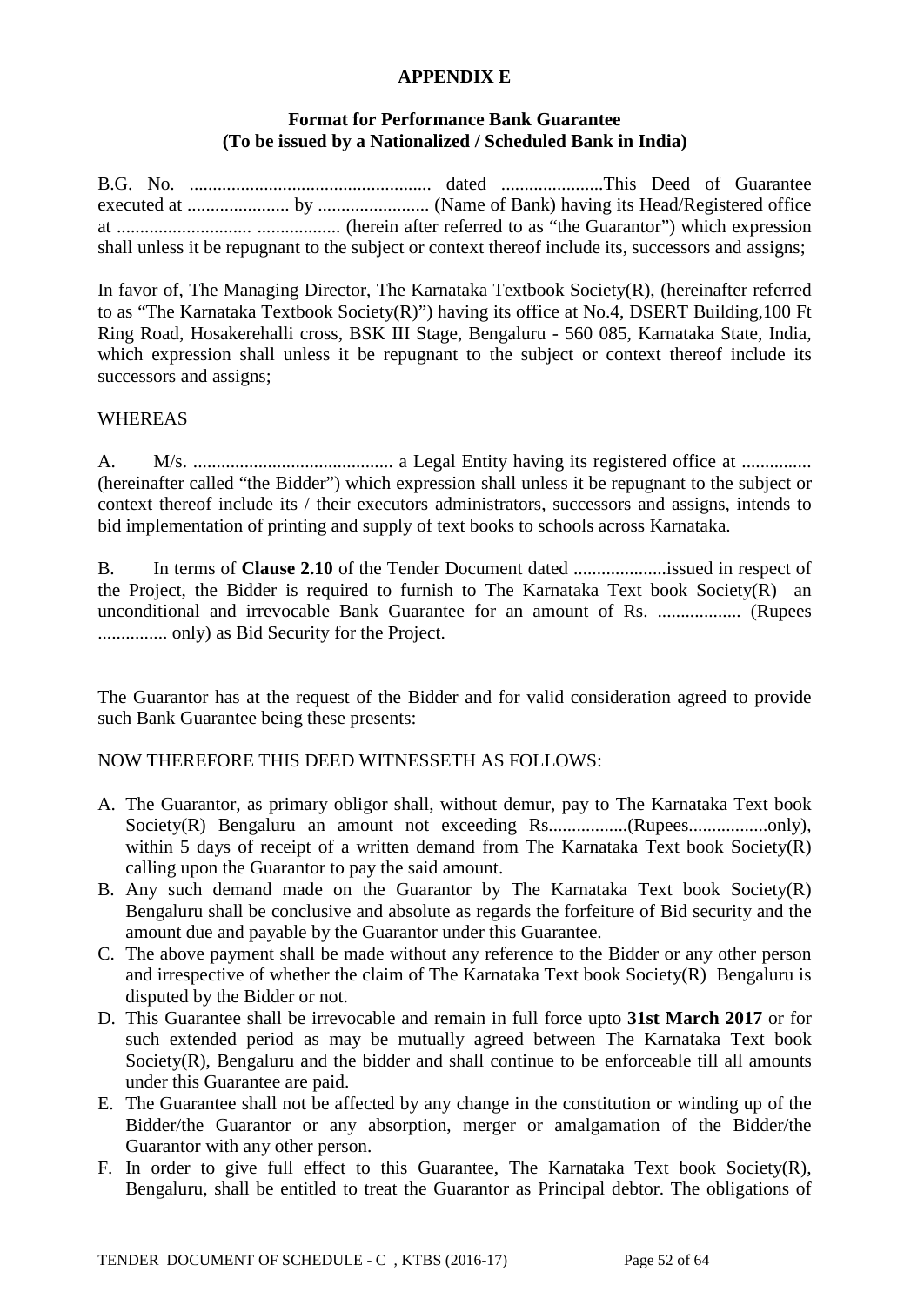the Guarantor shall not be affected by any variations in the terms and conditions of the Tender document or other documents or by extension of time of performance of any obligations granted to the Bidder or postponement /non exercise/delayed exercise of any of its rights by The Karnataka Text book Society(R), Bengaluru to the Bidder and the Guarantor shall not be relieved from the its obligation under this Bank Guarantee on account of any such variation, extension, postponement, non exercise, delayed exercise or omission on the part of The Karnataka Text book Society(R) to the bidder to give such matter or thing whatsoever which under the law relating to sureties would but for this provision have effect of so relieving the Guarantor.

G. The Guarantor has power to issue this Guarantee and discharge the obligations contemplated herein, the undersigned is duly authorized to execute this Guarantee pursuant to the power granted under…………………………

In witness thereof the Guarantor has set its hands hereunto on the day, month and year first herein above written.

Signed and delivered by…………………………………… bank By the hand of Mr/Mrs………………….. Its ……………………….. and authorized official.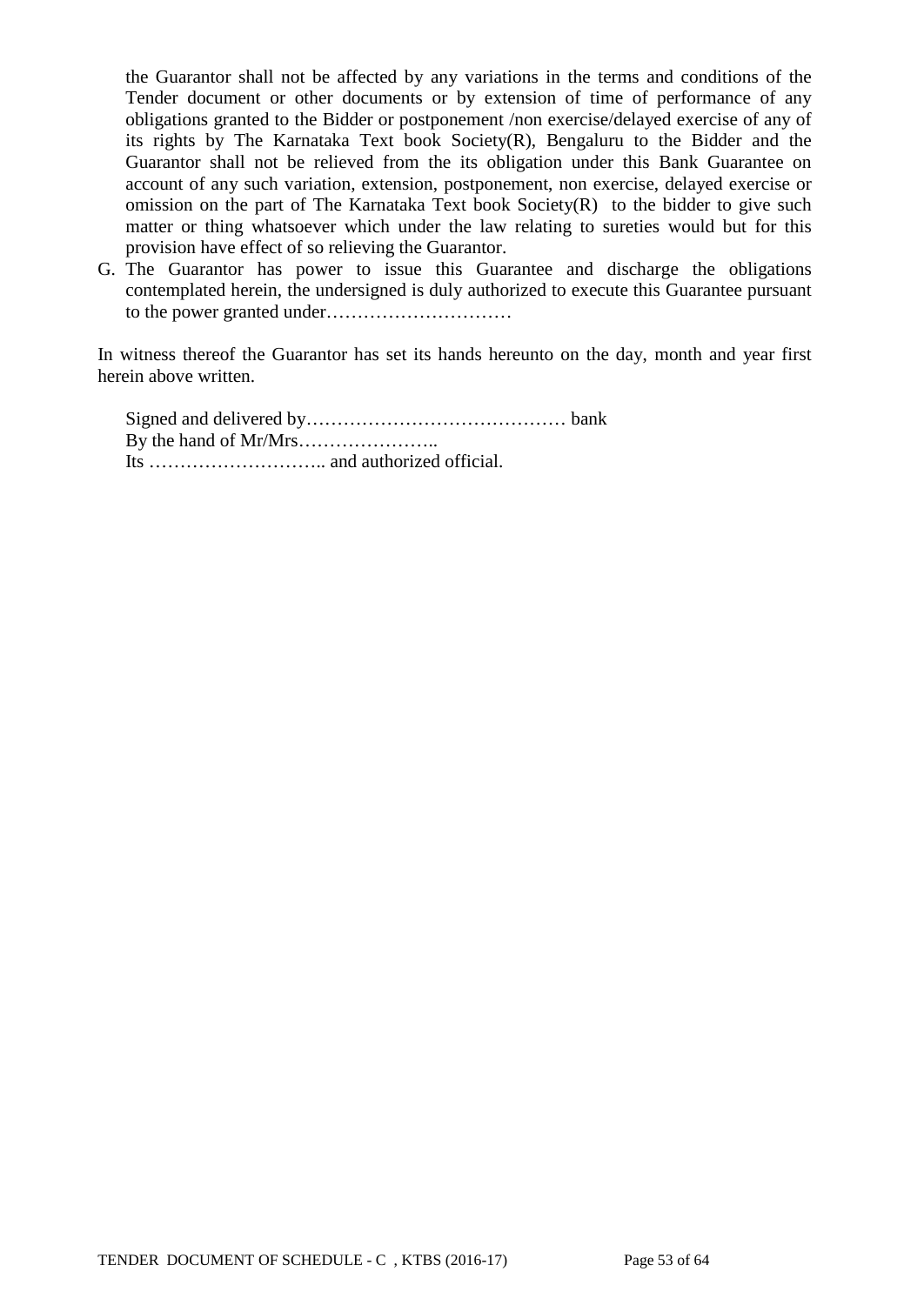# **Appendix F**

# **(Format for undertaking of being a Printer)**

Date

**To,**

The Managing Director, Karnataka Textbook Society®, No.4, DSERT Building,100 Ft ring Road, BSK III Stage, Bengaluru - 560 085.

Sir,

We confirm that we have been in the business of printing and supply of books / text books since past \_\_\_\_\_\_\_\_\_\_\_years.

Yours faithfully,

(Authorized Signatory)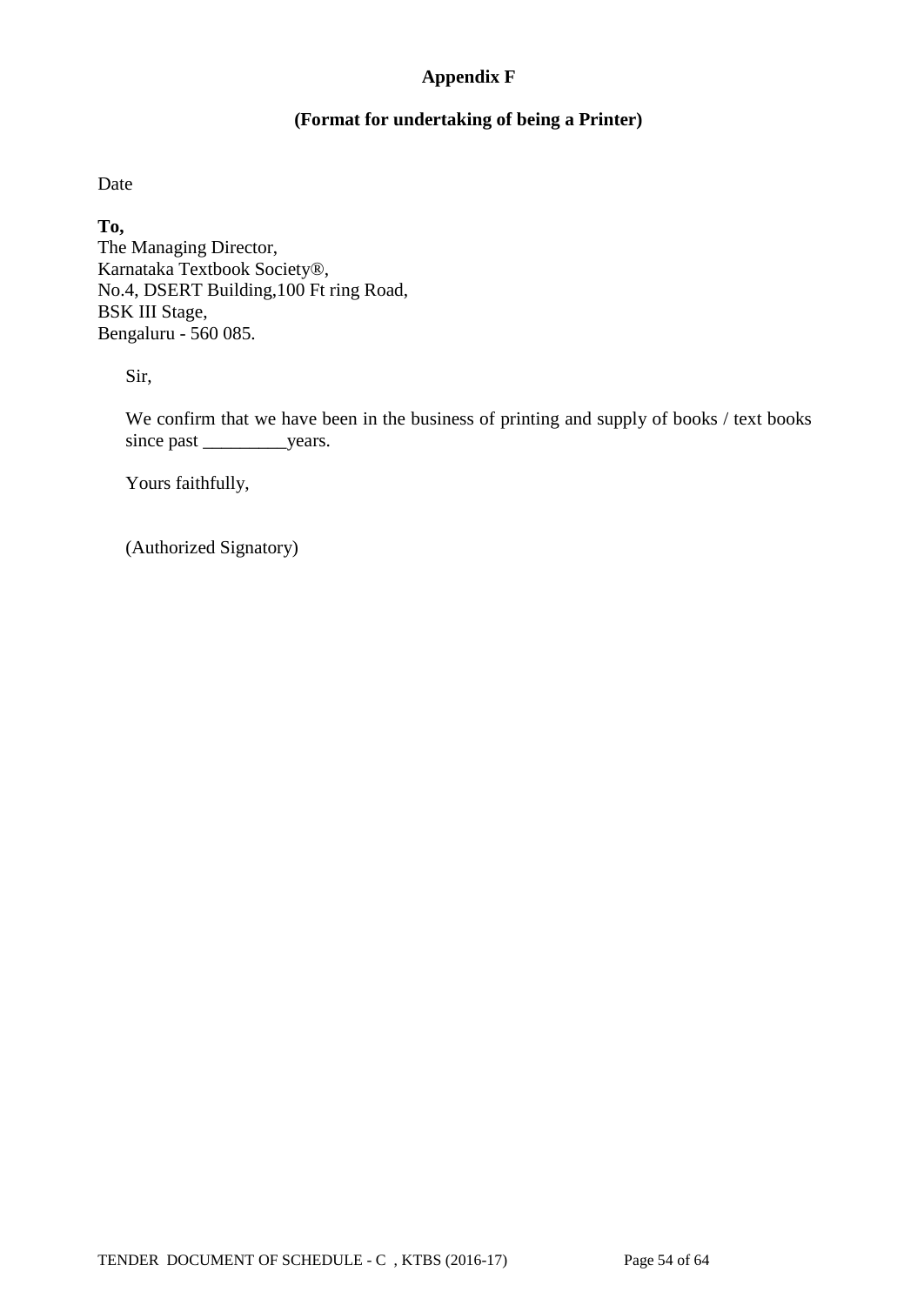# **Appendix G-1**

# *FORMAT FOR STATEMENT OF EXPERIENCE*

| <b>Experience Criteria</b>                      |  |
|-------------------------------------------------|--|
| Name of the project                             |  |
|                                                 |  |
| Name, address and contact details of Client     |  |
| Scope of the project                            |  |
| Name(s) of other members of consortium, in case |  |
| the said project was executed as a consortium.  |  |
| Scope of work of Bidder                         |  |
| Date of commencement of the project             |  |
| Date of completion of the project               |  |
| Total billings from the project                 |  |

The above statement shall be supported by

- 1. a certificate issued by the Client clearly stating the scope of the project, cost of the project and date of successful completion.
- 2. copy of the joint venture agreement, in case the project was executed as a consortium
- 3. Certificate from statutory auditor certifying date of successful completion of bidder's scope of work in the project and total billings till such date.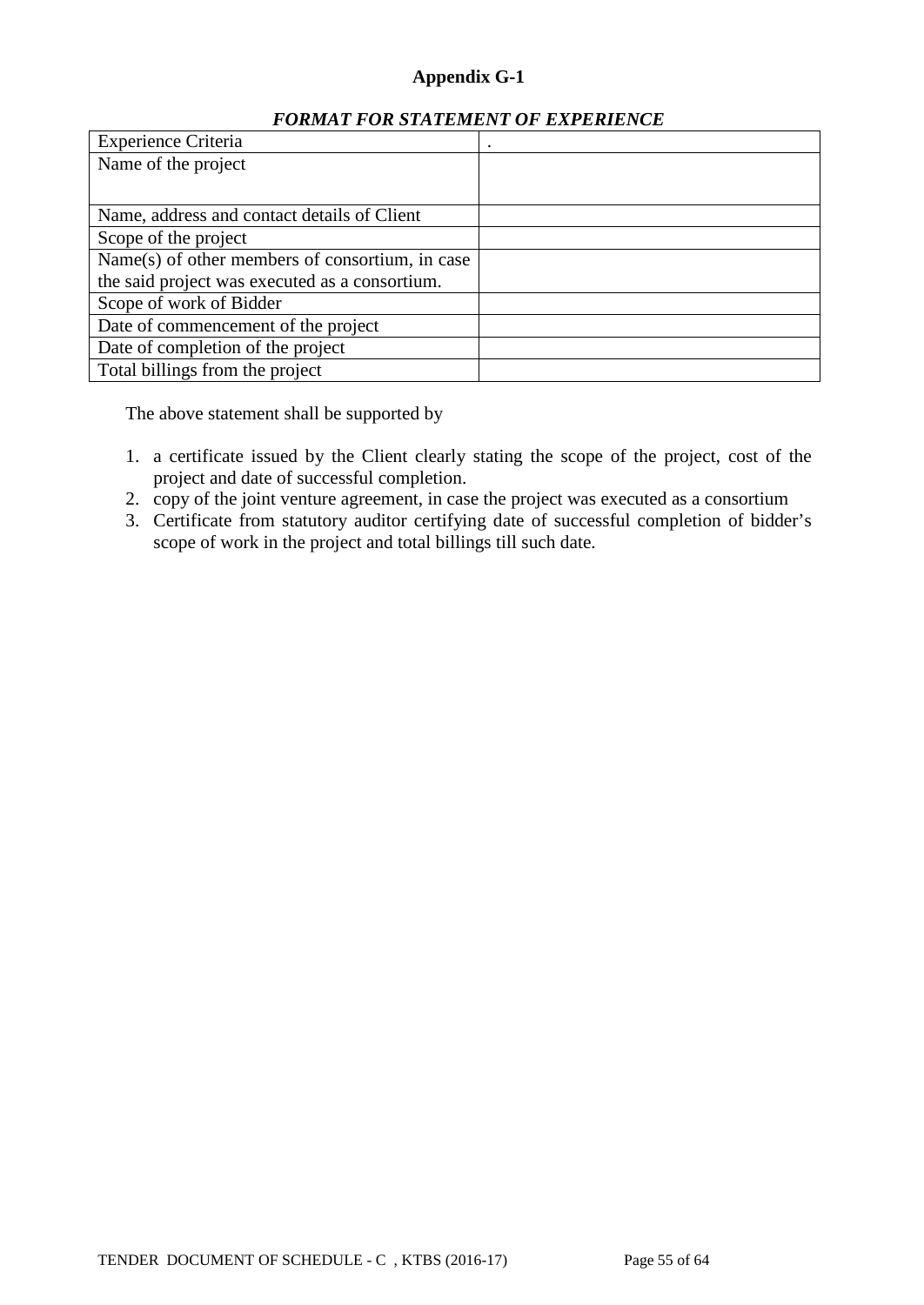# **Appendix G-2**

# **Format for Statutory Auditor's Certificate for Financial Capability of the bidder**

Date

We have verified the Annual Accounts and other relevant records of M/s ……………………………… (Name of the bidder) and certify the following

Rs. In lakhs

| S <sub>1</sub><br>N <sub>o</sub> | Particulars            | 2012-13 |  | 2013-14   2014-15   Avg. for 3 yrs |
|----------------------------------|------------------------|---------|--|------------------------------------|
|                                  | <b>Annual Turnover</b> |         |  |                                    |
|                                  | Net Worth              |         |  |                                    |
|                                  |                        |         |  |                                    |

Signature and seal of Statutory Auditor

Name Membership No Address

Instructions:

For the purpose of this Certification:

- 1. The financial year would be the same as one normally followed by the bidder for its Annual Report.
- 2. The bidder shall provide the audited annual financial statements as required for this Tender document. Failure to do so would result in the Proposal being considered as non responsive.
- 3. A certificate from the Statutory Auditor should be provided as supporting document certifying the Qualification Statement submitted by the Bidder.
- 4. For the purpose of this Tender document, Net Worth shall mean:

Net Worth = (subscribed and paid up Equity + reserves) - (Revaluation reserves + miscellaneous expenditure not written off)

- 5. Experience (Financial Capability and Experience) of only the Bidder shall be considered. Experience of associate company/parent company/subsidiary company shall not be considered for qualification purposes.
- 6. Turnover and net worth of the bidder shall be certified by his statutory auditor who should mention his name, address and membership number. Turnover certificate shall be based on the audited accounts of the bidders, or based on the returns filed with the tax authority.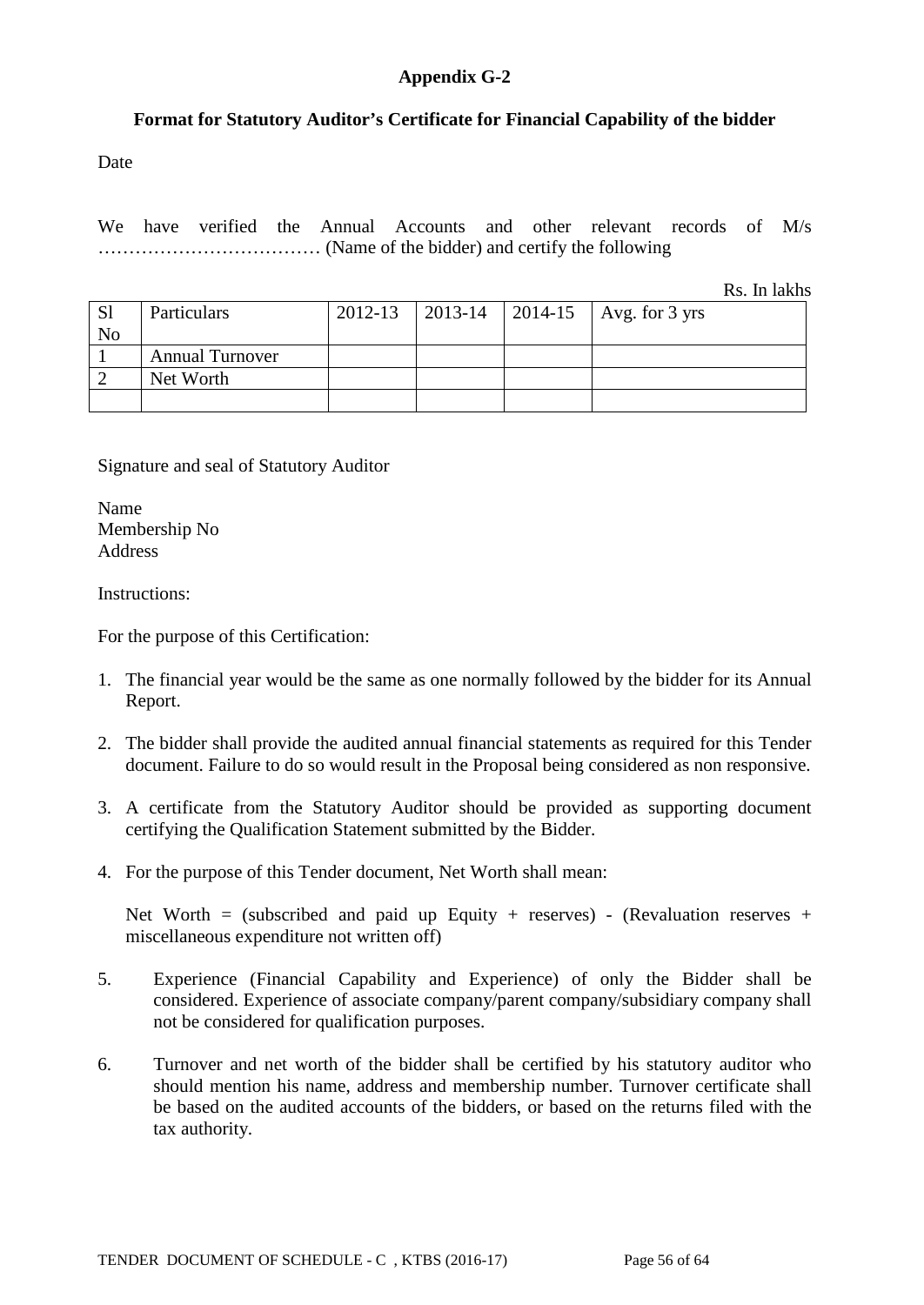#### **APPENDIX G-3**

# **Format for Statutory Auditor Certificate for Project Experience of Printing and Supply of Books / Textbooks**

Date

We have verified the annual accounts and other relevant records of M/s………………………..(Name of the Bidder) and certify that M/s………………………(Name of the Bidder) had been appointed for the purpose of ……………………………….. ( name of the project)

We have also scrutinised the documents made available to us for the said project and certify the following:

| Date of commencement of Date of completion of the |         | Billings for the bidder |
|---------------------------------------------------|---------|-------------------------|
| the project                                       | project | from the project $(Rs)$ |
|                                                   |         |                         |

Signature and seal of Statutory Auditor

Name Membership No Address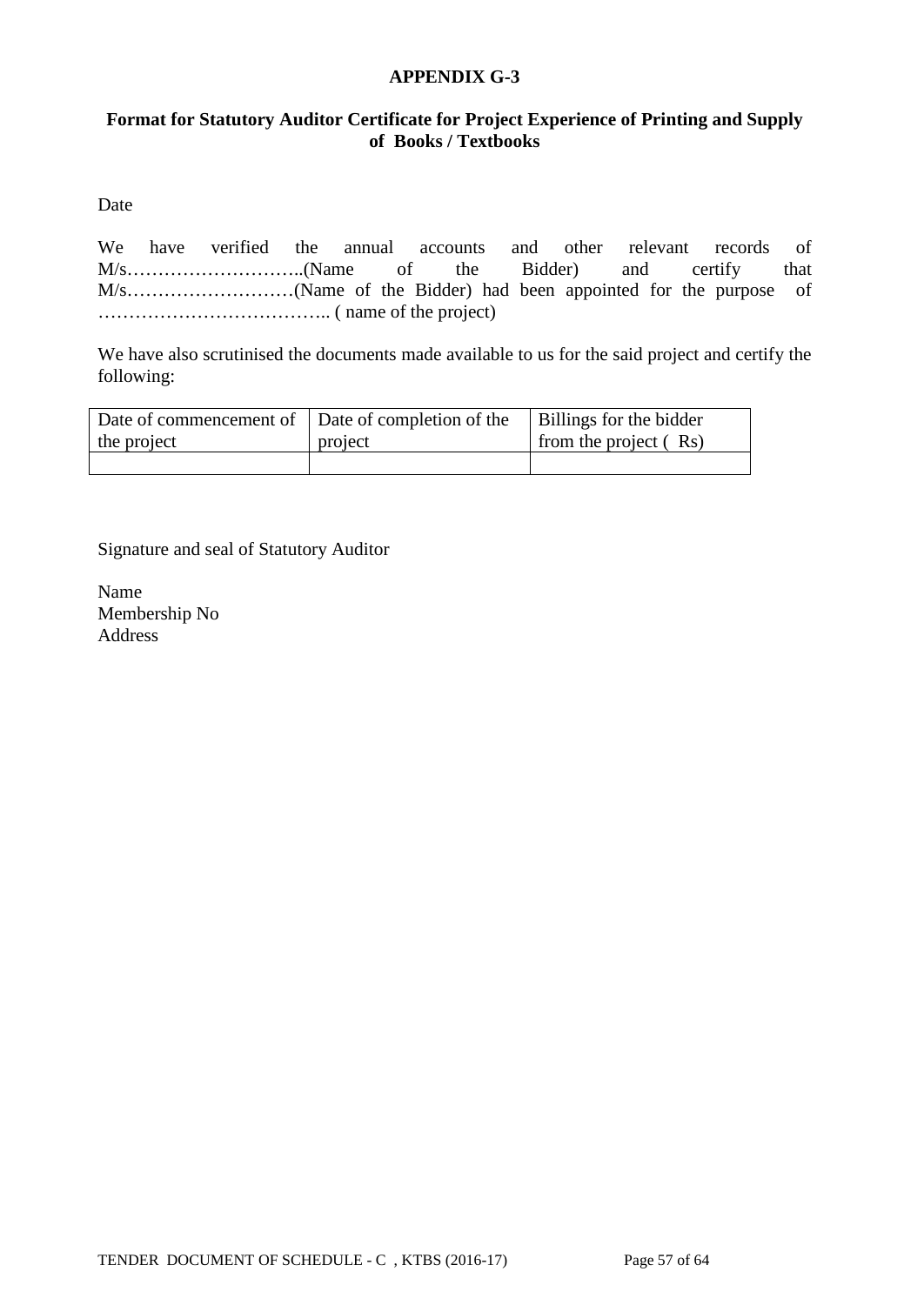# **Appendix H**

# **Format for Infrastructural Capabilities**

| <b>Sl</b>      |                                                        |              | Machinery /      |              | <b>Production</b> |
|----------------|--------------------------------------------------------|--------------|------------------|--------------|-------------------|
| N <sub>0</sub> | Machinery / Other prescribed by the<br>purchaser       | Qty/<br>Unit | Other offered by | Qty/<br>Unit | capacity per      |
|                |                                                        |              | the printer.     |              | hour.             |
|                | <b>Pre-Printing machinery</b>                          |              |                  |              |                   |
| $\mathbf{1}$   | Computer to Plate making plant with                    |              |                  |              |                   |
|                | processor capable of making plates                     |              |                  |              |                   |
|                | Double Crown, A-1 and such similar                     |              |                  |              |                   |
|                | sizes                                                  | One<br>Unit  |                  |              |                   |
|                | <b>or</b><br>Plate exposing system with processor      |              |                  |              |                   |
|                | capable of making plates Double                        |              |                  |              |                   |
|                | Crown, A-1 and such similar sizes                      |              |                  |              |                   |
|                | <b>Printing machinery</b>                              |              |                  |              |                   |
| $\mathbf{1}$   | Four colour web offset machine with a                  |              |                  |              |                   |
|                | minimum cut off 508 mm, reel width                     |              |                  |              |                   |
|                | 760 mm or more, with one quarter                       | One          |                  |              |                   |
|                | folder. The rated speed of the machine                 | Unit         |                  |              |                   |
|                | with quarter folding shall not be less                 |              |                  |              |                   |
|                | than 10,000 cycles per hour.                           |              |                  |              |                   |
| $\overline{2}$ | Four colour sheet fed CPC offset                       |              |                  |              |                   |
|                | printing machine with a Sheet size of                  | One          |                  |              |                   |
|                | 485mmX660mm (19"x26") or above                         | Unit         |                  |              |                   |
|                | capable of printing on Boards of at                    |              |                  |              |                   |
|                | least 220 GSM.                                         |              |                  |              |                   |
|                | <b>Binding and Finishing Machinery</b>                 |              |                  |              |                   |
| $\mathbf{1}$   | Fully automatic stand alone perfect                    |              |                  |              |                   |
|                | binding machine of minimum 6 clamps                    | One          |                  |              |                   |
|                | with 2000 cycles per hr or equivalent<br>productivity. | Unit         |                  |              |                   |
| $\overline{2}$ | Three side trimming machine capable                    |              |                  |              |                   |
|                | of trimming the books in the size of                   | One          |                  |              |                   |
|                | Crown $1/4^{\text{th}}$ .                              | Unit         |                  |              |                   |
| 3              | Fully automatic programmatic cutting                   | One          |                  |              |                   |
|                | machine 92 cm (36 inches) size                         | Unit         |                  |              |                   |
| $\overline{4}$ | Wet or Thermal lamination machine of                   | One          |                  |              |                   |
|                | minimum feed width of 18".                             | Unit         |                  |              |                   |
|                | <b>Manpower, Factory and Storage Space</b>             |              |                  |              |                   |
|                | The plant shall be operated by qualified               |              |                  |              |                   |
|                | and trained manpower with qualified                    |              |                  |              |                   |
|                | supervisors for quality checking in the                |              |                  |              |                   |
|                | production line.                                       |              |                  |              |                   |
|                | The plant shall be well planned and is                 |              |                  |              |                   |
|                | required to be in easily accessible                    |              |                  |              |                   |
|                | location. It is expected to be laid out in             |              |                  |              |                   |
|                | an area of about 10,000 sq feet to have                |              |                  |              |                   |
|                | easy and safe movement of the                          |              |                  |              |                   |

# **Format for Infrastructural Capabilities**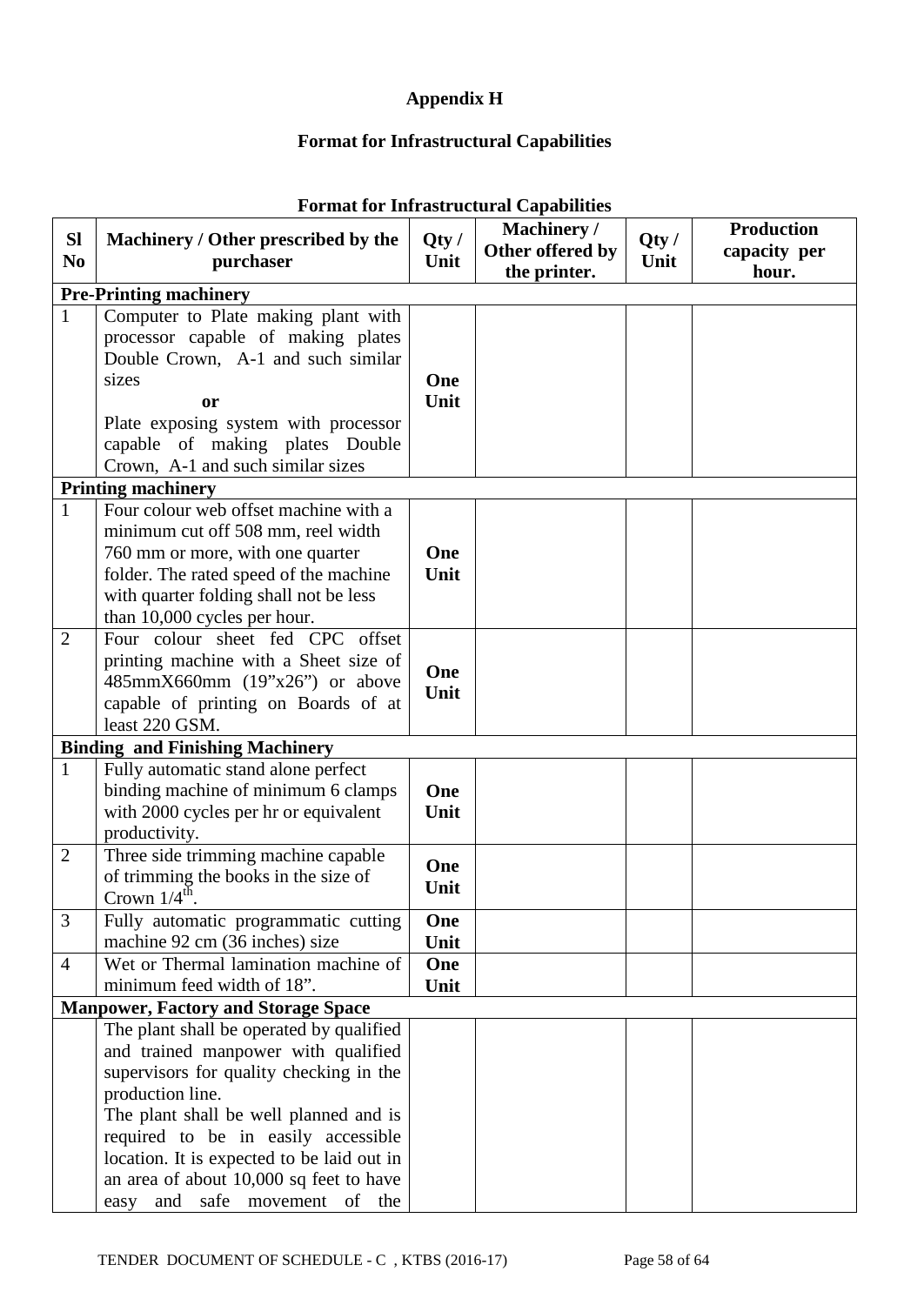| materials. The storage space shall be at<br>least another 10,000 sq feet covered |  |  |  |  |  |
|----------------------------------------------------------------------------------|--|--|--|--|--|
| area for the safe storage of finished<br>goods as well as to stock the paper.    |  |  |  |  |  |
| <b>OTHERS</b>                                                                    |  |  |  |  |  |
|                                                                                  |  |  |  |  |  |

Signature

(Name and designation of signatory)

#### **Note** :

- 1) The bidder shall submit APPENDIX-H in affidavit.
- 2) The Specifications mentioned above are at minimum configurations expected, but Superior Machinery in the similar class are also acceptable. However, decision of the Purchaser in this regard shall be final and binding.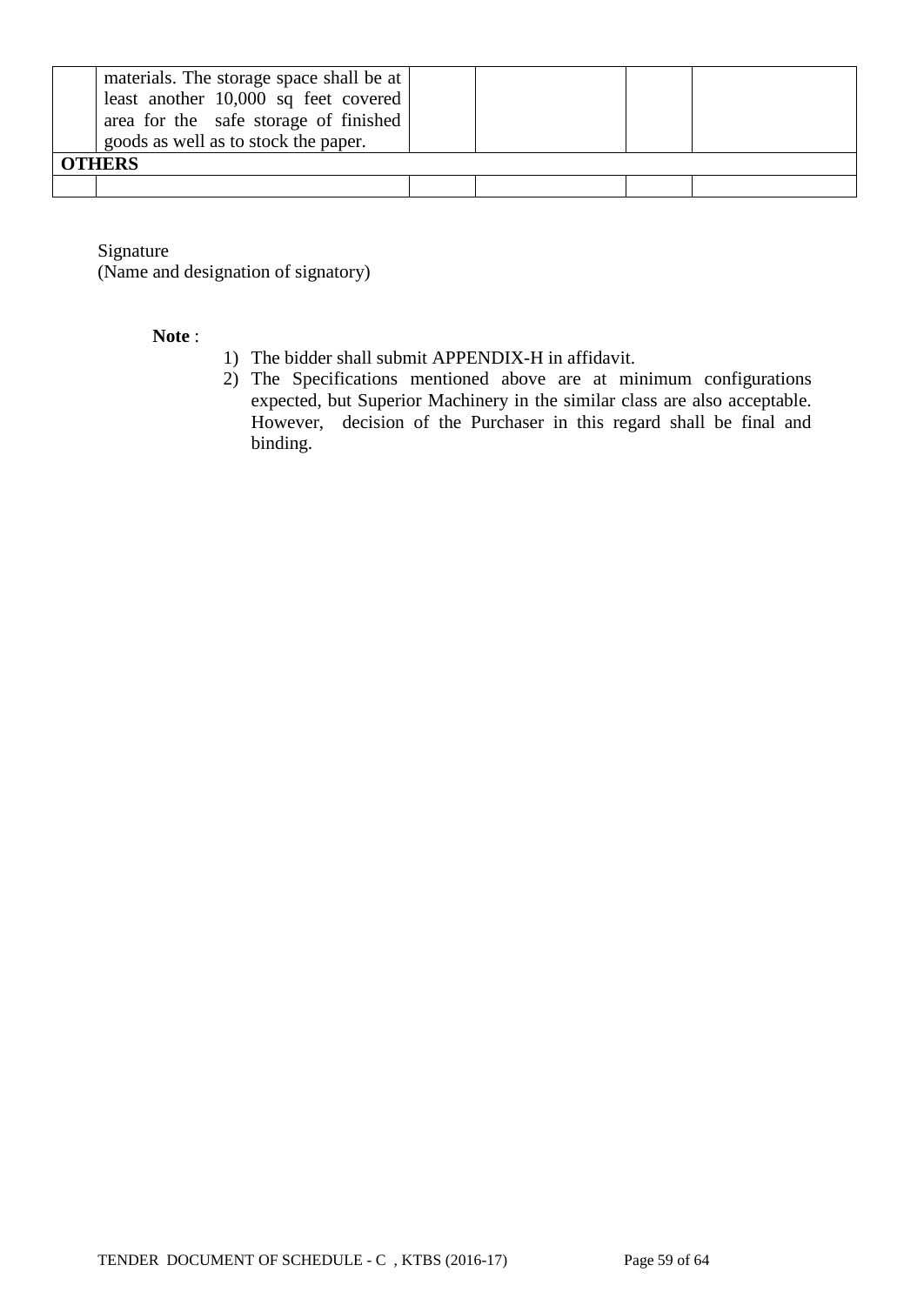# **APPENDIX I ( Cover 1 )**

# Bidder Declaration regarding his capacity ( On the Letter Head )

- 1. Sheet fed offset / Web Offset Printer A / B Grade Printer
- 2. Capacity

Can Print \_\_\_\_\_\_\_\_\_ titles & Supply a total of \_\_\_\_\_\_\_\_\_\_ lakh textbooks to 55 Blocks in 01 month .

3. Capacity

Can print a total of \_\_\_\_\_\_\_\_\_\_\_\_\_lakh textbooks in total, belonging to \_\_\_\_\_\_\_\_\_\_\_\_\_ titles under a total of \_\_\_\_ The number of packages and supply to 204 Blocks within 120 days from the date of issue of purchase order and the supplier shall submit dummy within a week from the date of obtaining CD's / Positive's from KTBS.

> Bidder Authorized Signatory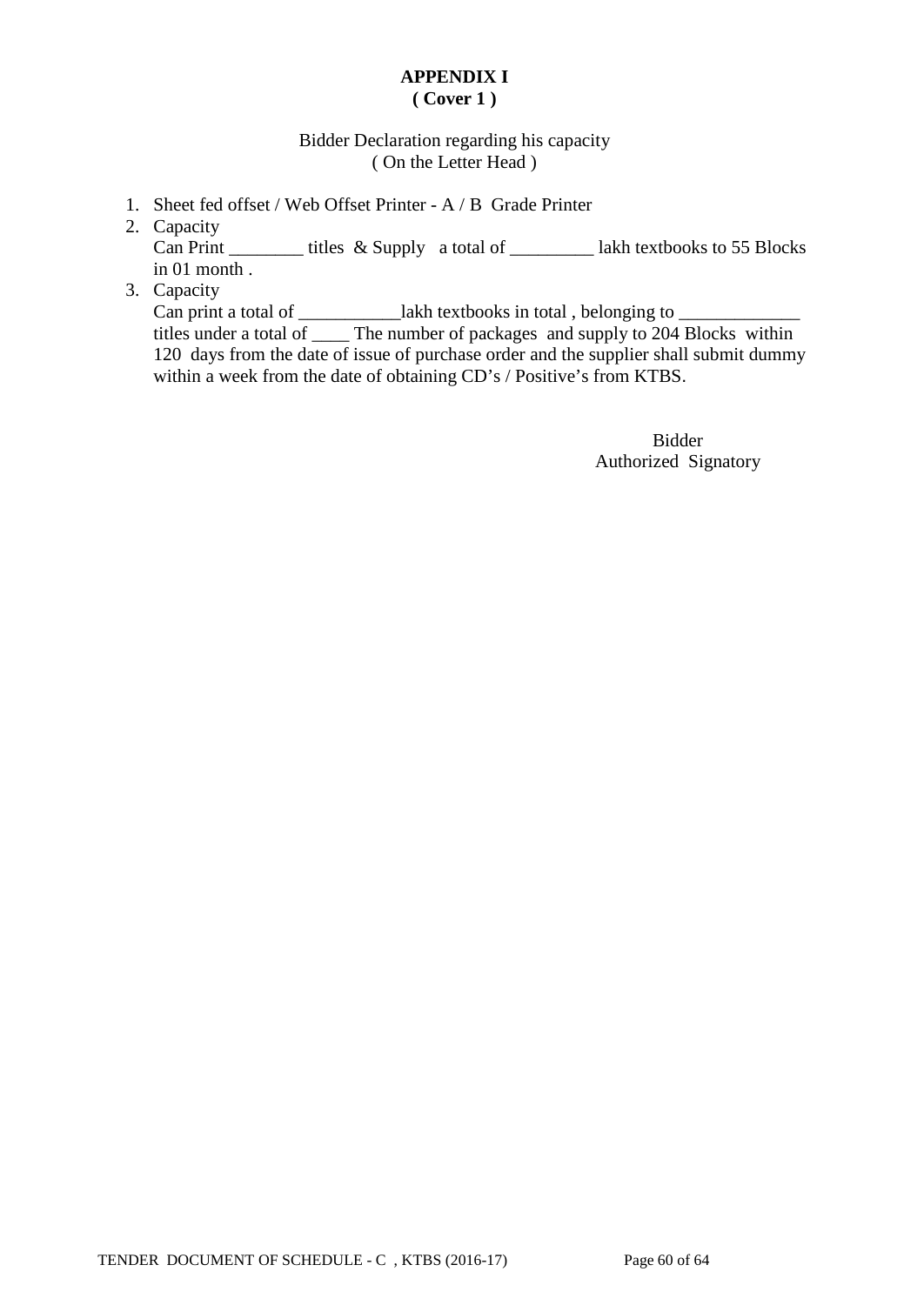# **APPENDIX J**

# **(Cover 2)**

# **TENDER FORM & PRICE SCHEDULE**

#### PARTICULARS TO BE SUBMITTED IN THE COMMERCIAL BID/ **SECOND COVER**

To The Managing Director, Karnataka Textbook Society ® No.4, 100Ft Ring Road, Hosakerehalli, BSK  $3^{rd}$  Stage, Bengaluru – 560085.

Sir,

Having examined the bid Documents including Addenda No: the receipt of which is hereby duly acknowledged, we, the undersigned, offer to quote the rates per page towards printing and supply of School Text Books. Price quoted is all inclusive. Price shall be indicated to a maximum of 04 decimals.

> ( Signature of the Printer) ( Authorized Signatory )

# **Preference 1( Separate Cover )**

- A. Name of the Printer :
- B. Package No. quoted :

| <b>Title</b> | <b>Book Size</b> | <b>GSM</b> | <b>Colour/Other</b><br>specifications | Rate per page in Paise in digits<br>shall be inclusive of all.<br>Price shall be indicated to a<br>maximum of 04 decimals |
|--------------|------------------|------------|---------------------------------------|---------------------------------------------------------------------------------------------------------------------------|
|              |                  |            |                                       |                                                                                                                           |
|              |                  |            |                                       |                                                                                                                           |
|              |                  |            |                                       |                                                                                                                           |
|              |                  |            |                                       |                                                                                                                           |

Total No of Titles under the package

Place : Signature of Printer Date : with address and Seal

#### **Preference 2( Separate Cover )**

A. Name of the Printer :

B. Package No. quoted :

| <b>Title</b> | <b>Book Size</b> | <b>GSM</b> | <b>Colour/Other</b>   Rate per page in Paise in digits  <br>specifications and words Price quoted is all<br>inclusive.<br>Price shall be indicated to a<br>maximum of 04 decimals. |
|--------------|------------------|------------|------------------------------------------------------------------------------------------------------------------------------------------------------------------------------------|
|              |                  |            |                                                                                                                                                                                    |
|              |                  |            |                                                                                                                                                                                    |
|              |                  |            |                                                                                                                                                                                    |
|              |                  |            |                                                                                                                                                                                    |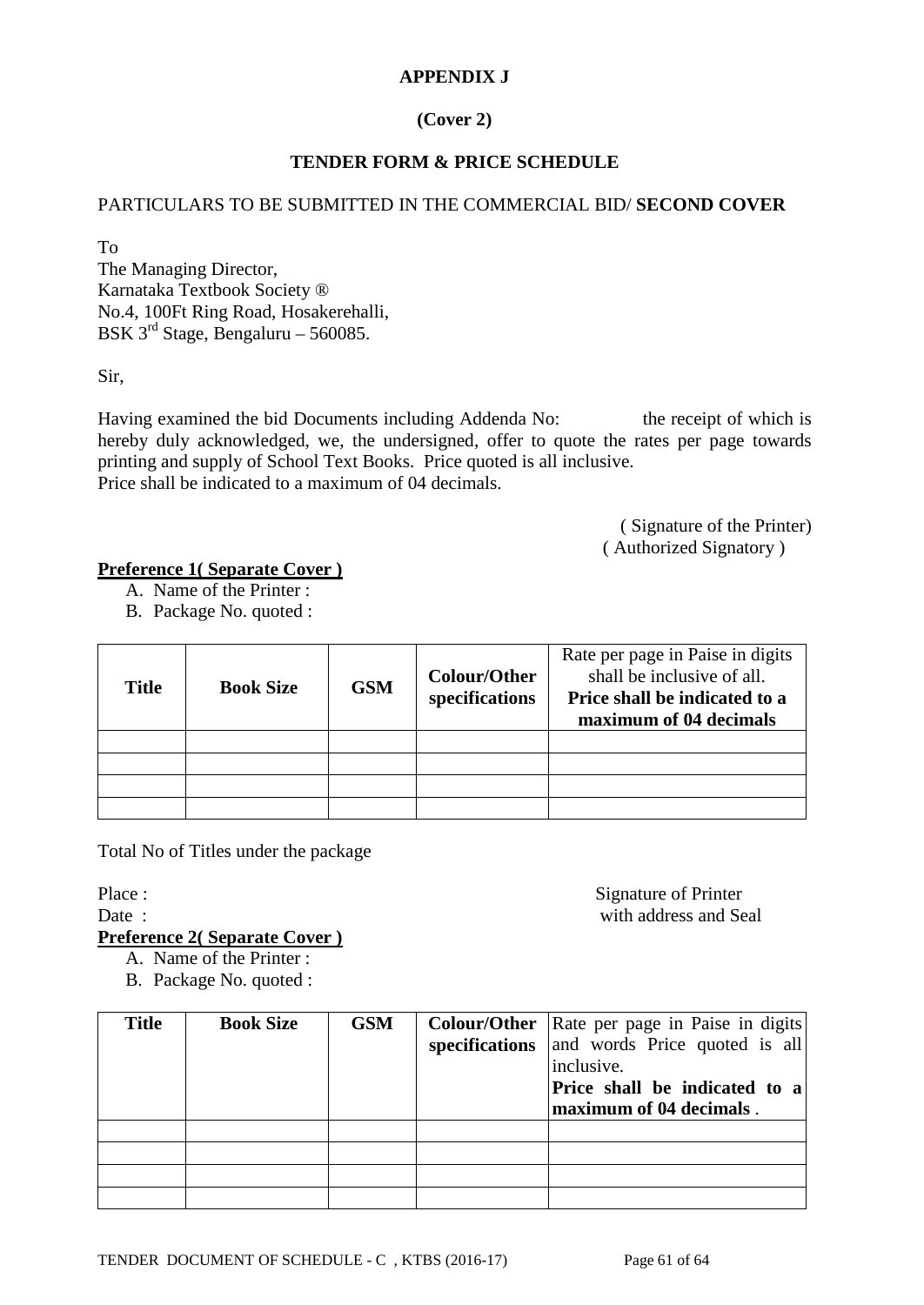Total No of Titles under the package

Total No of Titles under the package

#### **CONDITIONS:**

- 1. If our bid is accepted, we will have to abide as per the stipulated Terms & Conditions to supply of school books to all the Block Educational Offices in the State.
- 2. If our bid is accepted we will furnish Performance Bank Guarantee separately for each package as per terms.
- 3. We agree to abide by this tender for bid validity of 240 days after the date fixed for opening of Second Envelope.
- 4. We understand that in competing for and if the award is made to us, in executing the above contract we will strictly observe the laws against fraud and corruption in force in India namely "Prevention of corruption act 1988".
- 5. We understand that you are not bound to accept a lowest offer that you may receive.

Dated this day of 2015

Signature

(Name and address of the Tenderer with seal) (In the capacity of duly authorized to sign the Tender for and on behalf of)

# **Tender / Bid Validity:**

The Tender is valid for a period of 240 days from the date of opening of Tender.

Dated this day of 2015

Signature: (Name and Address of the Tenderer with Seal)

(In the Capacity of ) :

Duly authorized to sign the Tender for and on behalf of

TENDER DOCUMENT OF SCHEDULE - C, KTBS (2016-17) Page 62 of 64

Place : Signature of Printer Date : with address and Seal

Place :<br>
Date :<br>  $\begin{array}{ccc}\n\text{D} & \text{Signature of Printer} \\
\text{with address and Se}\n\end{array}$ with address and Seal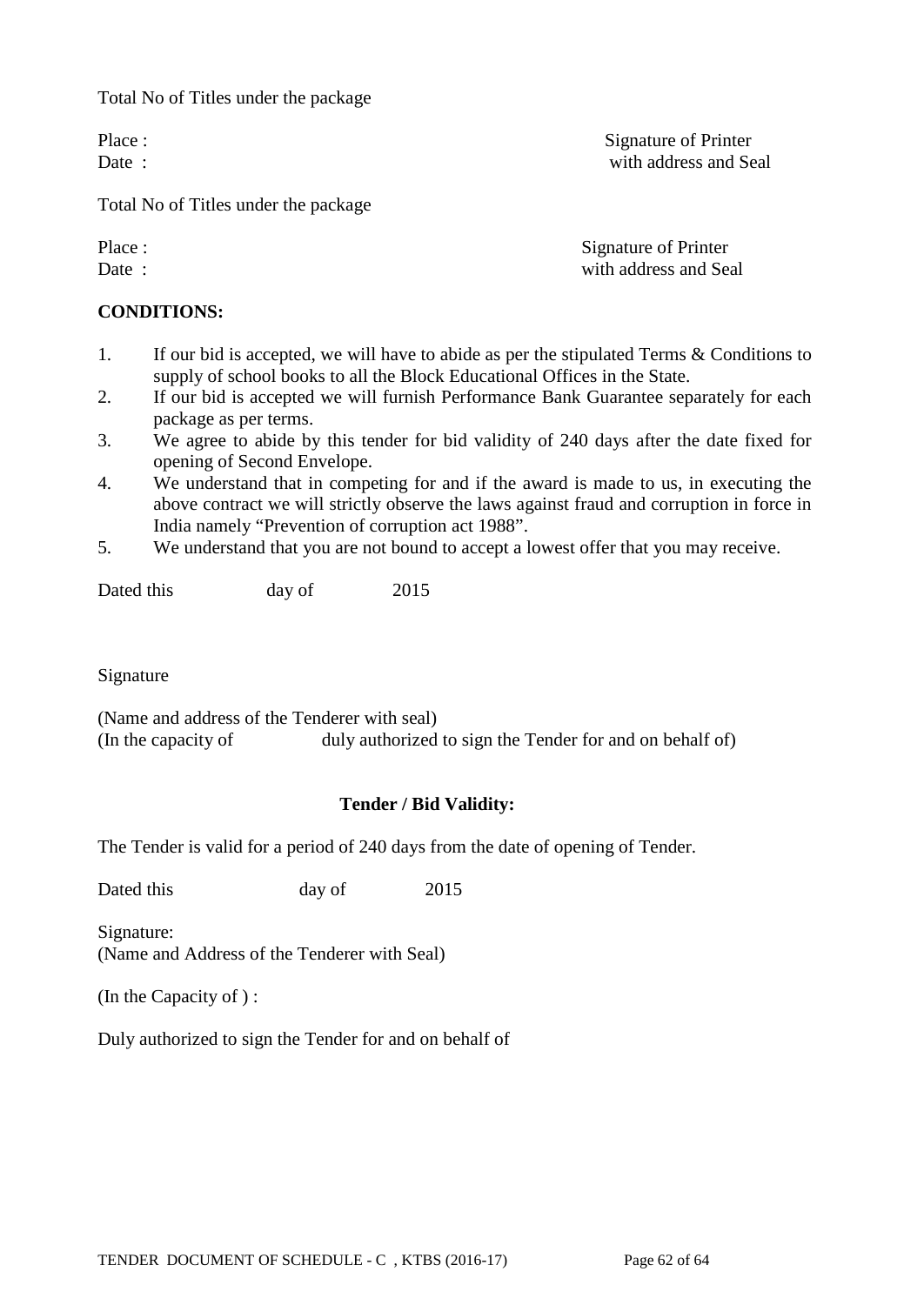# Appendix K

### **(Format for undertaking of work completion)**

Date

**To,**

The Managing Director, Karnataka Textbook Society®, No.4, DSERT Building,100 Ft ring Road, BSK III Stage, Bengaluru - 560 085.

Sir,

We hereby confirm that the printing and supply of textbooks will be completed within the scheduled time given in the tender document of Karnataka Text Book Society 2016-17

Yours faithfully,

(Authorized Signatory)